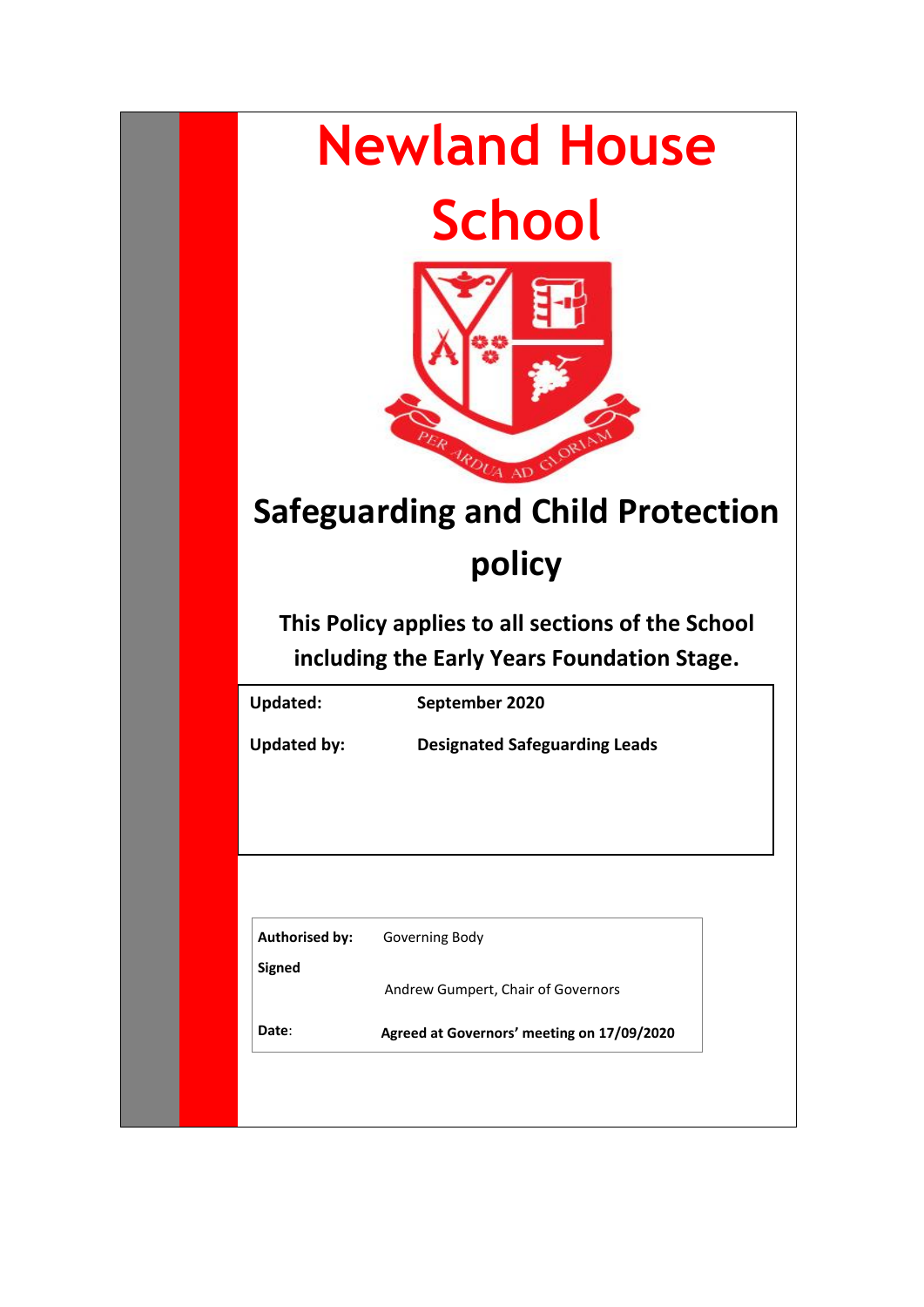| <b>Contents</b>   |                                                                               |                                                         |         |  |
|-------------------|-------------------------------------------------------------------------------|---------------------------------------------------------|---------|--|
| $\mathbf 1$       | School contacts for Safeguarding                                              | Page 3                                                  |         |  |
| $\overline{2}$    | Overview                                                                      |                                                         | Page 4  |  |
| 3                 | Statement of responsibility                                                   |                                                         | Page 4  |  |
| 4                 | Aims                                                                          | Page 5                                                  |         |  |
| 5                 | Core Safeguarding principles                                                  |                                                         | Page 6  |  |
| 6                 | Types and signs of abuse                                                      |                                                         | Page 9  |  |
| 7                 | Children missing from education<br>Page 11                                    |                                                         |         |  |
| 8                 | Responsibilities of the DSL<br>Page 13                                        |                                                         |         |  |
| 9                 | Guidelines for staff on suspecting or hearing a complaint of abuse<br>Page 15 |                                                         |         |  |
| 10                |                                                                               | Allegations against staff<br>Page 17                    |         |  |
| 11                |                                                                               | Confidentiality and information sharing                 | Page 20 |  |
| 12                | Prevention                                                                    |                                                         |         |  |
| 13                | Page 21<br>Page 23<br>Supporting children                                     |                                                         |         |  |
| 14                | Health and safety<br>Page 24                                                  |                                                         |         |  |
| 15                | e-Safety                                                                      |                                                         | Page 24 |  |
| 16                | Monitoring and review                                                         |                                                         | Page 25 |  |
| <b>Appendices</b> |                                                                               |                                                         |         |  |
|                   | Appendix 1                                                                    | Forms of abuse                                          | Page 27 |  |
|                   | Appendix 2                                                                    | Actions where there are concerns for a child            | Page 31 |  |
| Appendix 3        |                                                                               | Child sexual exploitation and female genital mutilation | Page 32 |  |
| Appendix 4        |                                                                               | The Prevent Duty                                        | Page 33 |  |
| Appendix 5        |                                                                               | Key safeguarding contacts                               | Page 36 |  |
| Appendix 6        |                                                                               | Confirmation of receipt of Safeguarding and child       | Page 38 |  |
|                   |                                                                               | protection policy                                       |         |  |
| Appendix 7        |                                                                               | Log of a concern about a child's safety and welfare     | Page 39 |  |
| Appendix 8        |                                                                               | The role of the Designated Safeguarding Governor        | Page 40 |  |
| Appendix 9        |                                                                               | The role of the Designated Safeguarding Lead            | Page 42 |  |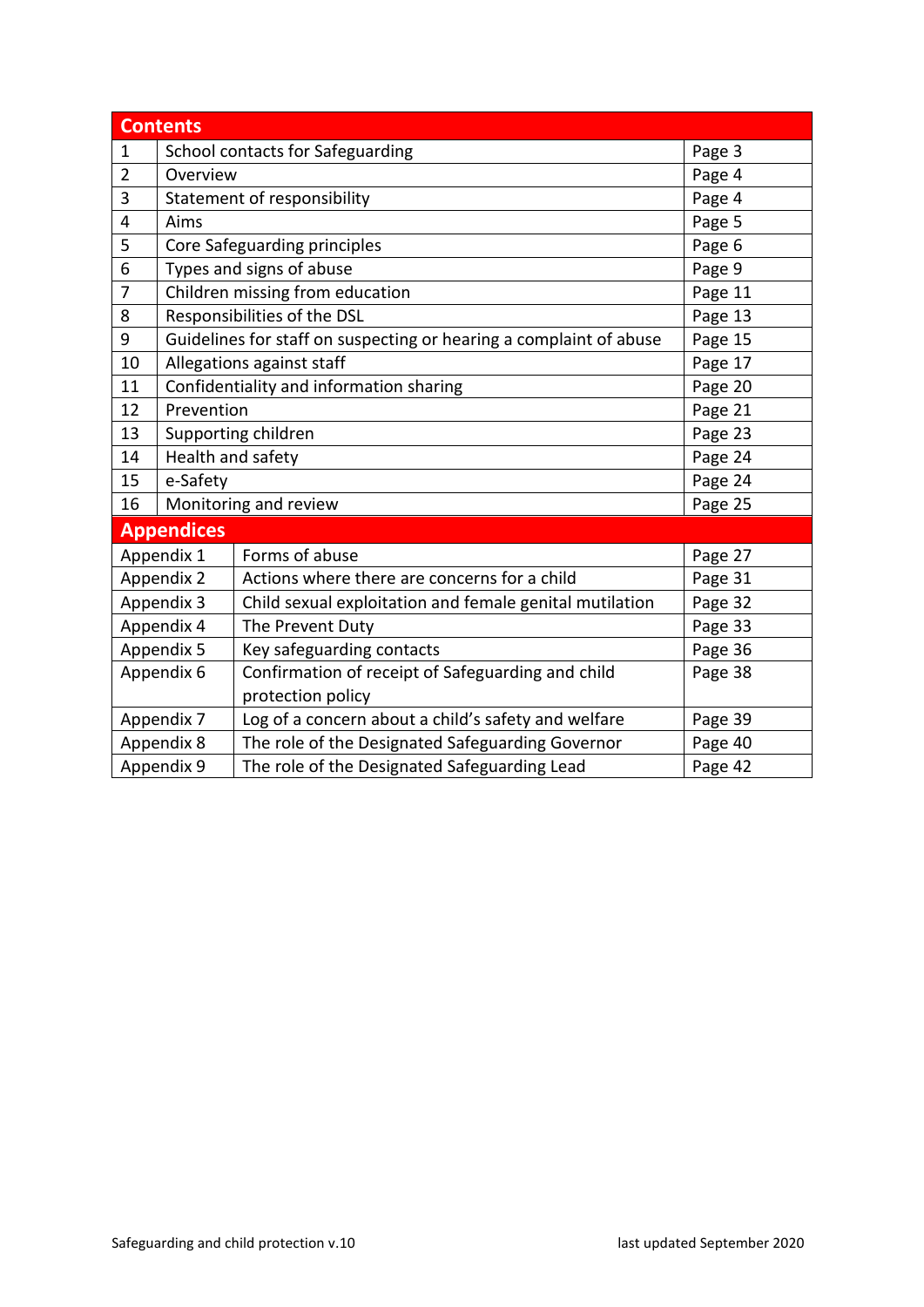# <span id="page-2-0"></span>**1. School Contacts for Safeguarding**

| <b>Designated Safeguarding Lead - Prep</b>                                                                                                                                                                                                                                                                                                                                                                 | Email: jmaguire@newlandhouse.net                                                                                                                                                                                                                                                                                                                                                                                                                                                                                                                                      |  |
|------------------------------------------------------------------------------------------------------------------------------------------------------------------------------------------------------------------------------------------------------------------------------------------------------------------------------------------------------------------------------------------------------------|-----------------------------------------------------------------------------------------------------------------------------------------------------------------------------------------------------------------------------------------------------------------------------------------------------------------------------------------------------------------------------------------------------------------------------------------------------------------------------------------------------------------------------------------------------------------------|--|
| Mr John Maguire Deputy Head (Prep)                                                                                                                                                                                                                                                                                                                                                                         | Tel: 020 8865 1252                                                                                                                                                                                                                                                                                                                                                                                                                                                                                                                                                    |  |
| <b>Pre-Prep Designated Safeguarding Lead</b>                                                                                                                                                                                                                                                                                                                                                               | Email: scexcell@newlandhouse.net                                                                                                                                                                                                                                                                                                                                                                                                                                                                                                                                      |  |
| Mrs Sophia Excell Deputy Head (Prep-Prep)                                                                                                                                                                                                                                                                                                                                                                  | Tel: 020 8865 1303                                                                                                                                                                                                                                                                                                                                                                                                                                                                                                                                                    |  |
| <b>Nursery Designated Safeguarding Lead</b>                                                                                                                                                                                                                                                                                                                                                                | Email: hcantouris@newlandhouse.net                                                                                                                                                                                                                                                                                                                                                                                                                                                                                                                                    |  |
| Mrs Henrietta Cantouris (Nursery Manager)                                                                                                                                                                                                                                                                                                                                                                  | Tel: 020 8865 1227                                                                                                                                                                                                                                                                                                                                                                                                                                                                                                                                                    |  |
| <b>Deputy Designated Safeguarding Leads</b>                                                                                                                                                                                                                                                                                                                                                                |                                                                                                                                                                                                                                                                                                                                                                                                                                                                                                                                                                       |  |
| Mrs Joanna Markham (Pre-Prep)<br>Miss Ellie Drake (Head of EYFS)<br>Mrs Luci Bailey-Pratt (Head of Year 1)<br>Mrs Annabel Gűrdenli (Head of Year 2)<br>Miss Olivia Davenport (Head of Year 3)<br>Mrs Lisa Butler (Head of Year 4)<br>Mrs Georgia Bruce (Head of Year 5)<br>Mrs Nancy Vickers (Joint Head of Year 6)<br>Miss Sarah Pomroy (Joint Head of Year 6)<br>Mr Ian Bardgett (Head of Years 7 and 8) | Email: jmarkham@newlandhouse.net Tel: 020 8865 1279<br>Email: edrake@newlandhouse.net Tel: 020 8865 1279<br>Email: <b>bailey@newlandhouse.net</b> Tel: 020 8865 1279<br>Email: agurdenli@newlandhouse.net Tel: 020 8865 1279<br>Email: odavenport@newlandhouse.net Tel: 020 8865 1220<br>Email: Ibutler@newlandhouse.net Tel: 020 8865 1220<br>Email: gbruce@newlandhouse.net Tel: 020 8865 1220<br>Email: nvickers@newlandhouse.net Tel: 020 8865 1220<br>Email: spomroy@newlandhouse.net Tel: 020 8865 1220<br>Email: ibardgett@newlandhouse.net Tel: 020 8865 1220 |  |
| Head                                                                                                                                                                                                                                                                                                                                                                                                       | Email: cskelton@newlandhouse.net                                                                                                                                                                                                                                                                                                                                                                                                                                                                                                                                      |  |
| Mr Chris Skelton                                                                                                                                                                                                                                                                                                                                                                                           | Tel: 020 8865 1234                                                                                                                                                                                                                                                                                                                                                                                                                                                                                                                                                    |  |
| <b>Chair of Governors</b>                                                                                                                                                                                                                                                                                                                                                                                  | Email: ebell@newlandhouse.net                                                                                                                                                                                                                                                                                                                                                                                                                                                                                                                                         |  |
| Mr Andrew Gumpert <sup>1</sup>                                                                                                                                                                                                                                                                                                                                                                             | Tel: 020 8865 1222                                                                                                                                                                                                                                                                                                                                                                                                                                                                                                                                                    |  |
| <b>Designated Safeguarding Governors (DSG)</b>                                                                                                                                                                                                                                                                                                                                                             | Or safeguarding@newlandhouse.net                                                                                                                                                                                                                                                                                                                                                                                                                                                                                                                                      |  |
| Mr Howard Cook <sup>1</sup>                                                                                                                                                                                                                                                                                                                                                                                |                                                                                                                                                                                                                                                                                                                                                                                                                                                                                                                                                                       |  |
| Mrs Julia Higgins <sup>1</sup>                                                                                                                                                                                                                                                                                                                                                                             |                                                                                                                                                                                                                                                                                                                                                                                                                                                                                                                                                                       |  |

<span id="page-2-1"></span>1.1 Additional key safeguarding contacts can be found in Appendix 5.

<sup>&</sup>lt;sup>1</sup> To be contacted via the Bursar or shared Safeguarding email **[Safeguarding@newlandhouse.net](mailto:Safeguarding@newlandhouse.net)** .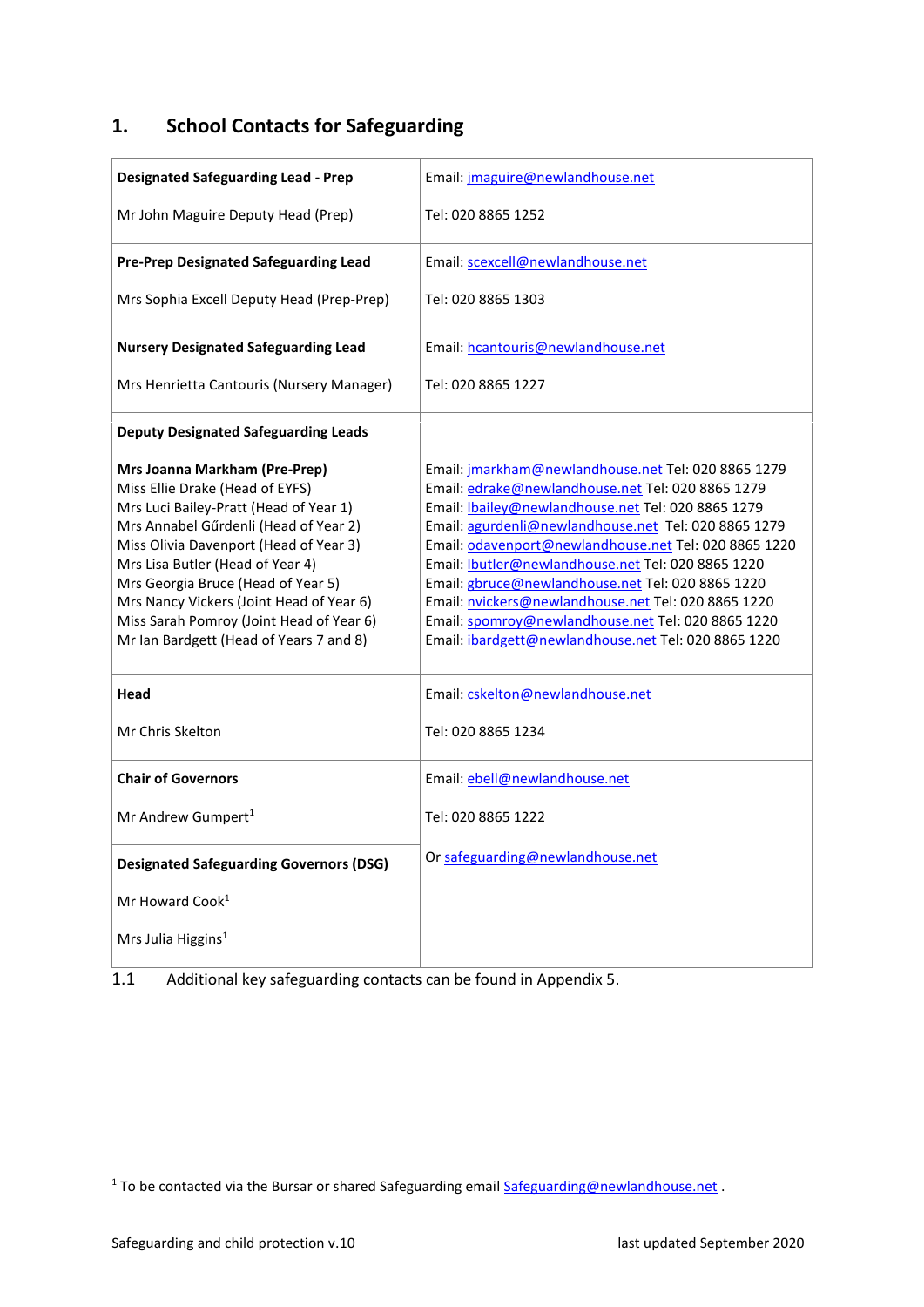# <span id="page-3-0"></span>**2. Overview**

- 2.1 This policy has been developed in accordance with applicable legislation and guidance on safeguarding and promoting the welfare of pupils of the School. It applies to all sections of the School, including the Early Years Foundations Stage (EYFS). This policy will be reviewed every academic year or sooner if changes to legislation, compliance requirements or good practice dictate.
- 2.2 It follows the procedures set out by the London Child Protection Procedures, adopted by the London Borough of Richmond upon Thames Safeguarding Children Board,**[www.richmond.gov.uk/local\\_safeguarding\\_children\\_board](http://www.richmond.gov.uk/local_safeguarding_children_board)**, where full local procedures are available and the statutory guidance<sup>2</sup> "*[Working Together to](https://www.gov.uk/government/uploads/system/uploads/attachment_data/file/419595/Working_Together_to_Safeguard_Children.pdf)  [Safeguard Children \(July 2018](https://www.gov.uk/government/uploads/system/uploads/attachment_data/file/419595/Working_Together_to_Safeguard_Children.pdf))", "Keeping [Children Safe in Education \(September](https://www.gov.uk/government/uploads/system/uploads/attachment_data/file/550499/Keeping_children_safe_in_education_Part_1.pdf)  [202](https://www.gov.uk/government/uploads/system/uploads/attachment_data/file/550499/Keeping_children_safe_in_education_Part_1.pdf)0)", "Disqualification under the Childcare Act 2006"* and "*Prevent [Duty Guidance](https://www.gov.uk/government/uploads/system/uploads/attachment_data/file/445977/3799_Revised_Prevent_Duty_Guidance__England_Wales_V2-Interactive.pdf) [for England and Wales 2015](https://www.gov.uk/government/uploads/system/uploads/attachment_data/file/445977/3799_Revised_Prevent_Duty_Guidance__England_Wales_V2-Interactive.pdf)".*

#### **LSCB New Partnership Arrangements**

2.3 New safeguarding partners and child death review partner arrangements came into place from September 2019. These comprise of the local authority, a clinical commissioning group and the chief officer for police equally sharing responsibilities for working together to safeguard and promote the welfare of local children within each area. Safeguarding partners are expected to ensure schools are "fully engaged, involved and included in the new safeguarding arrangements" (DfE, 2019a) and it is expected that they will name schools and colleges as relevant agencies and if named schools will have a statutory duty to cooperate with the published arrangements.

# <span id="page-3-1"></span>**3. Statement of responsibility**

3.1 Newland House School fully recognises the importance of safeguarding and promoting the welfare of pupils of the School and its responsibility in these areas. **The Governing Body takes seriously its legal responsibilities to safeguard and promote the welfare of children and to work together with other agencies to ensure appropriate arrangements within our School to identify, assess and support those children who are at risk of suffering harm. The Governing Body undertakes an annual review of the School's Safeguarding and child protection policy and Code of conduct policy and related procedures and of the efficiency with which the related duties have been discharged. This will be signed off by the Chair of Governors. It recognises that all staff, both teaching and non-teaching, as well as** 

 $2$  Statutory guidance means that this should be complied with unless exceptional circumstances arise.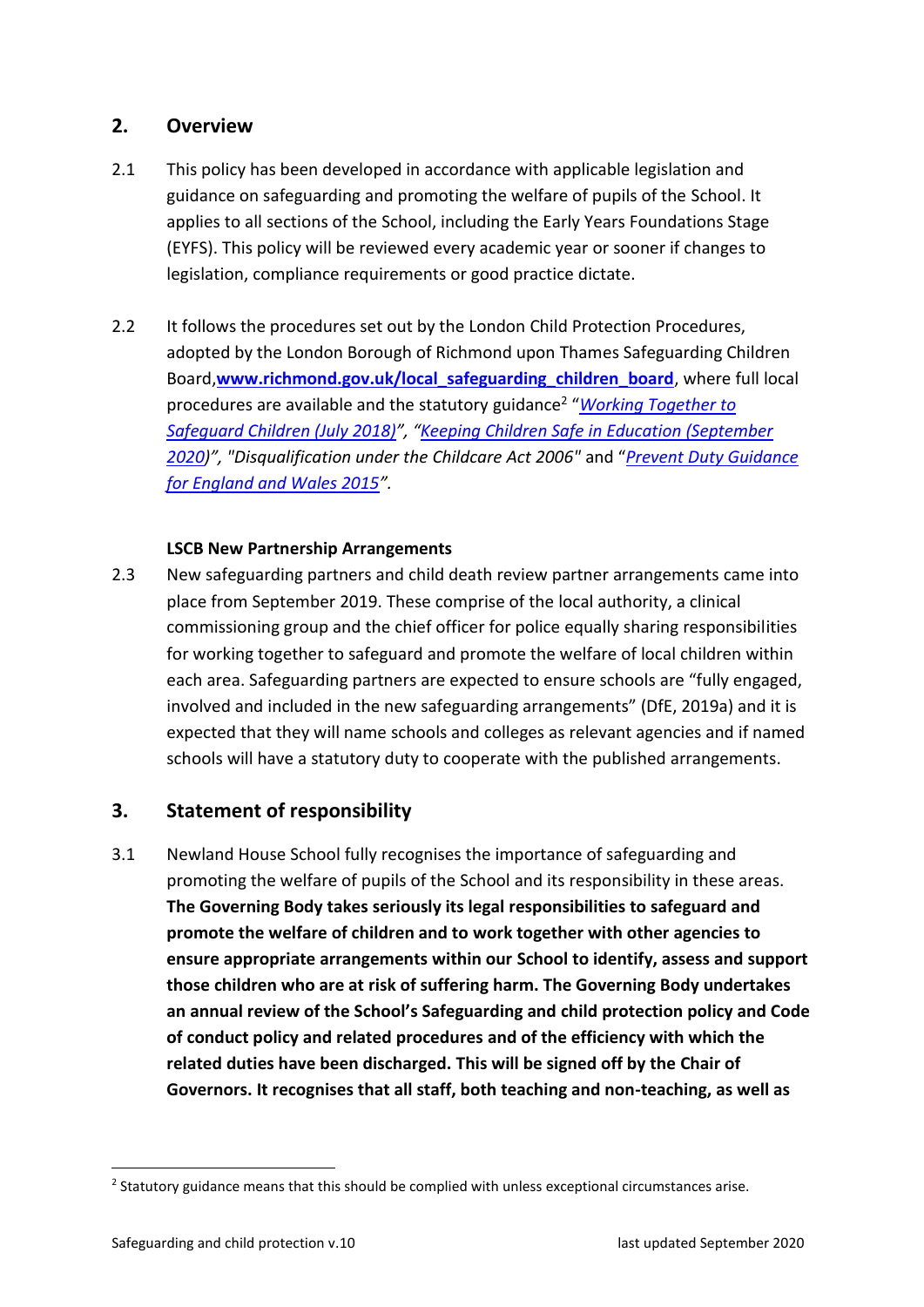# **volunteers, have a full and active role to play in protecting our children from maltreatment and harm and that the child's welfare is our paramount concern.**

- 3.2 The Governing Body has two Designated Safeguarding Governors (DSG) whose role is to, on behalf of the Governing Body (which retains overall responsibility), act as the School's senior board level lead to take leadership responsibility for the School's safeguarding arrangements. Terms of reference are set out in Appendix 8.
- 3.3 All staff and governors believe that our School should provide a caring, positive, safe and stimulating environment, which promotes the social, physical and moral development of the individual child.
- 3.4 Our approach to safeguarding is child-centred so that everyone should consider what is in the best interests of the child. Everyone who comes in contact with the child has a role to play in identifying concerns, sharing information and taking prompt action.

# <span id="page-4-0"></span>**4. Aims**

- 4.1 The aims of the policy are to:
	- support the child's development in ways that will foster security, confidence and independence.
	- provide an environment in which children feel safe, secure, valued, respected and confident; they should know how to approach adults if they are in difficulties, and know that they will be listened to.
	- raise the awareness of both teaching and non-teaching staff of the need to safeguard children and of their responsibilities in identifying and reporting possible cases of abuse.
	- provide a systematic means of monitoring children known or thought to be at risk of harm or in need, and ensure we, the School, contribute to assessments of need and support for those children.
	- emphasise the need for good communication between all members of staff.
	- develop a structured procedure within the School which will be followed by all members of the School community in cases of suspected abuse.
	- develop effective working relationships with external agencies, especially the Police and Social Services and to follow the local inter-agency procedures of the Richmond Safeguarding Children's Board.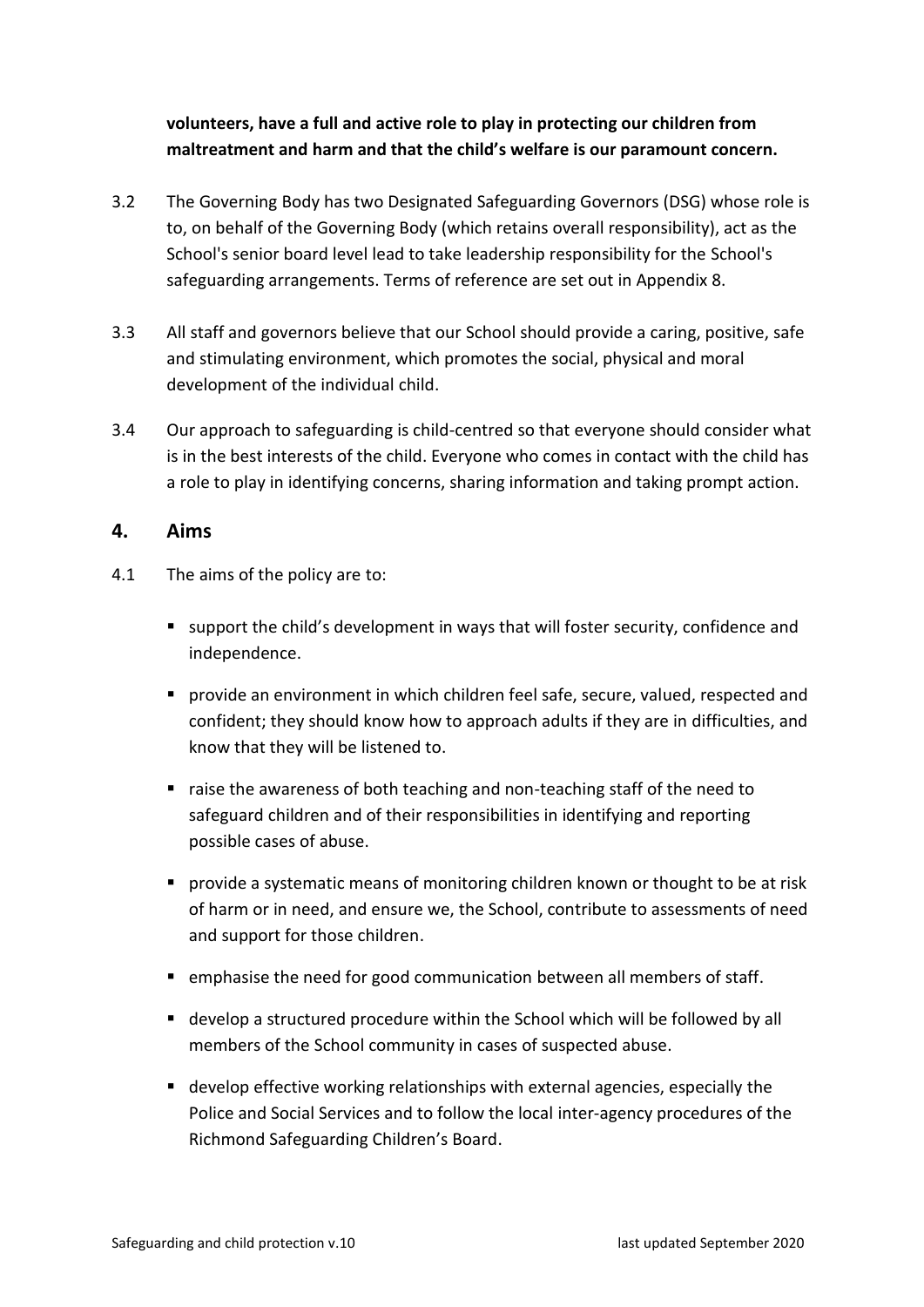- ensure that we practice safer recruitment in checking the suitability of staff, governors and volunteers to work with children and young people in accordance with the guidance given in *Keeping Children Safe in Education 2020 (KCSIE); Disqualification under the Childcare Act 2006; the Education (Independent Schools Standards England) Regulations 2014;* and the *Statutory Framework for the Early Years Foundation Stage.* A central record will be kept for audit. See also the *Recruitment and selection policy***.**
- To ensure that any deficiencies or weaknesses in child protection arrangements are remedied without delay.
- Within the Early Years Foundation Stage (EYFS) to follow general welfare requirement: safeguarding and promoting children's welfare. The School will take necessary steps to safeguard and promote the welfare of the child through the EYFS principles: unique child, positive relationships and enabling environments in order for the children to stay safe. We will ensure that mobile phones are not used in the Nursery or Pre-Prep by staff and visitors. For more information see *Digital Strategy policy*.

# <span id="page-5-0"></span>**5. Core safeguarding principles**

- 5.1 We will ensure that:
	- All members of the Governing Body understand and fulfil their collective responsibilities as set out in the *Keeping Children Safe in Education guidance (Sept 2020).* Mr Howard Cook and Mrs Julia Higgins, are the Designated Safeguarding Governors (DSG) and liaise with the School's Designated Safeguarding Leads (DSL). A formal annual review of safeguarding (in the form of a Safeguarding audit for the Local Safeguarding Children's Board (LSCB)) is completed and this, as well as termly reviews of issues and concerns, are reported to the Governing Body (see also section on monitoring and review below) . They will liaise with the Local Authority on issues of child protection or in the case of an allegation against the Head or a member of the Governing Body. All governors understand that this is not a delegation of their responsibility but a part of the process by which they ensure that their safeguarding responsibilities are most effectively discharged. Further details on the role of the Governing Body are set out in the *Governing Body policy*.
	- We have three designated members of staff identified as the Designated Safeguarding Lead (DSL) who have undertaken a level 3 Child Protection Training Course provided by the LSCB. These are currently Mr John Maguire, the Deputy Head (Prep), Mrs Sophia Excell, Deputy Head (Pre-Prep) and Mrs Henrietta Cantouris, Nursery Manager. Their role is known to the staff, children and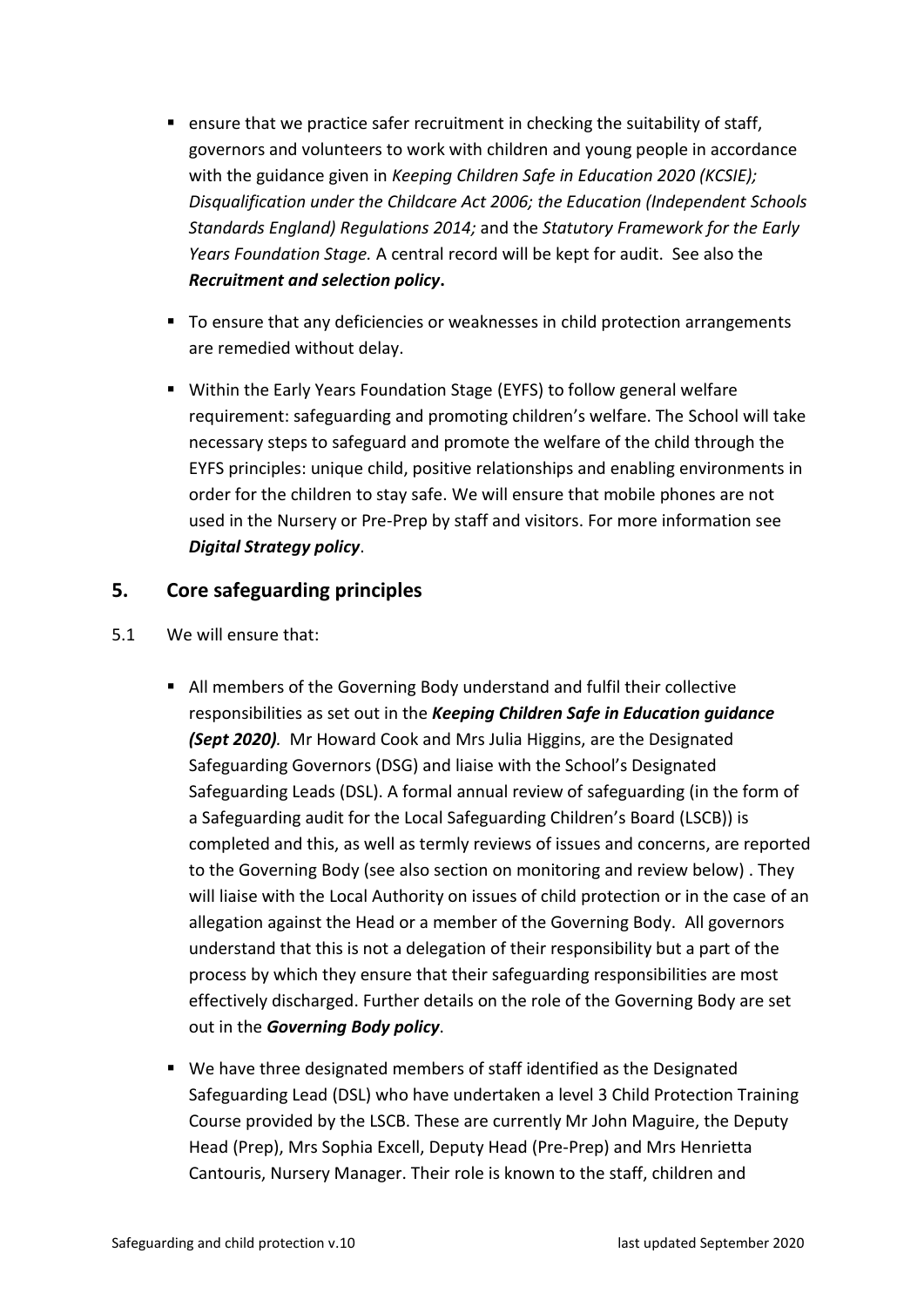parents, are collectively referred to as "the DSL" in this policy and are responsible for sharing Safeguarding updates and delivering termly Inset training for all staff.

- Mr Maguire, Mrs Excell and Mrs Cantouris work jointly in this role and are supported by the Deputies. The full list of staff responsible for Safeguarding is set out in section 1 and Appendix 5.
- The DSL have a Safeguarding mentor, Mrs Sheelagh Willis, with whom they meet at least termly to discuss Safeguarding issues and best practice.
- All staff and volunteers receive the appropriate training:
	- $\triangleright$  DSL and deputies maintain their Safeguarding training by attending a level 3 refresher course every two years through the LSCB training programme. This training includes inter-agency working.
	- ➢ DSL and deputies will also undergo training in helping them understand the unique risks associated with online safety and in understanding additional risks that SEND pupils can face online.
	- ➢ Prevent duty training will be consistent with Home Office WRAP (Workshop to Raise Awareness of Prevent) training provided by Educare. This will be completed every three years.
	- ➢ The Head, all School staff, governors and volunteers in regulated activity have regular level 2 child protection training at least every three years as specified by the LSCB. Training will include guidance on the duties of staff in relation to both children in need and children at risk of harm.
	- $\triangleright$  Staff development training will also include training on online safety and, where they have not been able to access other Prevent training assessed as appropriate for them by the School, the online general awareness training module on Channel. Additionally, the School will make an assessment of the appropriate level and focus for staff training and responsiveness to specific safeguarding concerns such as radicalisation, child sexual exploitation, female genital mutilation, cyber bullying and mental health.
	- $\triangleright$  All staff and volunteers will be provided with induction training that includes-the School's Safeguarding and Child Protection policy, a copy of Part 1 and Annex A of KCSIE (which they must read and confirm understanding before they commence working in school), the Code of conduct policy (including policies on whistleblowing and staff use of social media), Behaviour and sanctions policy and the identity, contact details and function of the DSLs.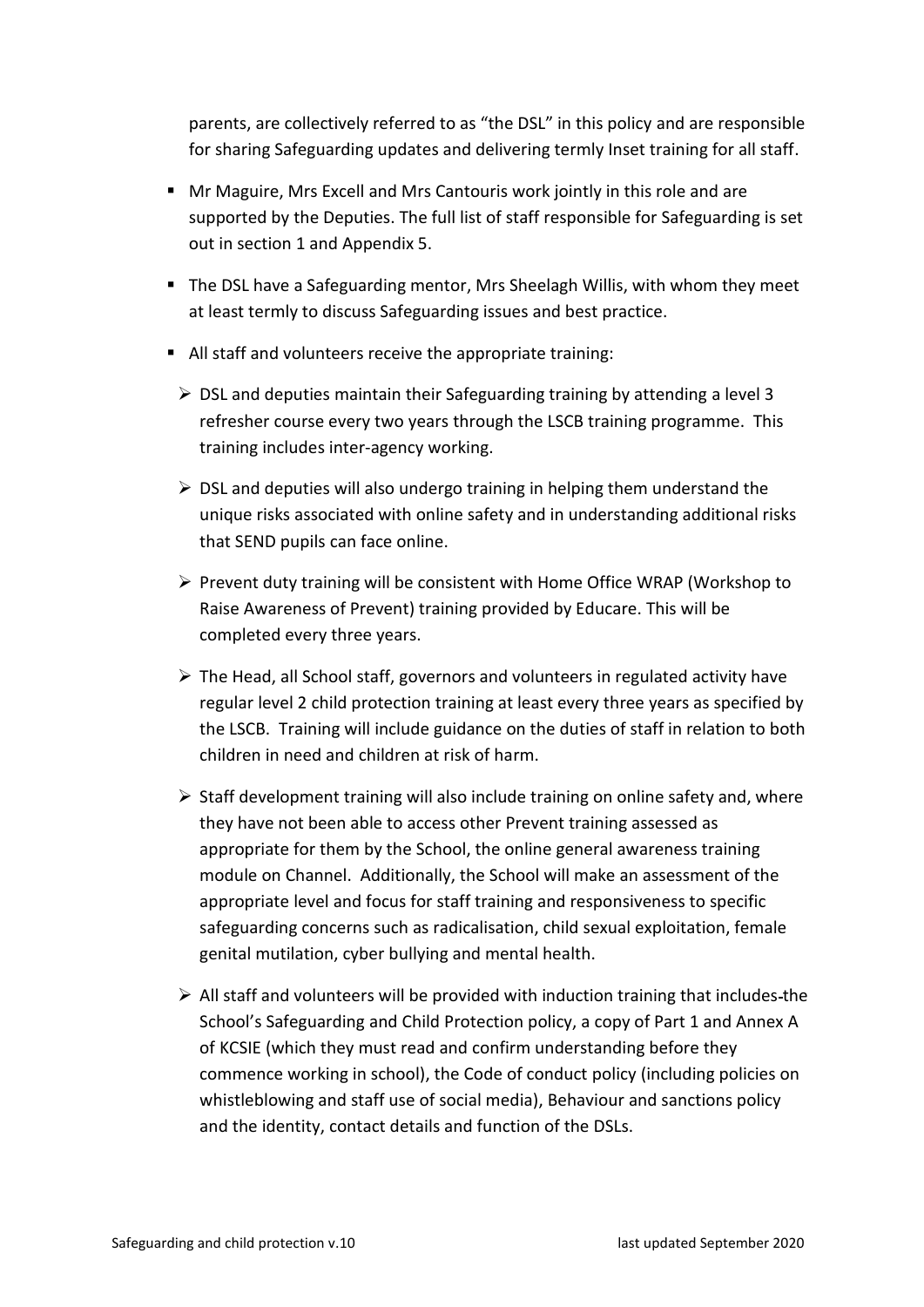- $\triangleright$  The DSG and the Chair of Governors will receive appropriate training to enable them to fulfil their safeguarding responsibilities.
- All staff must read Part One of KCSIE and Annex A and understand that this is a statutory responsibility. It is a requirement that they confirm they have **read and understood** Part 1 of KCSIE and Annex A before they start working with any pupil. A record will be kept of this confirmation and staff will be tested on their understanding.
- All staff have an equal responsibility to act on any suspicion or disclosure that suggests a child is at risk of harm in accordance with this policy.
- Temporary staff and those who volunteer or are self-employed who work with children will be made aware of the Schools arrangements for safeguarding. They will be given a copy of the Safeguarding and Child Protection policy, Code of conduct policy, Digital Strategy policy, Behaviour and sanctions policy and part 1 and Annex A of the KCSIE guidance, and asked to confirm that they have read and understood all five documents.
- All members of staff develop their understanding of the signs and indicators of abuse through training, workshops and information shared by professional agencies. Information is available on the Safeguarding page on the Staff intranet page.
- All members of staff sign the form in Appendix 6 of this policy confirming that they have read this policy and understand the code of conduct contained within it and the attached appendices.
- Parents are made aware of the responsibilities of staff members with regard to child protection procedures through publication of the School's *Safeguarding and Child Protection policy* on the School website. Assurance will also be obtained that the appropriate suitability checks are in place for staff employed by another organisation working with the School's pupils on another site.
- Our selection and recruitment of staff includes appropriate suitability checks. Senior staff with responsibility for new appointments have successfully completed a course on safer recruitment in education and adhere to safer recruitment procedures when appointing staff. See *Recruitment, selection and disclosure policy.*
- All staff connected to the School's Early Years and Later Years provisions understand that they are under an ongoing duty to inform the School if their circumstances change which would mean they meet any of the criteria for disqualification under the Childcare Act 2006. All staff must complete and sign a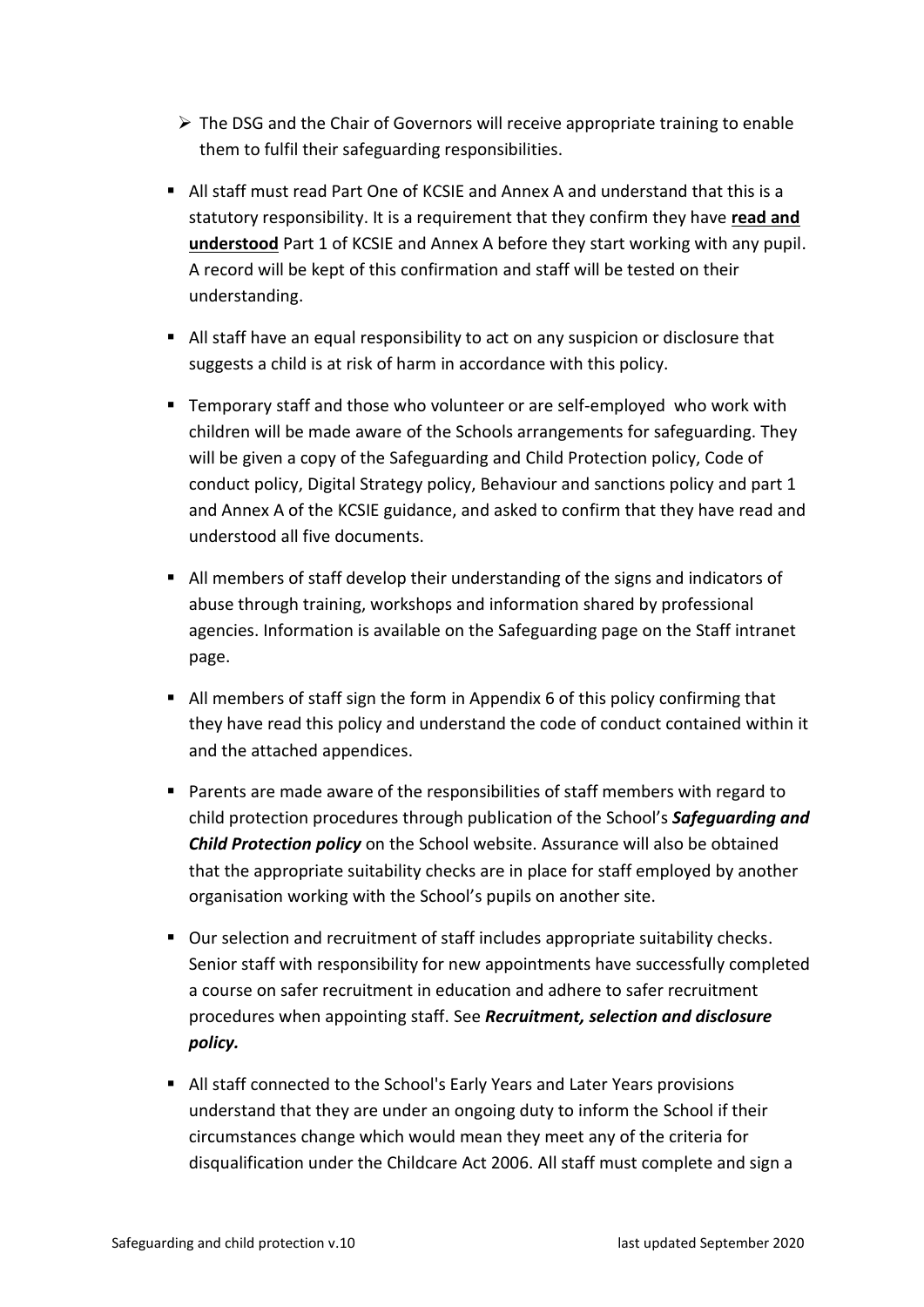Childcare Disqualification Requirements self-declaration form on appointment and annually at the start of every academic year confirming that are not disqualified from working in connection with the early or later years' provision.

- Staff who are directly concerned in the management of the School are also asked to completed the Childcare Disqualification Requirements self-declaration form confirming that they are not disqualified to do so.
- The children are taught about safeguarding and welfare issues through the PSHE curriculum, outside speakers and consultants and assemblies and through 'circle time'. The children are given guidance on adjusting behaviour to reduce risks including the safe use of electronic devices and the internet and building resilience to protect themselves and their peers.
- The children are told that any adult in our School can be spoken to with regard to safeguarding and welfare issues. There are School councils in the Prep and Pre-Prep which allow peer to peer discussion and allow time for 'pupil voice' discussions. This happens in form time and class discussions too.
- There is a designated page on the intranet about Safeguarding and staff have access to newsletters, useful links, guidance and training.

# <span id="page-8-0"></span>**6. Types and signs of abuse**

- 6.1 Sufficient account has been taken of the nature, age range and other significant features of the School in provision made for safeguarding, particularly the EYFS, and consideration has been given to specific safeguarding issues as laid out in KCSIE.
- 6.2 See **Appendix 1 - [Forms of abuse](#page-26-0)** for details about the types and signs of abuse.
- 6.3 Expert and professional organisations are best placed to provide up-to-date guidance and practical support on specific safeguarding issues. For example, NSPCC offers information for Schools and colleges on the TES website and also on its own website [www.nspcc.org.uk.](http://www.nspcc.org.uk/) Schools and colleges can also access broad government guidance on the issues listed below via the GOV.UK website:
	- children missing from education
	- children missing from home or care
	- child sexual exploitation (CSE) see *Appendix 3* for more information
	- bullying including cyberbullying
	- domestic abuse
	- drugs
	- fabricated or induced illness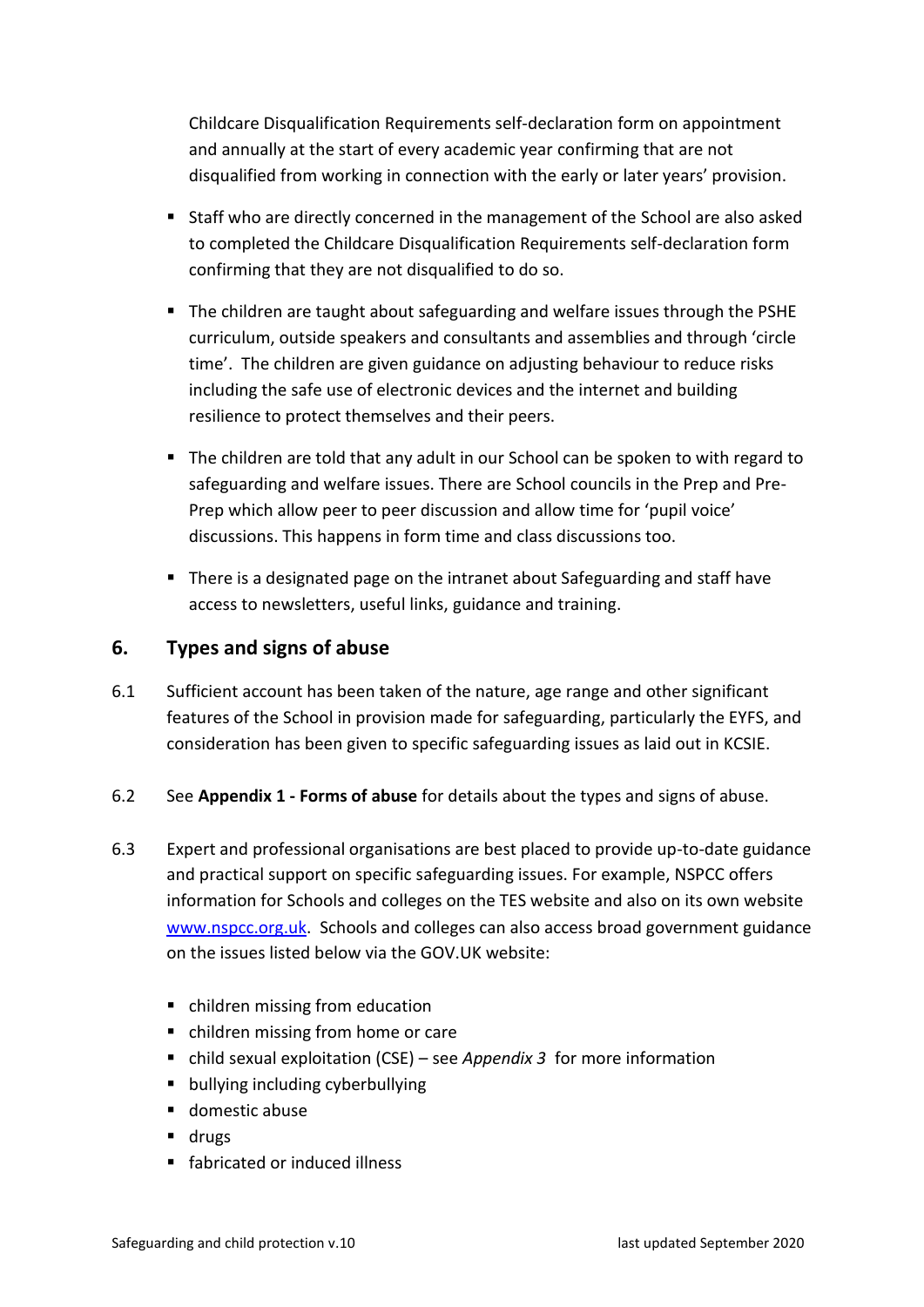- faith abuse
- $\blacksquare$  female genital mutilation (FGM) see Appendix 3 for more information
- forced marriage
- gangs and youth violence
- gender-based violence/violence against women and girls (VAWG)
- mental health
- private fostering
- **•** preventing radicalisation see the Appendix 4 for more information
- sexting
- teenage relationship abuse
- trafficking

#### **Peer on peer abuse**

6.4 Children can abuse other children. This is generally referred to as peer on peer abuse and can take many forms. This can include (but is not limited to) bullying (including cyberbullying); sexual violence and sexual harassment; physical abuse such as hitting, kicking, shaking, biting, hair pulling, spitting or otherwise causing physical harm; upskirting<sup>3</sup>, sexting and initiating/hazing<sup>4</sup> type violence and rituals.

#### **Contextual safeguarding**

- 6.5 Safeguarding incidents and/or behaviours can be associated with factors outside school and/or can occur between children outside school. All staff, but especially the DSL (and deputies) should be considering the context within which such incidents and/or behaviours occur. This is known as contextual safeguarding, which simply means assessments of children should consider whether wider environmental factors are present in a child's life that are a threat to their safety and/or welfare. Children's social care assessments should consider such factors so it is important that schools and colleges provide as much information as possible as part of the referral process. This will allow any assessment to consider all the available evidence and the full context of any abuse. Additional information regarding contextual safeguarding is available here from the [Contextual Safeguarding Network.](https://contextualsafeguarding.org.uk/about/what-is-contextual-safeguarding)
- 6.6 Further advice is available from [What to do if you're worried a child is being abused](https://www.gov.uk/government/publications/what-to-do-if-youre-worried-a-child-is-being-abused--2)  – [Advice for Practitioners](https://www.gov.uk/government/publications/what-to-do-if-youre-worried-a-child-is-being-abused--2)**. The** [NSPCC](https://www.nspcc.org.uk/what-is-child-abuse/types-of-abuse/) **website also provides useful information on abuse and neglect and what to look out for.**

<sup>&</sup>lt;sup>3</sup> 'Upskirting' typically involves taking a picture under a person's clothing without them knowing, with the intention of viewing their genitals or buttocks to obtain sexual gratification, or cause the victim humiliation, distress or alarm. It is now a criminal offence.

<sup>4</sup> Hazing definition - To persecute or harass with meaningless, difficult, or humiliating tasks or to initiate, as into a college fraternity, by exacting humiliating performances from or playing rough practical jokes upon.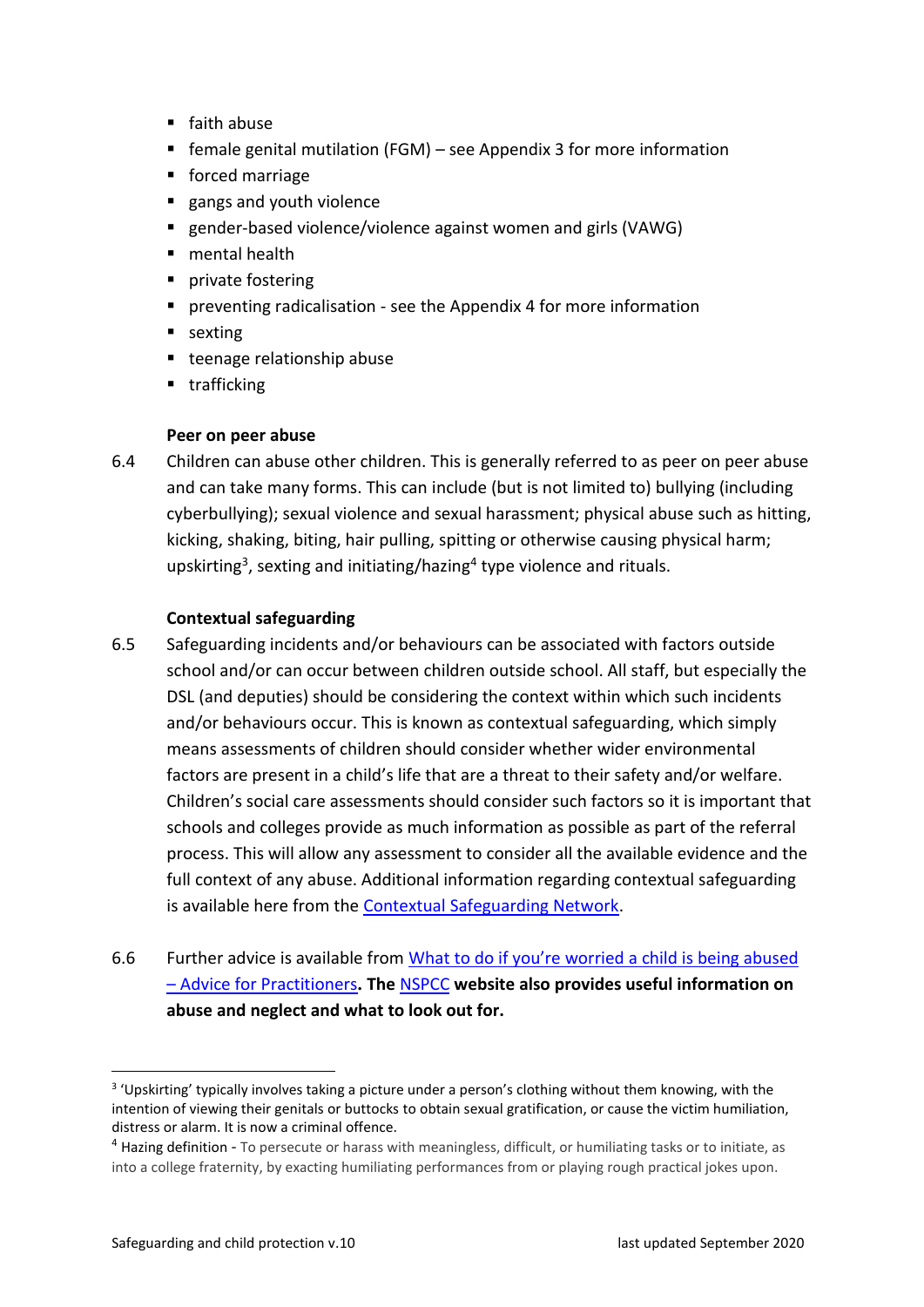#### **Serious violence**

6.7 All staff should be aware of indicators, which may signal that children are at risk from, or are involved with serious violent crime. These may include increased absence from school, a change in friendships or relationships with older individuals or groups, a significant decline in performance, signs of self-harm or a significant change in wellbeing, or signs of assault or unexplained injuries. Unexplained gifts or new possessions could also indicate that children have been approached by, or are involved with, individuals associated with criminal networks or gangs.

#### **Mental Health**

- <span id="page-10-0"></span>6.8 All staff should also be aware that mental health problems can, in some cases, be an indicator that a child has suffered or is at risk of suffering abuse, neglect or exploitation. Only appropriately trained professionals should attempt to make a diagnosis of a mental health problem. Staff however, are well placed to observe children day-to-day and identify those whose behaviour suggests that they may be experiencing a mental health problem or be at risk of developing one. Where children have suffered abuse and neglect, or other potentially traumatic adverse childhood experiences, this can have a lasting impact throughout childhood, adolescence and into adulthood. It is key that staff are aware of how these children's experiences, can impact on their mental health, behaviour and education.
- 6.9 If staff have a mental health concern about a child that is also a safeguarding concern, immediate action should be taken, following their child protection policy and speaking to a DSL or a deputy.

# **7. Children missing from education**

- 7.1 A child missing from education is a potential indicator of abuse or neglect and such children are at risk of being victims of harm, exploitation or radicalisation<sup>5</sup>.
- 7.2 All new pupils are made current on the Admissions Register on the first day on which the School has agreed they will start. Pupil's attendance is monitored via the daily register.

#### <span id="page-10-1"></span>**Attendance**

7.3 Pupils who fail to attend **regularly** or have missed **ten days** or more of School without permission will be notified to London Borough of Richmond Upon Thames (LBRUT).

<sup>5</sup> *Children Missing in Education Statutory Guidance for Local Authorities September 2016 Annex A 12 8(1)(l).*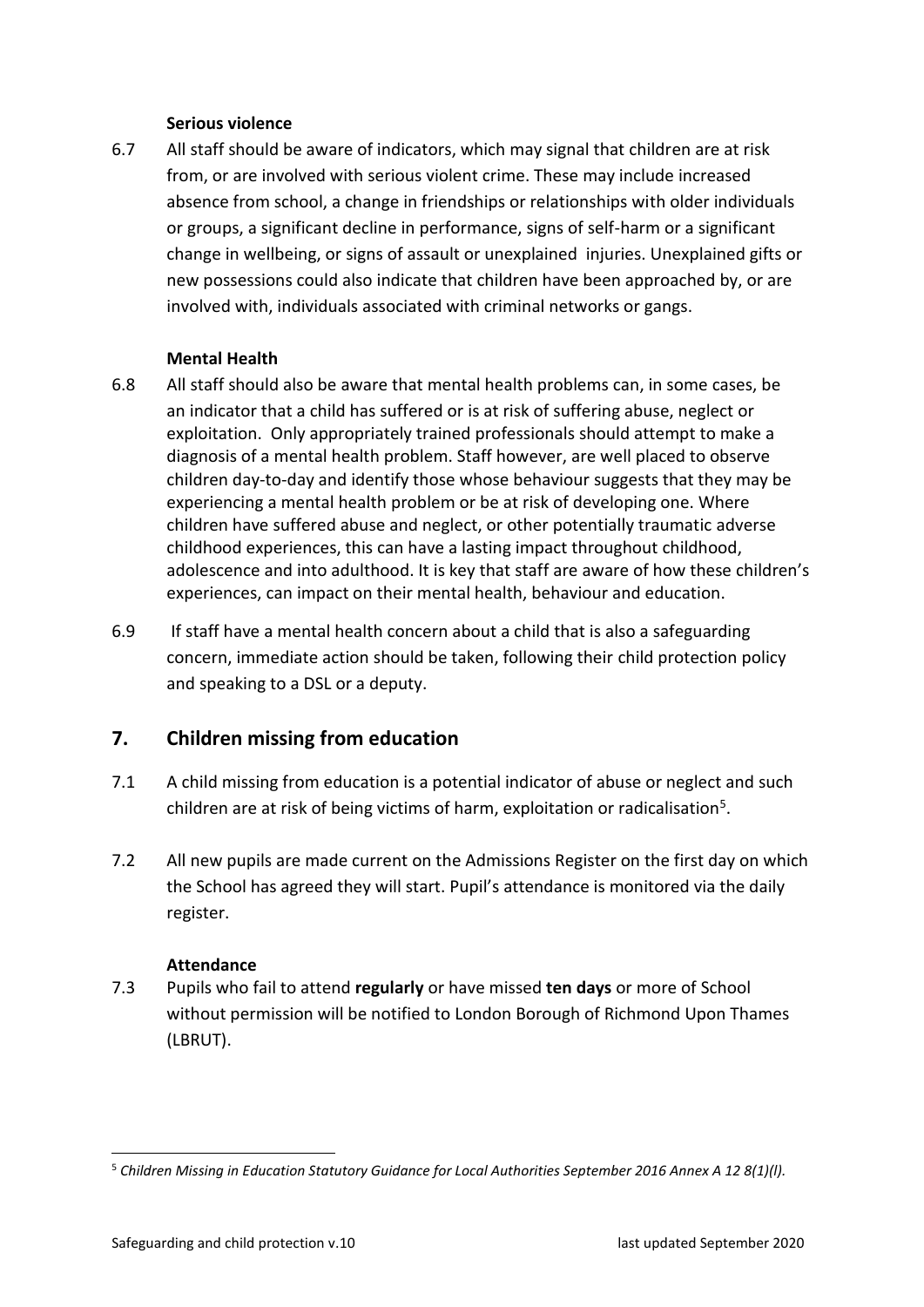#### **Leavers: Deregistration Procedure<sup>6</sup>**

- 7.4 The School will send a weekly return to LBRUT Achieving for Children using their defined process using Google Forms [dereg@achievingforchildren.org.uk](mailto:dereg@achievingforchildren.org.uk) ) when a pupil ceases to be a pupil of the School (unless this is at their usual transition point at the end of the final year) and their name is to be removed from the admission and daily register under the grounds detailed in the guidance**[5](#page-10-1)** . The School will obtain confirmation from parents and keep a record in the admission register of the new School the pupil will be attending and the first day on which they start to attend. If a pupil is changing schools, they can only be removed from the current school's register once they have started the new school. The school will make contact with the new school to ensure attendance when there are any current or historic sageguarding concerns for the pupil leaving.
- 7.5 When a school is not provided with a new forwarding address or school, or where a family are moving abroad with no details of new address and school, this is an unknown destination and must be referred via SPA (SPA 020 8547 5008) for the purposes of a Child Missing Education.
- 7.6 The information to be supplied includes:
	- a. the full name of the pupil;
	- b. the full name and address of any parent with whom the pupil lives;
	- c. at least one telephone number of the parent with whom the pupil lives;
	- d. the full name and address of the parent who the pupil is going to live with, and the date the pupil is expected to start living there, if applicable;
	- e. the name of pupil's destination School and the pupil's expected start date there, if applicable; and
	- f. the ground in regulation 8 of the Education (Pupil Registration) (England) Regulations 2006
	- g. under which the pupil's name is to be removed from the admission register.
- 7.7 When a pupil's family whereabouts are unknown (grounds for deletion under regulation 8(1), paragraph (f)(iii) and 8(1), paragraph (h)(iii) of the Education (Pupil Registration) (England) Regulations 2006), the LA will have already been made aware of the pupil via a SPA referral form and will have jointly been working with the school to try to locate the family.
- 7.8 **Pupils with EHC plans** (formerly Statements of Special Educational Needs), may not be removed from roll without the consent of the LA (SEN). **Children in Care or pupils**

<sup>6</sup>

[https://assets.publishing.service.gov.uk/government/uploads/system/uploads/attachment\\_data/file](https://assets.publishing.service.gov.uk/government/uploads/system/uploads/attachment_data/file/550416/Children_Missing_Education_-_statutory_guidance.pdf) [/550416/Children\\_Missing\\_Education\\_-\\_statutory\\_guidance.pdf](https://assets.publishing.service.gov.uk/government/uploads/system/uploads/attachment_data/file/550416/Children_Missing_Education_-_statutory_guidance.pdf)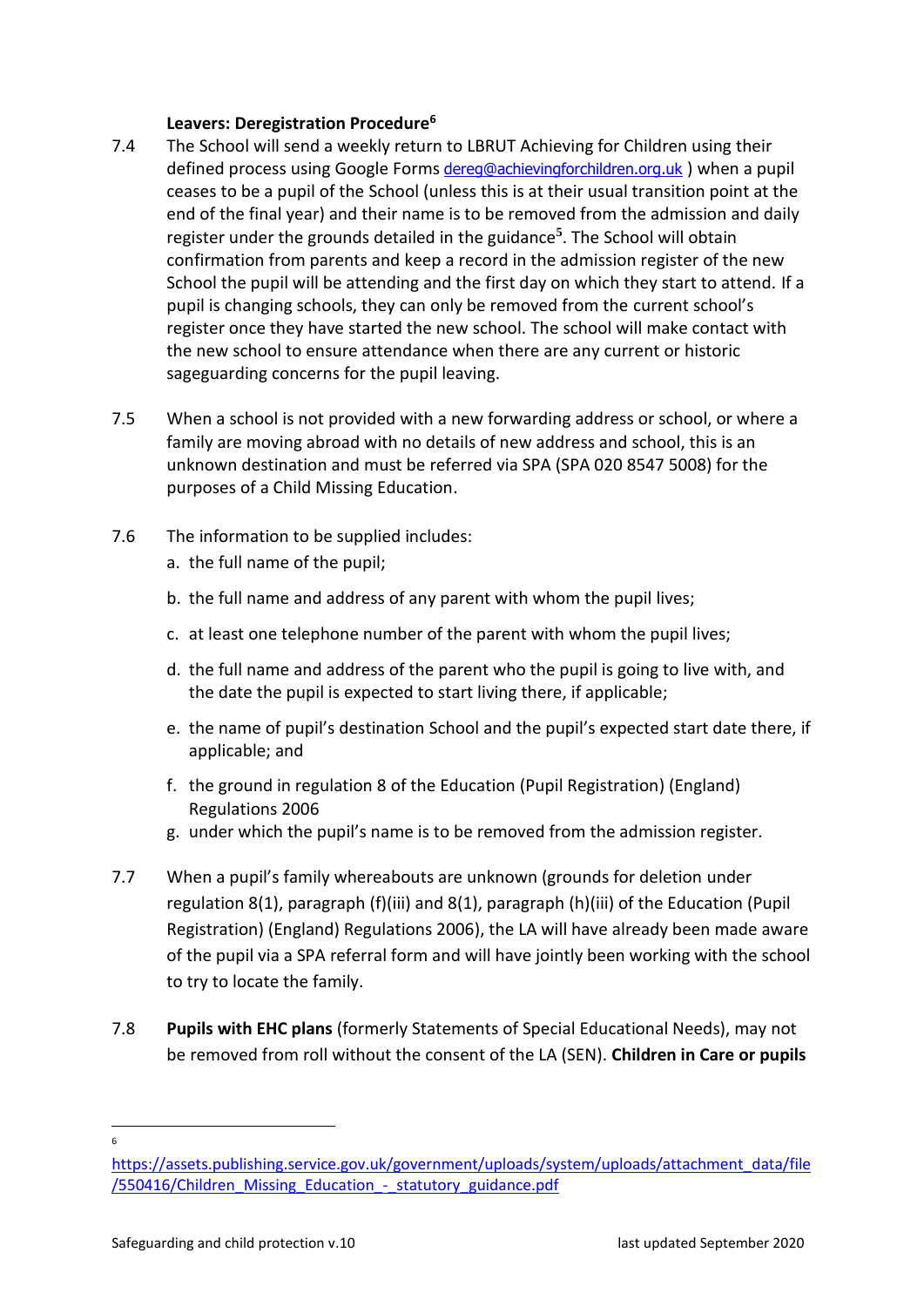**with child protection/child in need plans** should not be removed from roll until a discussion has taken place with LA or the allocated social worker**.** 

7.9 **Traveller children** of no fixed abode cannot be deleted from the roll of the school which they normally attend when their parents are not travelling. Usual absence procedures apply in these circumstances. The Regulations apply to all schools including Academies, maintained and free schools.

#### **New Starters: Registration Procedure**

7.10 With effect from May 2019 the school is no longer required by LBRUT to submit a return within **five days** when a pupil's name is added to the admission register at **a non-standard transition** point.

#### **Weekly returns to LA**

- 7.11 Information about any pupils being withdrawn from the register at non-standard transition times, including nil returns, will be returned to the LA on a weekly basis. This is required so that LBRUT can identify schools who are complying with this statutory obligation.
- 7.12 We will contact the previous School of any new starters to ask them to share any safeguarding concerns about the pupil including any relevant documentation.

# <span id="page-12-0"></span>**8. Responsibilities of the DSL**

- 8.1 The DSL have the necessary status and authority to be responsible for matters relating to child protection and welfare. The DSL shall be given the time, funding, training, resources and support to enable him/her to support other staff on safeguarding matters, to contribute to strategy discussions and/or inter-agency meetings and to contribute to the assessment of children.
- 8.2 At least one DSL or deputy will be available at all times, including school holidays. In exceptional circumstance, where a DSL or deputy is not available, staff may speak with a member of the Senior Leadership Team and/or take advice from the LSCB. Any action should be shared with the DSL as soon as possible.
- 8.3 The DSL are responsible for:
	- Referring a child if there are concerns about possible abuse to:
	- The London Borough of Richmond upon Thames Single Point of Access (tel: 020 8547 5008) [spa@richmond.gov.uk](mailto:spa@richmond.gov.uk) or the local authority where the child is resident if not the LBRUT. This will be done in accordance with agreed local arrangements and inter agency procedures within 24 hours of any disclosure and without detailed investigation by the School and will take into account: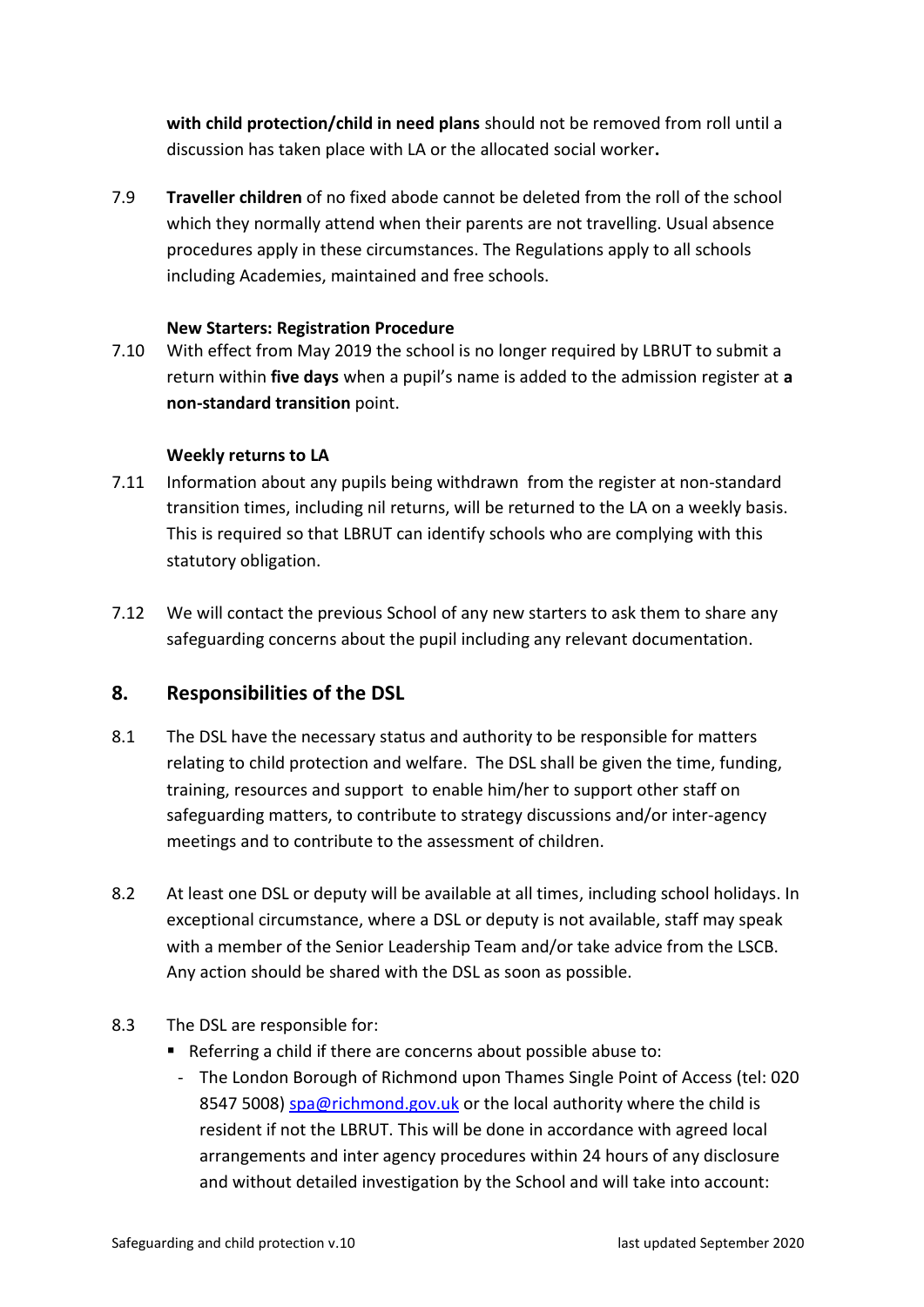- where relevant, local information sharing protocols relating to Channel referrals;
- the nature and seriousness of the suspicion or complaint. A complaint involving a serious criminal offence, including the identification of someone who may already be engaged in illegal terrorist-related activity, will always be referred to children's social care and, if appropriate, the police;
	- o the child's wishes or feelings; and
	- o duties of confidentiality, so far as applicable.
- 8.3.1 If there is room for doubt as to whether a referral should be made, the DSL will consult with children's social care on a no names basis without identifying the family. However, as soon as sufficient concern exists that a child may be at risk of significant harm, a referral to children's social care will be made without delay (and in any event within 24 hours).
- 8.3.2 Where relevant, the School will co-operate with the Channel panel and the police in providing any relevant information so that each can effectively carry out its functions to determine whether an individual is vulnerable to being drawn into terrorism. The School will respond to requests for information from the police promptly and in any event within five to ten working days.
	- The DSL will act as a focal point for staff to discuss concerns.
	- Adhering to School procedures with regard to referring a child if there are concerns about possible abuse.
	- Keeping written records of concerns about a child even if there is no need to make an immediate referral.
	- Ensuring that such records are kept confidentially and securely and are separate from pupil records.
	- Liaising with other agencies and professionals. In circumstances where a pupil has not suffered and is not likely to suffer significant harm but is in need of additional support from one or more agencies, the DSL will liaise with children's social care and where necessary implement an Early Help Assessment (EHA).
	- Ensuring that he/she or the class teacher attends case conferences, core groups, or other multi-agency planning meetings, contributes to assessments, and provides a report which has been shared with parents.
	- Ensuring that any pupil currently subject to a Child Protection Plan, who is absent without explanation for two days is referred to Social Services.
	- Ensuring prompt contact is made with children's social care where there are concerns that a child may be in need of help. If a child is deemed as at risk referral must be immediate.
	- Organising child protection training updates for all School staff every three years, or earlier if there is any major change in legislation that will deem this necessary.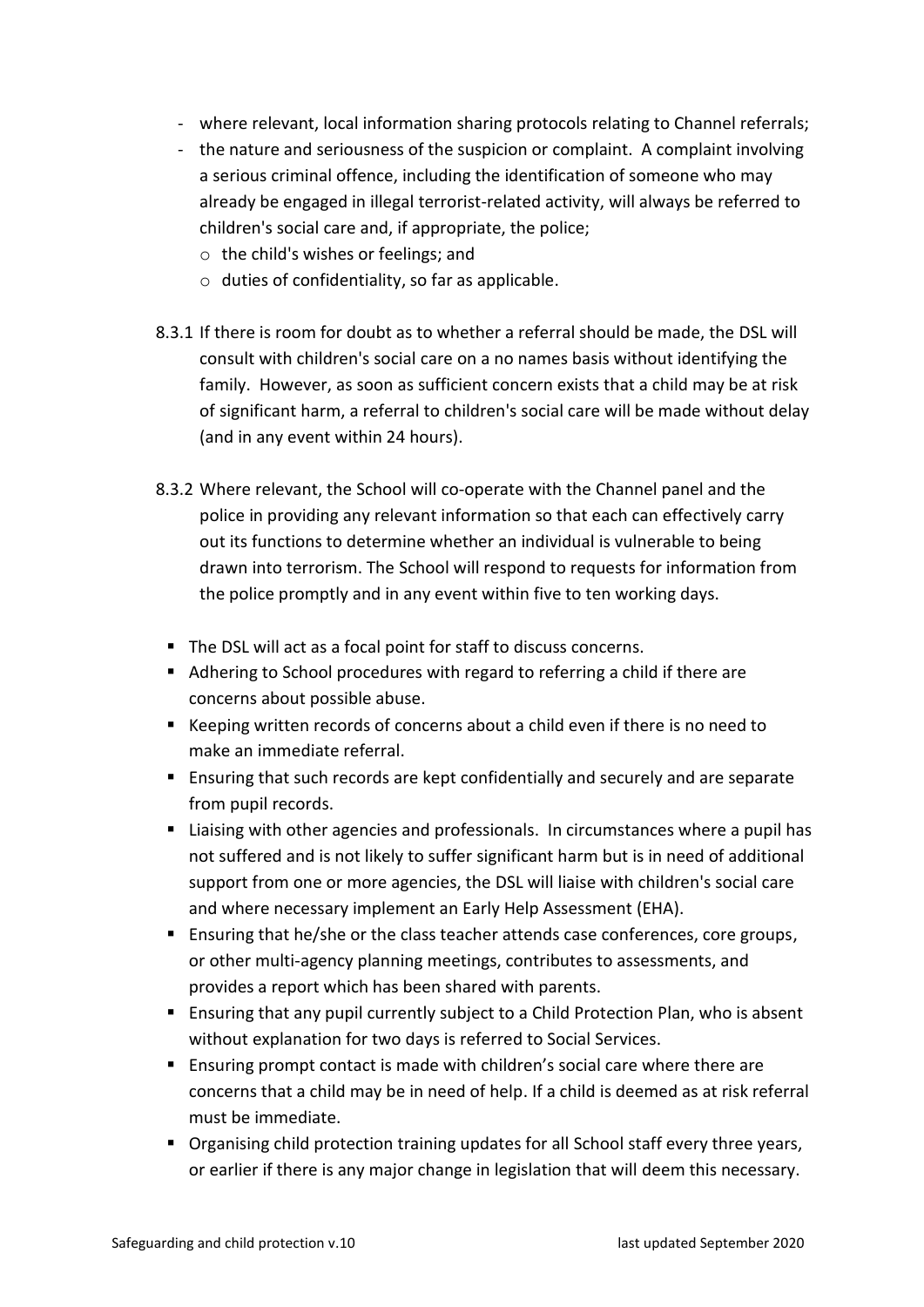■ Where there is concern that a crime has been committed the matter will be reported to the police.

# <span id="page-14-0"></span>**9. Guidelines for staff on suspecting or hearing a complaint of abuse**

- 9.1 Any member of staff who has suspicions that a child may be at risk should immediately consult either of the DSL. The guidelines in this section should be followed.
- 9.2 Staff should be alert to the possibility of abuse taking one or more of the following forms, including neglect, physical injury, sexual abuse and emotional abuse. More guidance is provided in Appendix 1 on spotting forms of abuse and the a flowchart in Appendix 2 helps clarify the process for what to do if you have concerns about a child.
- 9.3 An abused child may choose to confide in any adult in whom they have a particular trust. The following guidelines highlight the most important points to remember in dealing with a disclosure of abuse:
	- a) Always listen to the child, no matter how difficult you find what they are saying. Never give an indication that you disbelieve what is being said – keep an open mind.
	- b) Stay calm and reassuring.
	- c) Listen carefully and patiently to the child; ask clarification questions only do not press for information or lead the child, as well intentioned questions could prejudice further investigations. Do not cross-examine children.
	- d) Reassure the child that he/she has done the right thing in telling you and explain that you are going to have to report the disclosure.
	- e) Never promise to keep a secret, no matter how insistent the child may be about confidentiality.
	- f) Do not discuss your concerns or the disclosure with the parent or anyone else involved in the care of the child, until the concerns have been reported in accordance with this policy.
	- g) Consider the child's immediate safety.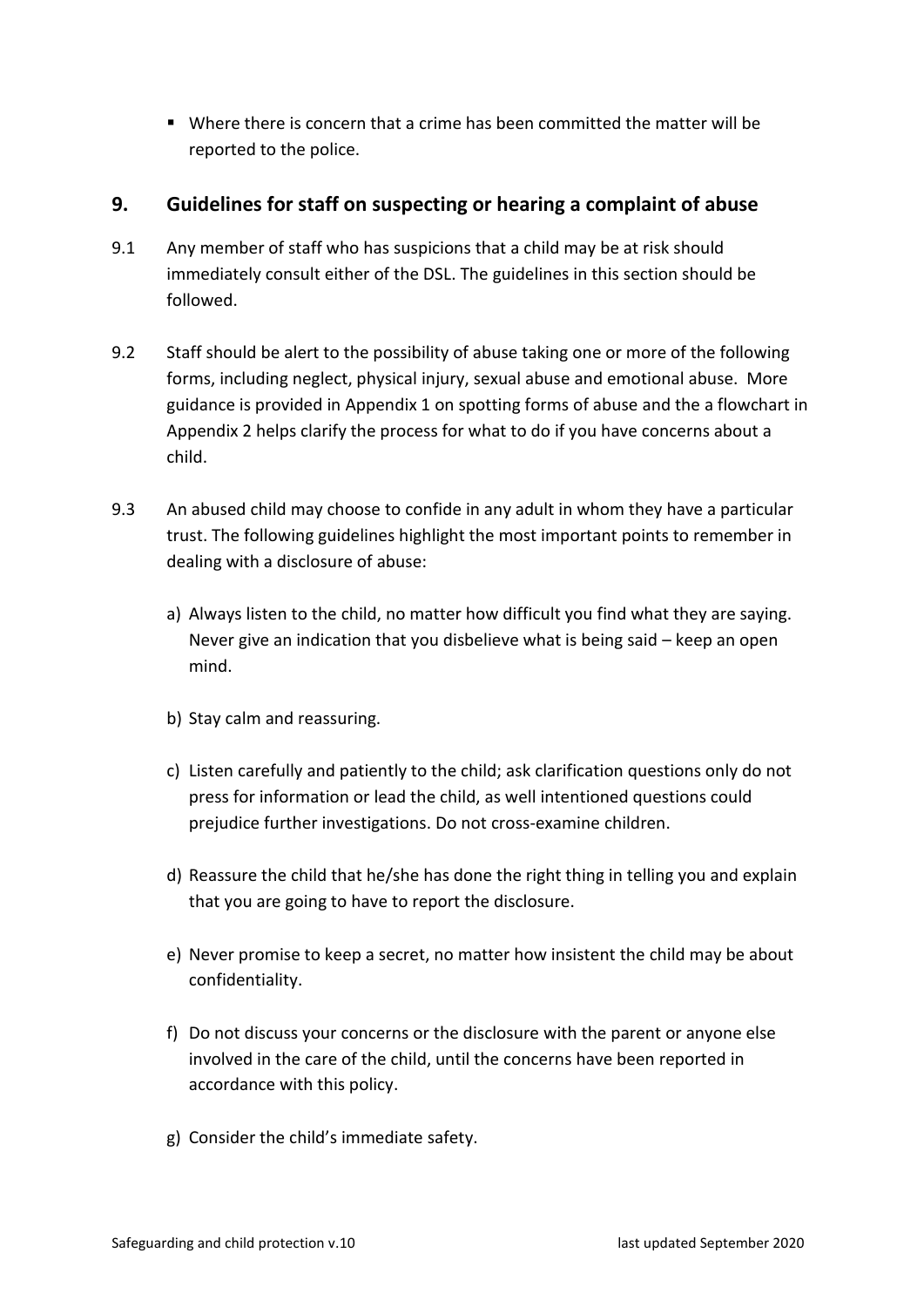- h) Disclosures and subsequent actions should be carefully recorded in a contemporaneous way. Records should include the date and time; the place of the conversation; and the essence of what was said and done by whom and in whose presence. The record must be signed by the person making it, using names and not initials.
- i) In cases where a child needs immediate medical attention, the lead First Aider should be consulted before any further enquiries are made or actions taken.
- j) Staff must only ever use physical intervention as a last resort, when a child is endangering him/herself or others, and that at all times it must be the minimal force necessary to prevent injury to another person. Such events should be recorded and signed by a witness. We understand that physical intervention of a nature which causes injury or distress to a child may be considered under child protection or disciplinary procedures.
- 9.4 All suspicions or complaints of abuse must be reported to the DSL as soon as possible, unless it is an allegation against a member of staff in which case the procedures set out in the Allegations Against Staff section should be followed.
- 9.5 **If, at any point, there is a risk of immediate serious harm to a child a referral should be made to children's social care immediately. Anybody can make a referral. If the child's situation does not appear to be improving the staff member with concerns should press for re-consideration.**
- 9.6 All staff are particularly reminded:
	- Teachers have a legal duty to report known cases of FGM in under 18s to the police. See Appendix 2 for further information about FGM and this reporting duty.
	- Normal referral processes must be used when there are concerns about children who may be at risk of being drawn into terrorism.
- 9.7 These procedures also apply when dealing with any type of abuse including sexting and cyber bullying, by one or more pupils against another pupil. A bullying incident will be treated as a child protection concern if there is reasonable cause to suspect that a child is suffering, or is likely to suffer, significant harm. Where an allegation is made against a pupil, both the victim and the perpetrator will be treated as being at risk and safeguarding procedures in accordance with this policy will be followed.

#### **Low level concerns**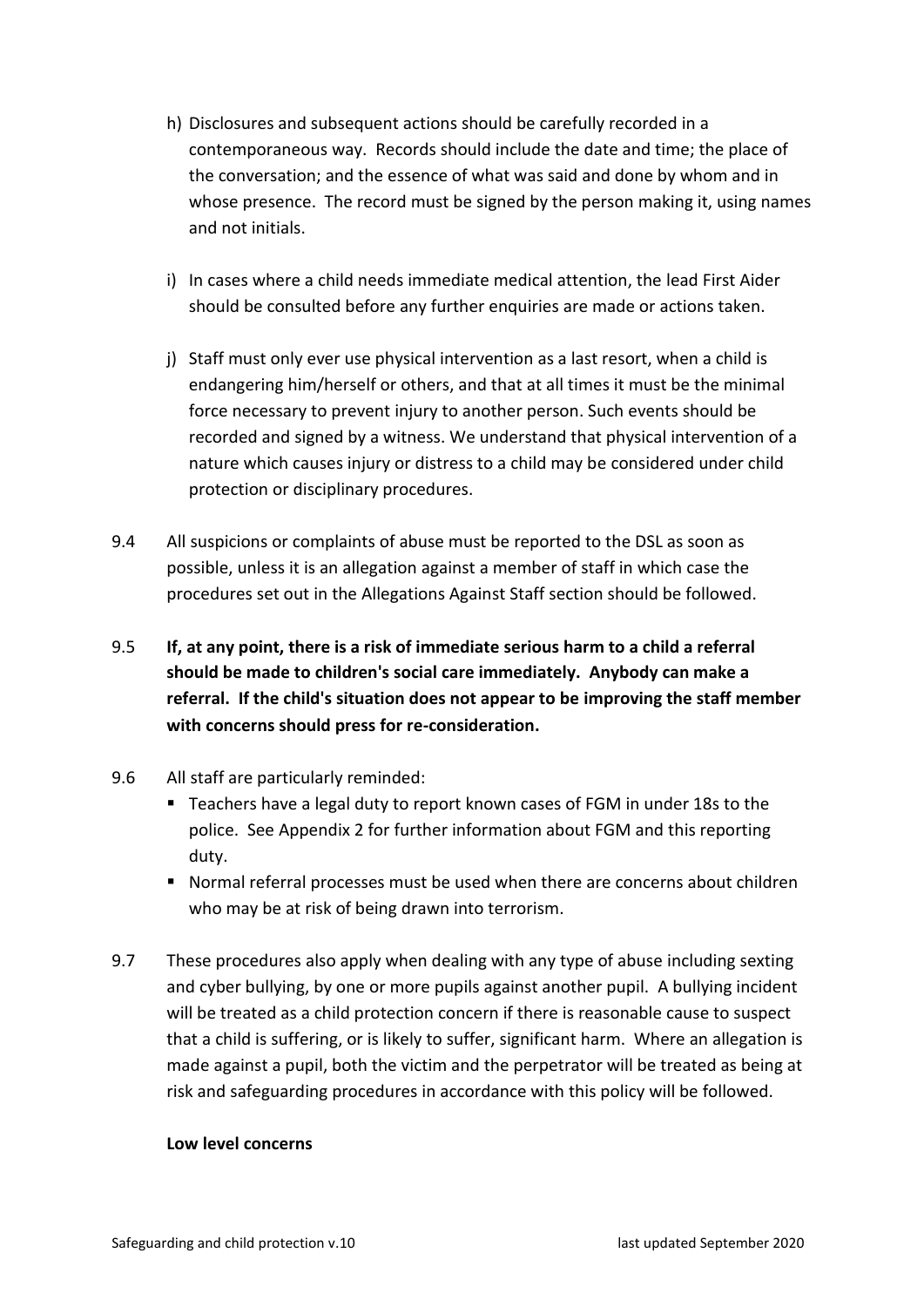9.8 If a member of staff has a low level concern about a child's behaviour or welfare this should be reported on 3SYS. All relevant information should be included and this should be discussed with the DSL to ensure that there is not a more serious underlying concern.

# <span id="page-16-0"></span>**10. Allegations against staff**

10.1 The School has procedures for dealing with allegations against staff, Governors and volunteers who work with children that aim to strike a balance between the need to protect children from abuse and the need to protect staff, Governors and volunteers from false or unfounded allegations. These procedures follow Part 4 of KCSIE and will be used where a member of staff, Governor or volunteer has:

(a)behaved in a way that has harmed a child, or may have harmed a child;

- (b)possibly committed a criminal offence against or related to a child; or
- (c) behaved towards a child or children in a way that indicates he or she would pose a risk of harm if he or she work regularly or closely with children.
- 10.2 The LADO will be informed immediately and in any event within one working day of all allegations against staff, governors and volunteers that come to the School's attention and appear to meet the criteria. Any allegations not meeting this criteria will be dealt with in accordance with the LSCB procedures. Advice from the LADO will be sought in borderline cases.
- 10.3 All such allegations will be dealt with as a priority without delay.
- 10.4 Allegations against a teacher who is no longer teaching and historical allegations will be referred to the police.

#### **Reporting an allegation**

- 10.5 Where an allegation or complaint is made against any member of staff (including supply teachers), the DSL or a volunteer, the matter should be reported immediately to the Head, or in his absence to the DSG. The allegation will be discussed immediately with the LADO before further action is taken. Where appropriate, the Head/DSG will consult with the DSL.
- 10.6 Where an allegation or complaint is made against the Head, the matter should be reported immediately to the Chair of Governors or the DSG, without first notifying the Head. The allegation will be discussed immediately with the LADO before further action is taken. The Chair of Governors will consult the DSG, and vice versa.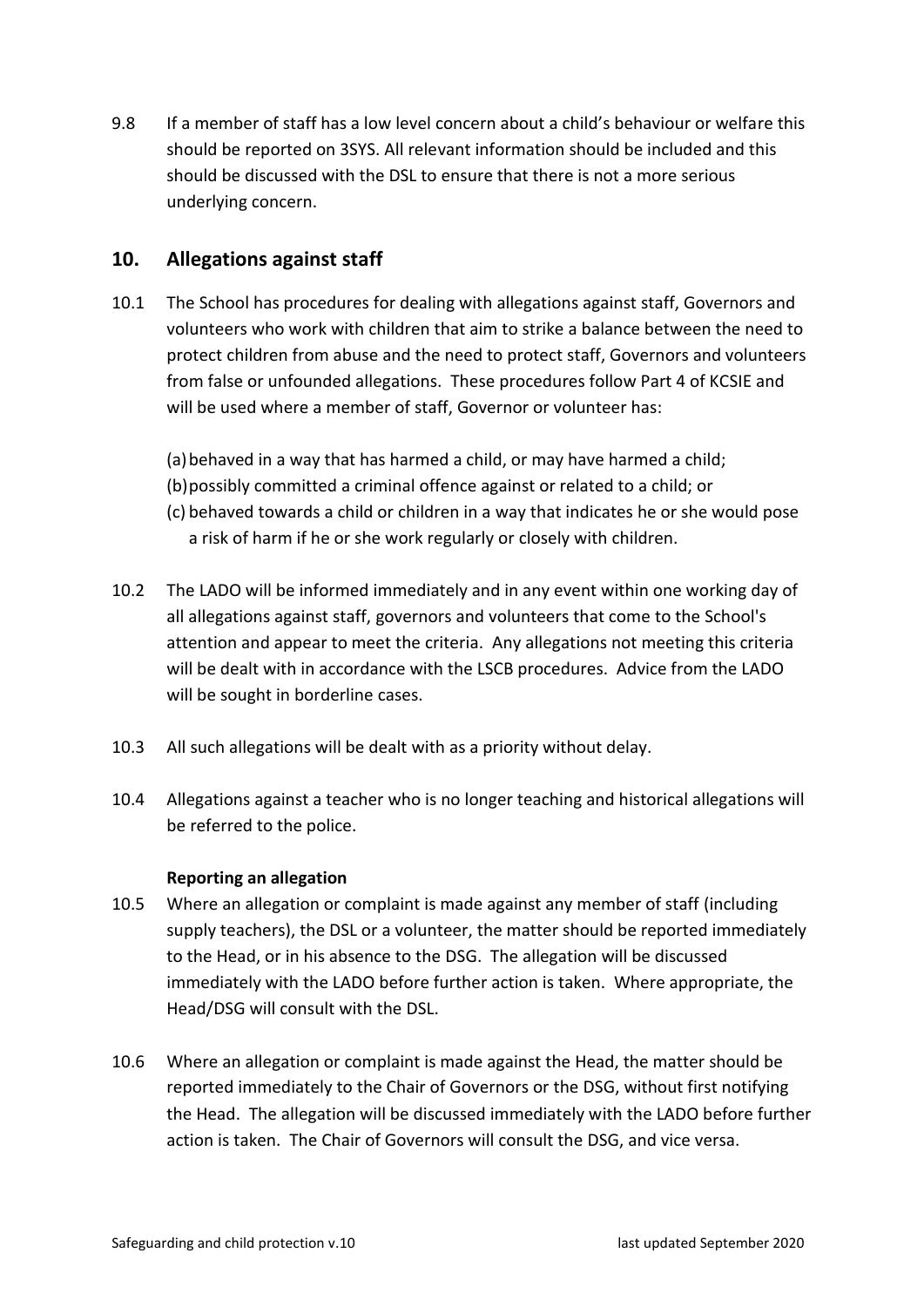- 10.7 Where an allegation is made against any governor, the matter should be reported immediately to the Chair of Governors or the DSG. If either the Chair of Governors or the DSG are the subject of an allegation, the matter should be reported to the other. The allegation will be discussed immediately with the LADO before further action is taken. Where appropriate, the Chair of Governors will consult the DSG, and vice versa.
- 10.8 If it is not possible to report to the Head or Chair of Governors or DSG in the circumstances set out above, a report should be made immediately to one of the DSLs. The DSL will take action in accordance with these procedures and will as soon as possible inform the Head or, where appropriate, the Chair of Governors and the DSG.

#### **Disclosure of information**

- 10.9 The accused person will be informed of the allegation as soon as possible after the LADO has been consulted.
- 10.10 The parents of the child[ren] involved will be informed of the allegation as soon as possible if they do not already know of it. They will also be kept informed of the progress of the case, including the outcome of any disciplinary process. The timing and extent of disclosures, and the terms on which they are made, will be dependent upon and subject to the laws on confidence and data protection and the advice of external agencies.
- 10.11 Where the LADO advises that a strategy discussion is needed, or the police or Children's Social Care need to be involved, the accused and the parents will not be informed until these agencies have been consulted and it has been agreed what information can be disclosed.
- 10.12 The reporting restrictions preventing the identification of a teacher who is the subject of such an allegation in certain circumstances will be observed.

#### **Ceasing to use staff**

10.13 The School will report promptly to the Disclosure and Barring Service, (**03000 200 190**) any person ( whether employed, contracted, a volunteer or student) who has harmed, or poses a risk of harm to a child and who has been removed from working (paid or unpaid) with children, or would have been removed had he or she not left earlier. Help and advice on referrals can be obtained by calling on 01325 953 795 or by email to [customerservices@dbs.gsi.gov.uk](mailto:customerservices@dbs.gsi.gov.uk) .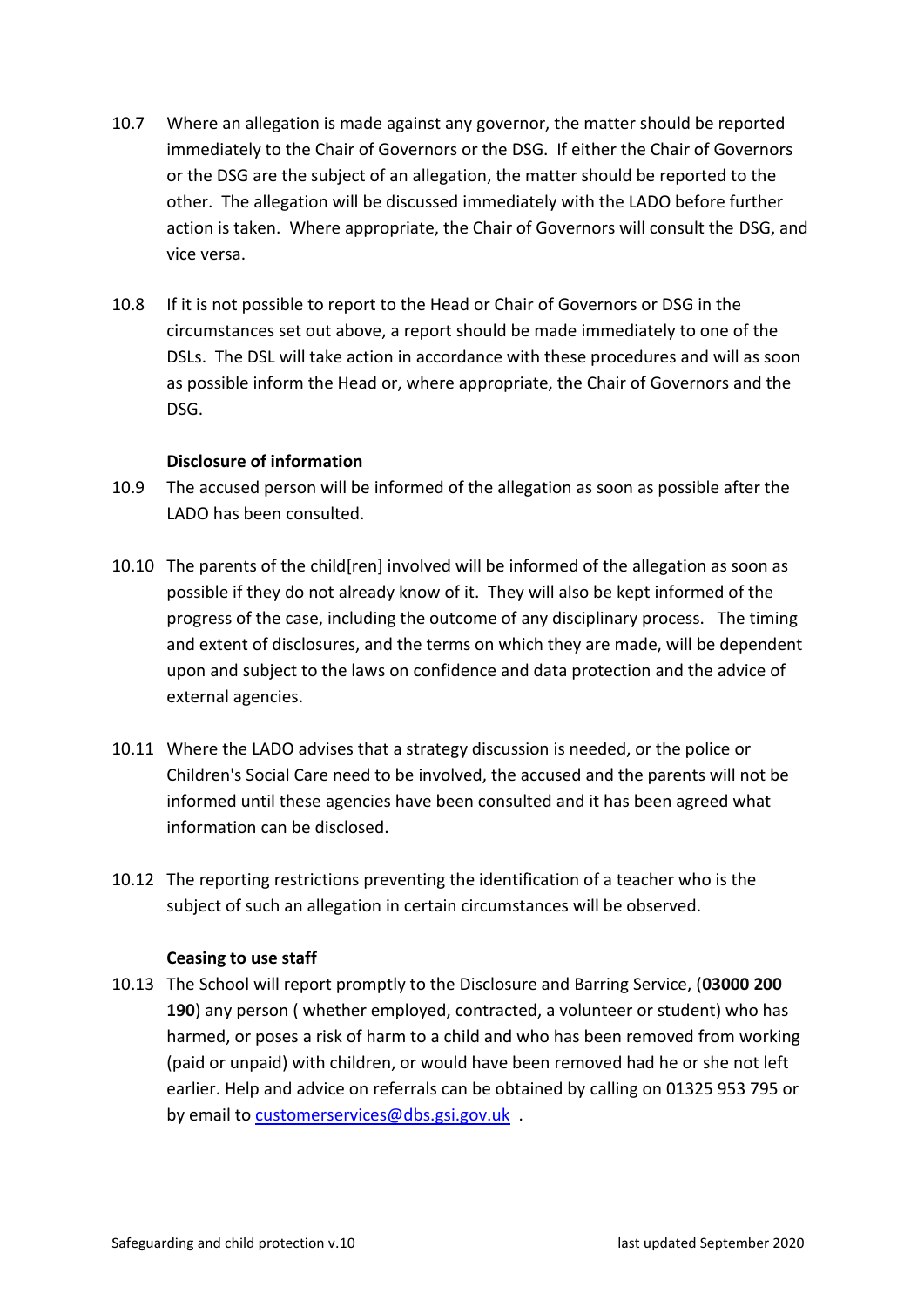10.14 Consideration will also be given to making a referral to Teaching Regulation Agency (TRA) where a teacher has been dismissed for misconduct (or would have been dismissed had he or she not resigned first).

#### **Unsubstantiated, false or malicious allegations**

- 10.15 Where an allegation by a pupil is shown to have been deliberately invented or malicious, the Head will consider whether to take disciplinary action in accordance with the School's behaviour and discipline policy.
- 10.16 Where a parent has made a deliberately invented or malicious allegation the Head will consider whether to require that parent to withdraw their child or children from the School on the basis that they have treated the School or a member of staff unreasonably.
- 10.17 Whether or not the person making the allegation is a pupil or a parent (or other member of the public), the School reserves the right to contact the police to determine whether any action might be appropriate.

#### **Record keeping**

- 10.18 Details of of allegations found to be malicious will be removed from personnel records.
- 10.19 For all other allegations, full details will be recorded on the confidential personnel file of the person accused.
- 10.20 An allegation proven to be false, unsubstantiated or malicious will not be referred to in employer references. In accordance with KCSIE, a history of repeated concerns or allegations which have all been found to be false, unsubstantiated or malicious will also not be included in any reference.
- 10.21 The School will retain all safeguarding records and relevant personnel records for so long as reasonably required<sup>7</sup>.

# **Staff guidance and support**

 $<sup>7</sup>$  In accordance with the terms of reference of the Goddard Inquiry all Schools are required to retain</sup> information which relates to allegations (substantiated or not) of organisations and individuals who may have been involved in, or have knowledge of child sexual abuse or child sexual exploitation; allegations (substantiated or not) of individuals having engaged in sexual activity with, or having a sexual interest in, children; institutional failures to protect children from sexual abuse or other exploitation.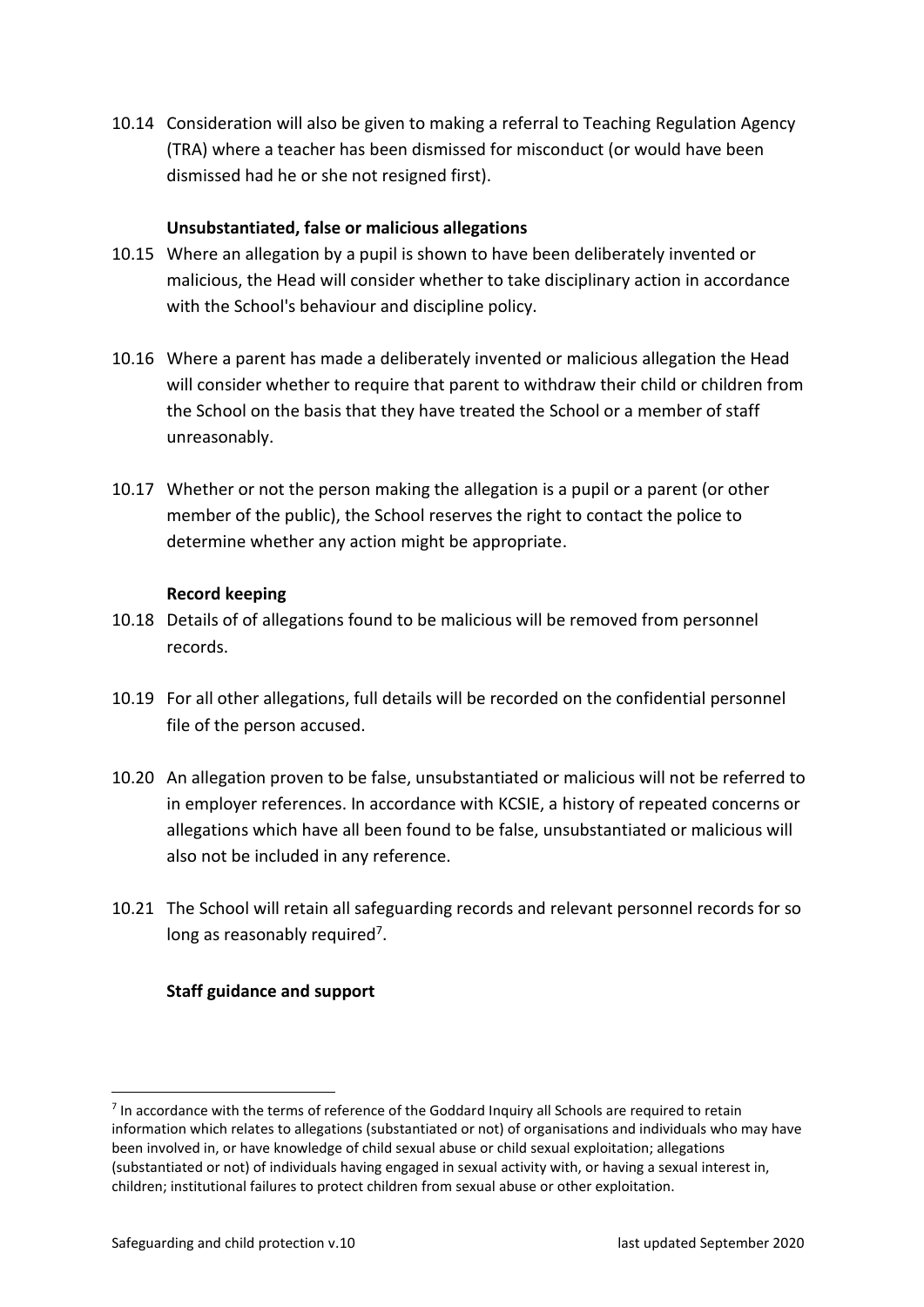- 10.22 The School has a comprehensive Code of conduct policy for all staff which is discussed at induction and there is also information in the *Staff Handbook*, *Antibullying policy and the Digital Strategy policy*.
- 10.23 We recognise that staff working in the School who have become involved with a child who has suffered harm, or who appears likely to suffer harm, may find the situation stressful and upsetting. We will support such staff by providing an opportunity to talk through their anxieties with the DSL and to seek further support as appropriate.
- 10.24 Staff and volunteers should also feel able to follow the School's separate *Whistleblowing Policy* to raise concerns about poor or unsafe safeguarding practices at the School, potential failures by the School or its staff to properly safeguard the welfare of pupils or other wrongdoing in the workplace that does not involve the safeguarding and welfare of children.

# **Neutral declaration**

10.25 There may be instances when staff have inadvertently breached safeguarding guidelines without meaning any harm and without imposing any danger to the child. In these instances, the staff member should make a neutral declaration to the DSL without fear of any reprimand. Any serious breaches will of course be treated in the normal way.

# <span id="page-19-0"></span>**11. Confidentiality and information sharing**

- 11.1 All staff must be aware that they have a professional responsibility to share information and that they cannot promise a child to keep secrets which might compromise the child's safety or well-being. The School will co-operate with police and children's social care to ensure that all relevant information is shared for the purposes of child protection investigations under section 47 of the Children Act 1989 in accordance with the requirements of *Working together to safeguard children* (*February 2017), the Prevent Duty Guidance for England and Wales (July 2015) and Channel Duty Guidance: Protecting vulnerable people from being drawn into terrorism (April 2015).*
- 11.2 The School will share our intention to refer a child to Children's Services with their parents/carers unless to do so could put the child at greater risk of harm, or impede a criminal investigation. If in doubt, we will contact the Local Authority on this point. In relation to Channel referrals, the DSL will consider seeking the consent of the pupil (or their parent/guardian) when determining what information can be shared. Whether or not consent is sought will be dependent on the circumstances of the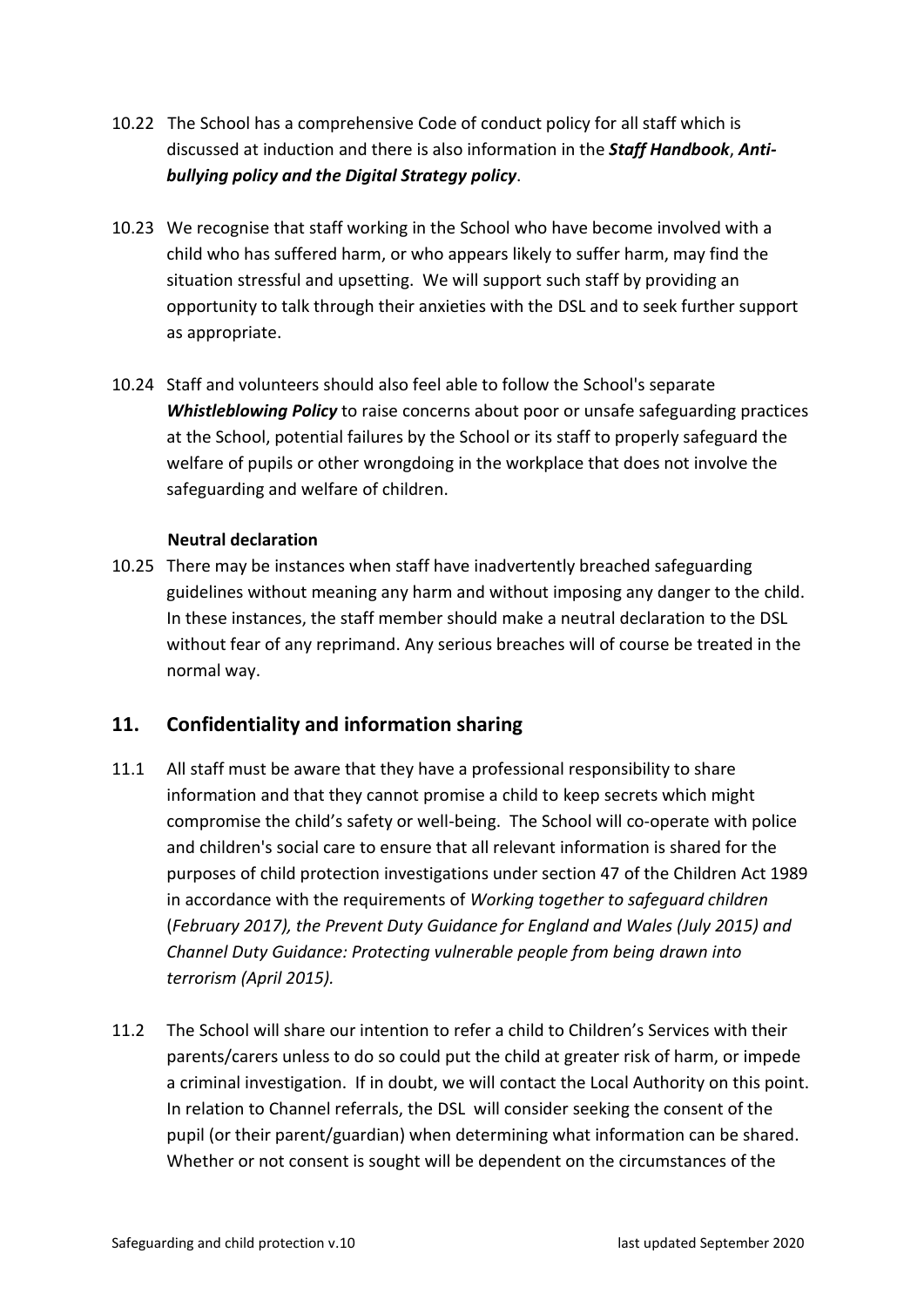case but may relate to issues such as the health of the individual, law enforcement or protection of the public

- 11.3 We recognise that all matters relating to child protection and safeguarding are confidential. The Head or DSL will disclose any information about a pupil to other members of staff on a need to know basis only.
- 11.4 When children leave school, the DSL should ensure their child protection file is transferred to the new school as soon as possible, ensuring secure transit, and confirmation of receipt should be obtained. This should be transferred separately from the main pupil file. Receiving schools should ensure key staff such as DSL and SENDCOs are aware as required.
- 11.5 In addition to the child protection file, the DSL should also consider if it would be appropriate to share any information with the new school in advance of a child leaving. For example, information that would allow the new school to continue supporting victims of abuse and have that support in place for when the child arrives.
- 11.6 All staff will be guided with regards to their obligations under the Data Protection Act 2018 and the GDPR which place duties on organisations and individuals to process personal information fairly and lawfully and to keep the information they hold safe and secure by the Finance and Operations Manager who is the Data Protection Officer for the school.
- 11.7 *The Data Protection Act 2018 and GDPR do not prevent, or limit, the sharing of information for the purposes of keeping children safe. Fears about sharing information must not be allowed to stand in the way of the need to promote the welfare and protect the safety of children.*

# <span id="page-20-0"></span>**12. Prevention**

- 12.1 We recognise that the School plays a significant part in prevention of harm to our pupils by providing them with good lines of communication with trusted adults, supportive friends and an ethos of protection. The School will therefore:
	- Establish and maintain an ethos where children feel secure, are encouraged to talk and are always listened to.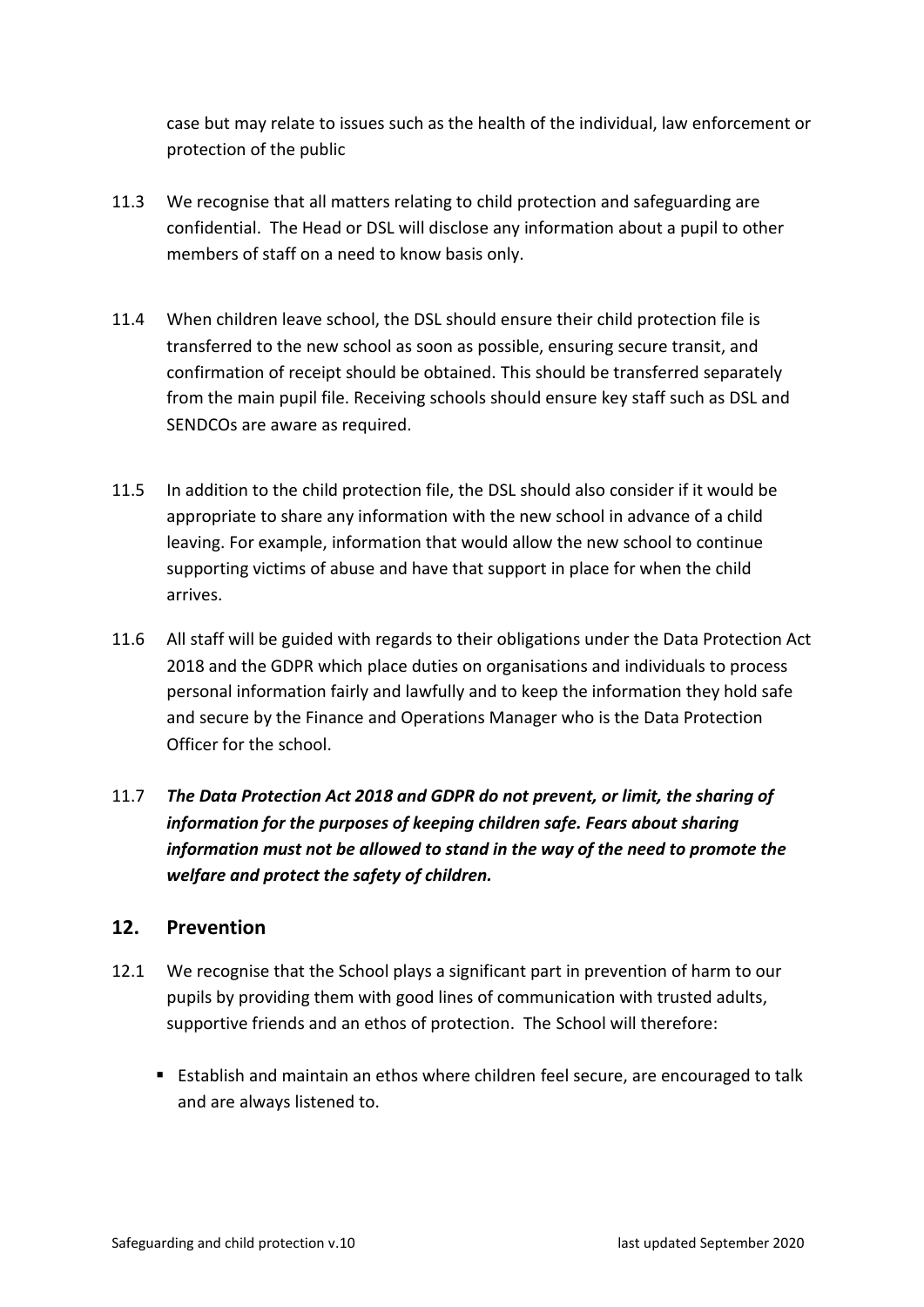- Ensure that all children know there is an adult in the School whom they can approach if they are worried or in difficulty. Class teachers will reinforce this on a regular basis.
- Help the children through the curriculum and PSHEE in particular so that they are equipped with the skills they need to stay safe from harm and to know to whom they should turn for help. This refers to safety at School, at home and e-safety.
- Have procedures in place for dealing with children who go missing from education:
	- o Since April 2013 police forces have been using the following definition of 'missing' and 'absent' in relation to children and adults reported as missing to the police. These are:
		- **- Missing**: anyone whose whereabouts cannot be established and where circumstances may be out of character, or the context suggests the person may be the subject of crime or at risk to themselves or another.
		- **- Absent:** a person not at a place where they are expected or required to be. The School monitors School attendance rigorously. Any unexplained absence is followed-up without delay and will, where deemed necessary, be reported to Social Services and/or the Police. See the E9 – Late collection and *Missing child policy.*
- Operate procedures to promote the educational achievements of children who are looked after.

# **Looked After Children**

- 12.2 In the case of children who are looked after by a Local Authority, the School will ensure that staff have the skills, knowledge and understanding necessary to keep them safe. This will include ensuring that staff have the information they need about the child's status, contact arrangements with parents, care arrangements and delegated authority to carers, and information available to the DSL.
	- Have in place procedures to fulfil the School's Prevent Duty, to identify children at risk of radicalisation and extremism, protect them and make referals as appropriate. See Appendix 3 of this policy for information on The Prevent Duty.
	- Recognise that some children may not be at risk of harm but may have additional needs that, if not responded to, may escalate to a point where statutory intervention may be necessary. The School has a pastoral care system in place to support children and it may be that these children would also benefit from co-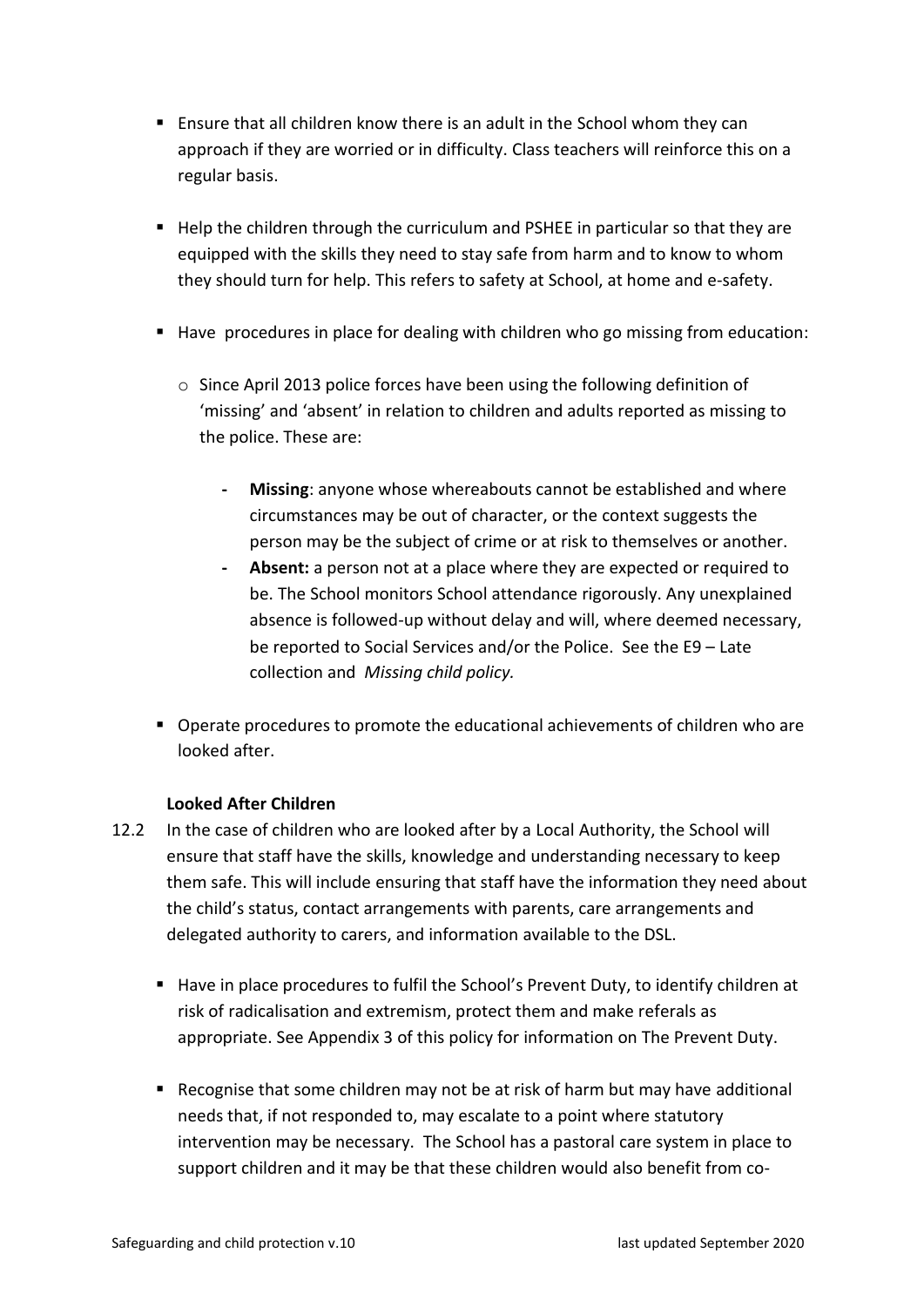ordinated support from external agencies (for example, health /police) using an early help assessment. The early help assessment will be undertaken by the DSL.

#### **Children potentially at greater risk of harm**

12.3 Children who need a social worker (Child in Need and Child Protection Plans) are potentially at a greater risk as they may need a social worker due to safeguarding or welfare needs. Children may need this help due to abuse, neglect and complex family circumstances. A child's experiences of adversity and trauma can leave them vulnerable to further harm, as well as educationally disadvantaged in facing barriers to attendance, learning, behaviour and mental health. Local authorities should share the fact a child has a social worker, and the DSL should hold and use this information so that decisions can be made in the best interests of the child's safety, welfare and educational outcomes. This should be considered as a matter of routine. There are clear powers to share this information under existing duties on both local authorities and schools and colleges to safeguard and promote the welfare of children. Where children need a social worker, this should inform decisions about safeguarding (for example, responding to unauthorised absence or missing education where there are known safeguarding risks) and about promoting welfare (for example, considering the provision of pastoral and/or academic support, alongside action by statutory services).

# <span id="page-22-0"></span>**13. Supporting children**

- 13.1 We recognise that a child who is abused or witnesses violence may find it difficult to develop and maintain a sense of self-worth. We recognise that a child in these circumstances may feel helpless and humiliated. We recognise that a child may feel self-blame. The behaviour of a child in these circumstances may range from that which is perceived to be normal to aggressive or withdrawn. We recognise that the School may provide the only stability in the lives of the children who have been abused or who are at risk of harm.
- 13.2 In addition to the actions required elsewhere by this policy, we will support pupils by:
	- Encouraging self-esteem whilst not condoning aggression.
	- Providing continuing support for a pupil who leaves the school and who the school continue to be concerned about, by ensuring that appropriate information is forwarded under confidential cover to the pupil's new School.
	- Instigating a EHA where it is deemed necessary and in fact beneficial for the child to have multi agency support

.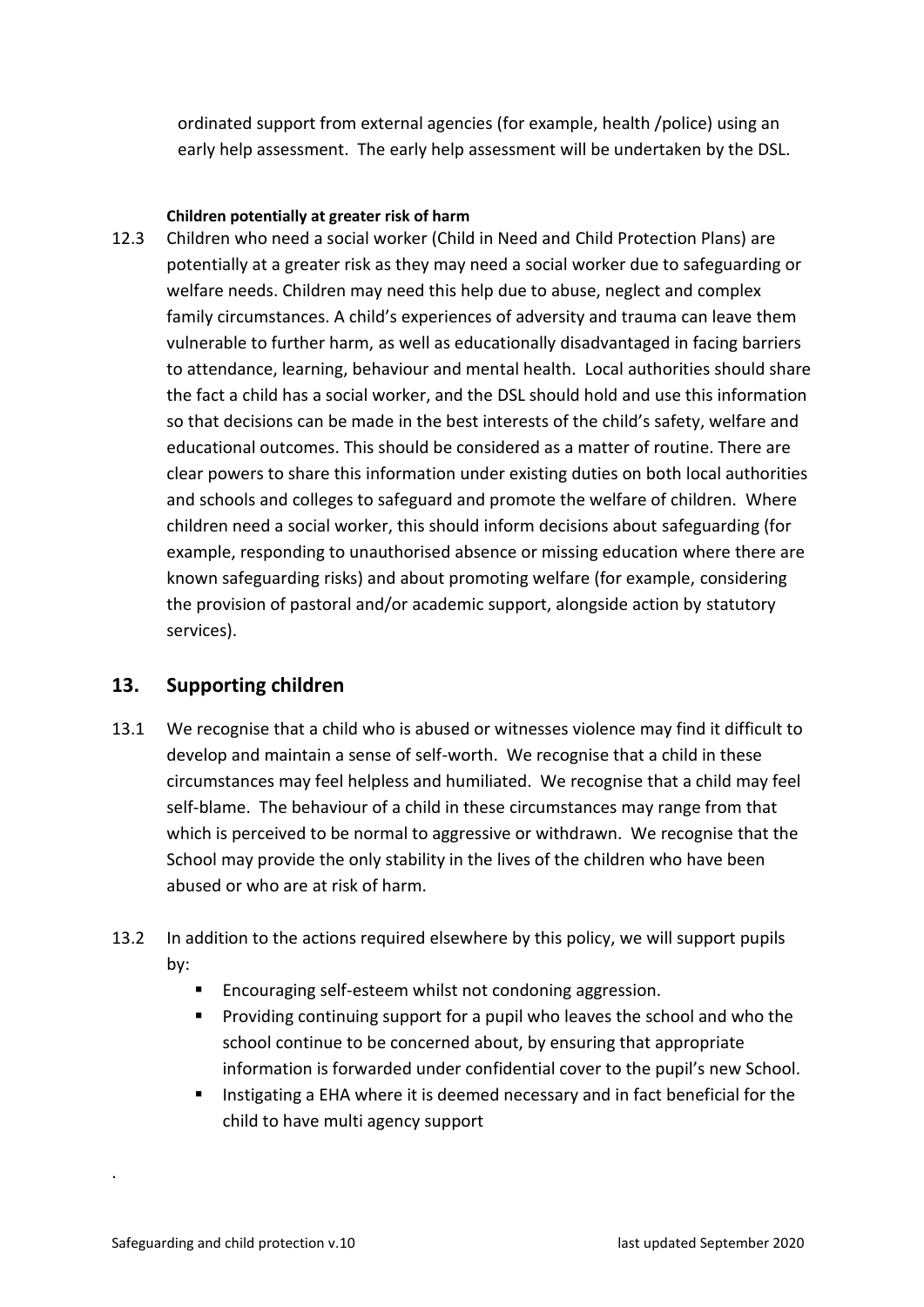# <span id="page-23-0"></span>**14. Health and safety**

- 14.1 Under our Health and Safety procedures, we are committed to seeking to protect children both physically within the School environment, in relation to internet use, and when away from the School when undertaking School trips and visits.
- 14.2 Mobile phones have a place in Schools and are often required as an only means of contact available. To protect children we will only use mobile phones appropriately and ensure staff and pupils understand what constitutes misuse. See *Digital strategy policy***.**
- 14.3 To protect children we will obtain parents or carers consent for photographs to be taken or published (for example on our website or in publications). We will ensure staff and pupils understand what constitutes misuse of a camera. See *Digital Image policy***.**
- 14.4 All visitors to the School must report to Reception upon arrival and be recorded as being on site and badged, returning the badge to Reception upon departure. They must read the Safeguarding information at Reception which informs them of who to contact if they have a Safegaurding concern. Unrecognised and un-badged individuals must be greeted and their business or interest at the School established. Under no circumstances must this be left to a pupil. If needed, support should be sought from a senior member of staff.

# <span id="page-23-1"></span>**15. e-Safety**

- 15.1 As the children work increasingly work online, it is essential that they are safeguarded from potentially harmful and inappropriate online material. All teaching staff must complete the online safety training to help support pupils and to be aware of the potential areas of danger.
- 15.2 Computers and iPads are a source of education, communication and entertainment. However, we are very aware of the dangers involved in using this kind of technology and do have filters and monitoring systems in place on School equipment to help protect children from online abuse.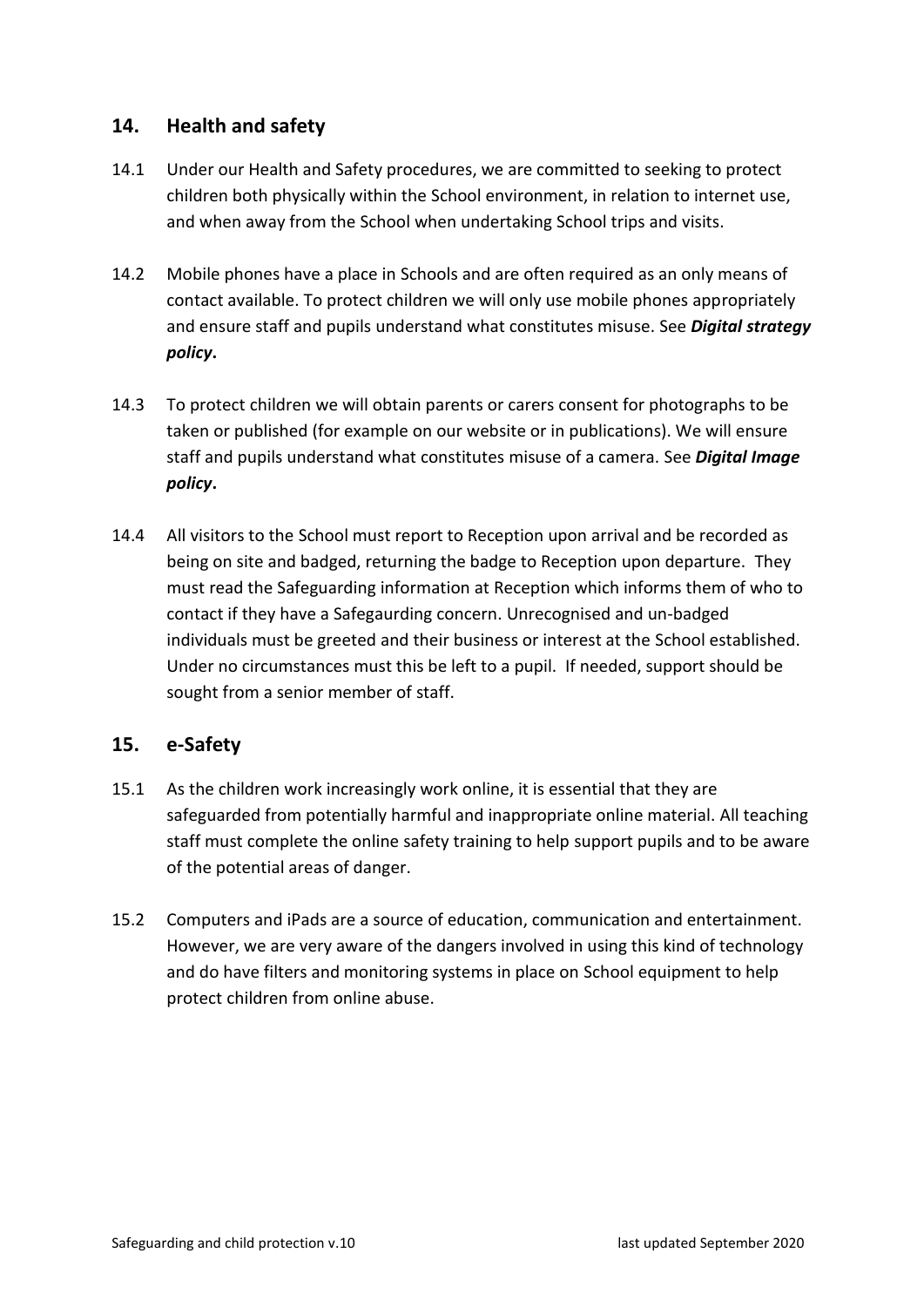- 15.3 Pupils receive guidance on cyber safety through our PSHE programme, assemblies and visiting speakers. *For Early Years settings we comply with the online safety guidance for practitioners<sup>8</sup> .*
- 15.4 For further information please see *Digital strategy policy and Anti-bullying policy*.

# <span id="page-24-0"></span>**16. Monitoring and review**

- 16.1 The DSL will ensure that the procedures set out in this policy and the implementation of these procedures are updated and reviewed regularly, working with the governors as necessary. The DSL will update the Senior Leadership Team (SLT) regularly on the operation of the School's safeguarding arrangements.
- 16.2 Any child protection incidents at the School will be followed by a review of these procedures by the DSL and a report made to the Governing Body. Where an incident involves a member of staff, the designated officer will be asked to assist in this review to determine whether any improvements can be made to the School's procedures. Any deficiencies or weaknesses in regard to child protection arrangements at any time will be remedied without delay.
- 16.3 The full Governing Body will undertake an annual review of this policy and the School's safeguarding procedures, including an update and review of the effectiveness of procedures and their implementation and the effectiveness of interagency working. The DSL will work with the DSG, preparing a written report which takes the format of the Safeguarding Audit which is sent to the LSCB. This Audit should address how the School ensures that this policy is kept up to date; staff training on safeguarding; referral information; issues and themes which may have emerged in the School and how these have been handled; and the contribution the School is making to multi-agency working in individual cases or local discussions on safeguarding matters. The DSG will share key issues and concerns raised in the audit with the full Governing Body and the full audit will be available on the Governor's page on the intranet or on request.
- 16.4 The full Governing Body should also consider independent corroboration, such as inspection of records or feedback from external agencies including the LADO. The full Governing Body will review this Policy and the implementation of its procedures

<sup>1.1</sup> **<sup>8</sup>** [https://www.gov.uk/government/publications/safeguarding-children-and-protecting](https://www.gov.uk/government/publications/safeguarding-children-and-protecting-professionals-in-early-years-settings-online-safety-considerations/safeguarding-children-and-protecting-professionals-in-early-years-settings-online-safety-guidance-for-practitioners)[professionals-in-early-years-settings-online-safety-considerations/safeguarding-children](https://www.gov.uk/government/publications/safeguarding-children-and-protecting-professionals-in-early-years-settings-online-safety-considerations/safeguarding-children-and-protecting-professionals-in-early-years-settings-online-safety-guidance-for-practitioners)[and-protecting-professionals-in-early-years-settings-online-safety-guidance-for-practitioners](https://www.gov.uk/government/publications/safeguarding-children-and-protecting-professionals-in-early-years-settings-online-safety-considerations/safeguarding-children-and-protecting-professionals-in-early-years-settings-online-safety-guidance-for-practitioners)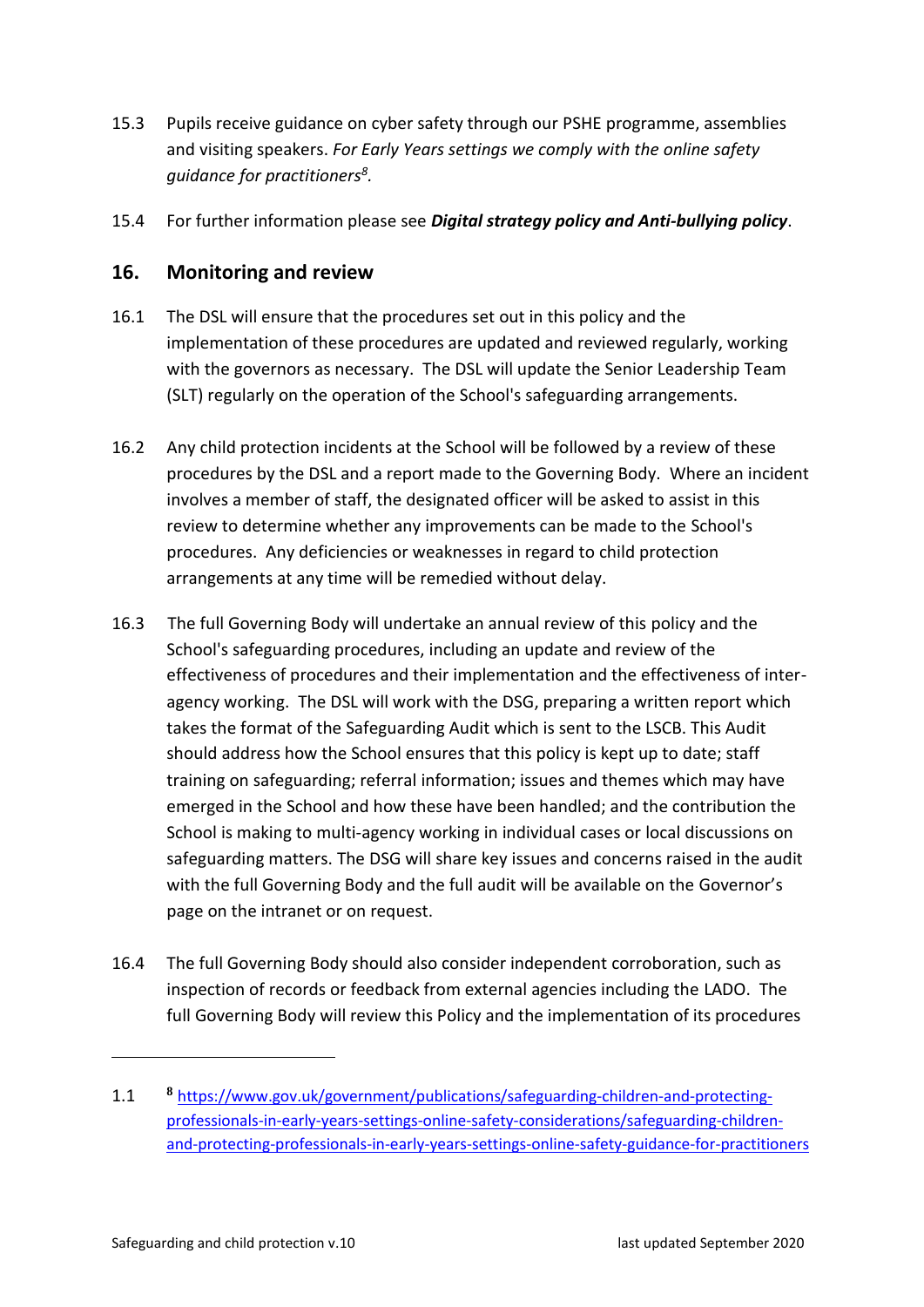and consider the proposed amendments to the Policy before giving the revised policy its final approval. Detailed minutes recording the review by the Governing Body will be made.

16.5 The DSL are supervised and supported by an external moderator; meeting with them termly to discuss and quality assure any safeguarding activity.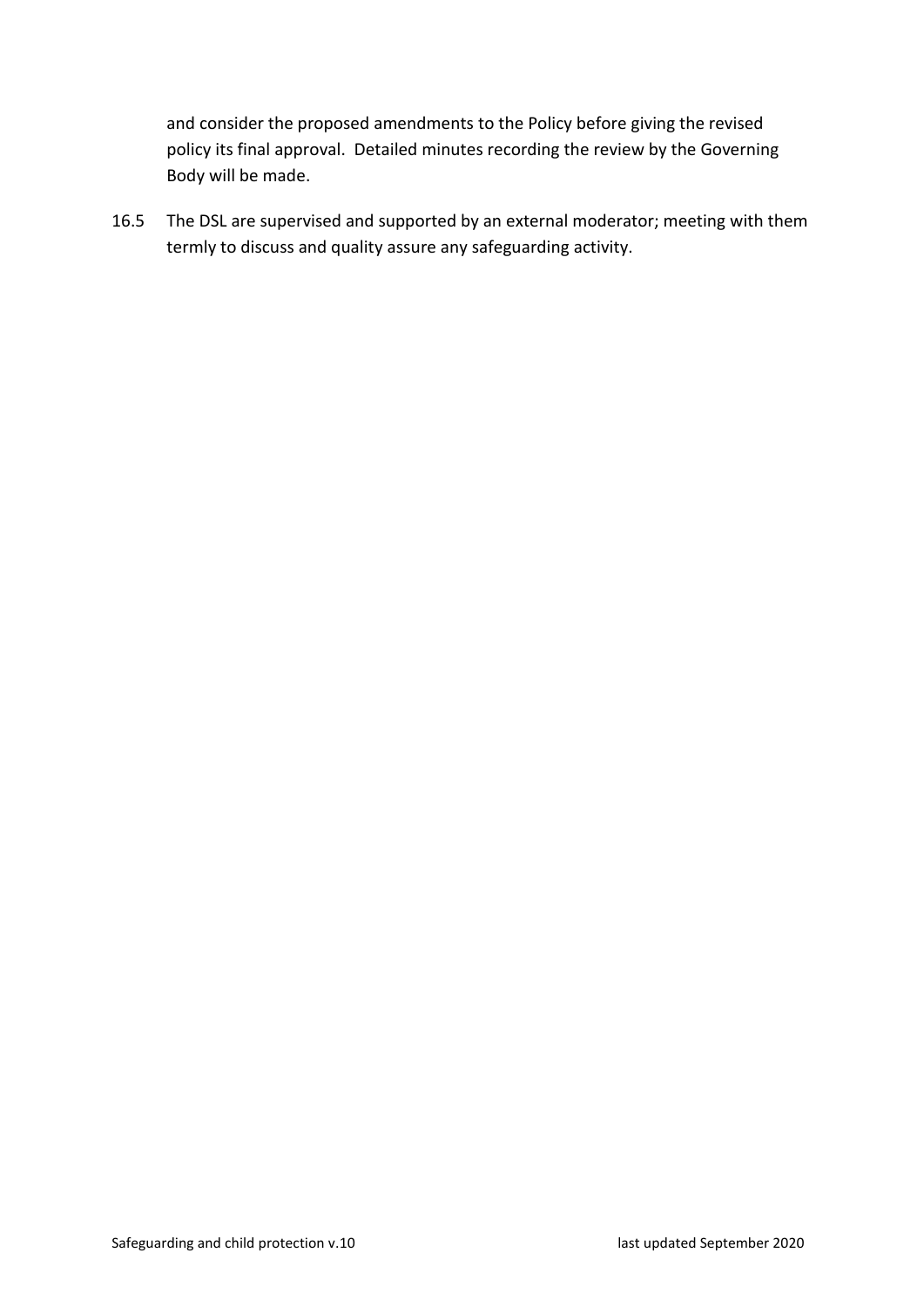# <span id="page-26-0"></span>**Appendix 1 - Forms of abuse**

A person may abuse or neglect a child<sup>9</sup> by inflicting harm, or by failing to act to prevent harm. Children and young people may be abused in a family or in an institutional or community setting; by those known to them or, more rarely, by a stranger. The document '*What to do if you're worried a child is being abused'* gives some clear guidance and signs, some of which are detailed below.

#### **1. Types of abuse and neglect**

- **EXECT** Abuse: a form of maltreatment of a child. Somebody may abuse or neglect a child by inflicting harm, or by failing to act to prevent harm. Children may be abused in a family or in an institutional or community setting by those known to them or, more rarely, by others (for example, via the internet). They may be abused by an adult or adults or another child or children. Peer to peer abuse can take any of the below forms.
- **Physical abuse**: a form of abuse which may involve hitting, shaking, throwing, poisoning, burning or scalding, drowning, suffocating or otherwise causing physical harm to a child. Physical harm may also be caused when a parent or carer fabricates the symptoms of, or deliberately induces, illness in a child.
- **Emotional abuse**: the persistent emotional maltreatment of a child such as to cause severe and adverse effects on the child's emotional development. It may involve conveying to a child that they are worthless or unloved, inadequate, or valued only insofar as they meet the needs of another person. It may include not giving the child opportunities to express their views, deliberately silencing them or 'making fun' of what they say or how they communicate. It may feature age or developmentally inappropriate expectations being imposed on children. These may include interactions that are beyond a child's developmental capability as well as overprotection and limitation of exploration and learning, or preventing the child participating in normal social interaction. It may involve seeing or hearing the ill-treatment of another. It may involve serious bullying (including cyberbullying), causing children frequently to feel frightened or in danger, or the exploitation or corruption of children. Some level of emotional abuse is involved in all types of maltreatment of a child, although it may occur alone.
- **E** Sexual abuse: involves forcing or enticing a child or young person to take part in sexual activities, not necessarily involving a high level of violence, whether or not the child is aware of what is happening. The activities may involve physical contact, including assault by penetration (for example, rape or oral sex) or non-penetrative acts such as masturbation, kissing, rubbing and touching outside of clothing. They may also include non-contact activities, such as involving children in looking at, or in the production of, sexual images, watching sexual activities, encouraging children to behave in sexually inappropriate ways, or grooming a child in preparation for abuse (including via the internet). Sexual abuse is not

<sup>&</sup>lt;sup>9</sup> A child is defined as being 18 or below.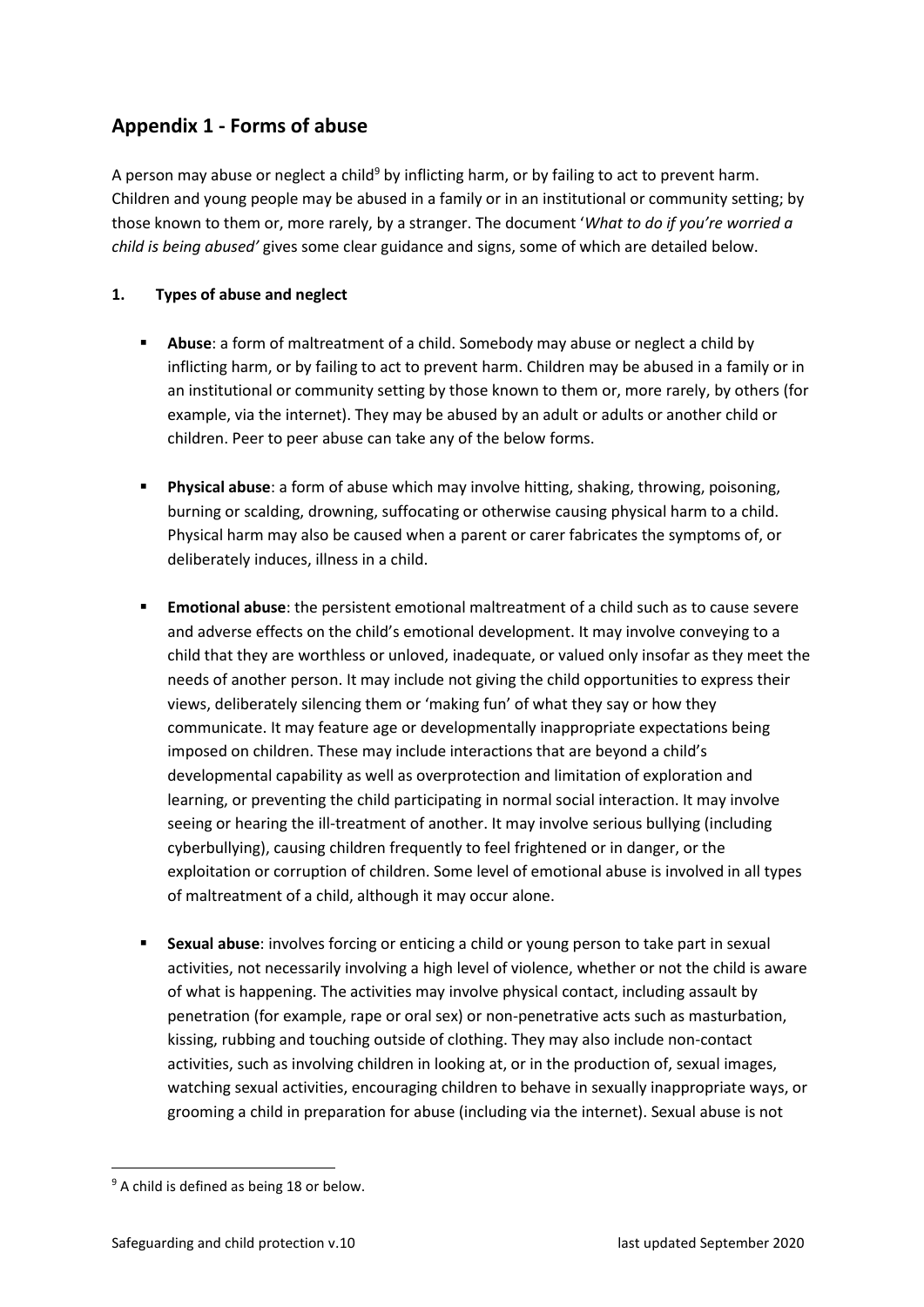solely perpetrated by adult males. Women can also commit acts of sexual abuse, as can other children.

▪ **Neglect**: the persistent failure to meet a child's basic physical and/or psychological needs, likely to result in the serious impairment of the child's health or development. Neglect may occur during pregnancy as a result of maternal substance abuse. Once a child is born, neglect may involve a parent or carer failing to: provide adequate food, clothing and shelter (including exclusion from home or abandonment); protect a child from physical and emotional harm or danger; ensure adequate supervision (including the use of inadequate care-givers); or ensure access to appropriate medical care or treatment. It may also include neglect of, or unresponsiveness to, a child's basic emotional needs.

#### **2. Signs to look out for**

In addition to the information in this section, the LSCB can provide advice on the signs of abuse and the DfE advice What to do if you're worried a child is being abused (2015) provides advice in identifying child abuse. The NSPCC website is also a good source of information and advice.

#### **Neglect**

Physical signs to look out for:

- Being constantly hungry and sometimes stealing food from others.
- Being in an unkempt state; frequently dirty or smelly.
- Loss of weight or being constantly underweight.
- Being dressed inappropriately for the weather conditions.
- Untreated medical conditions not being taken for medical treatment for illnesses or injuries.

Behavioural signs to look out for:

- Being tired all the time.
- Frequently missing School or being late.
- Failing to keep hospital or medical appointments.
- Having few friends.
- Being left alone or unsupervised on a regular basis.
- Compulsive stealing or scavenging, especially of food.

#### **Physical abuse**

Physical signs to look out for:

- Injuries which the child cannot explain, or explains unconvincingly.
- **E** Injuries which have not been treated or treated inadequately.
- **.** Injuries on parts of the body where accidental injury is unlikely, such as the cheeks, chest or thighs.
- Bruising which reflects hand or finger marks.
- Cigarette burns, human bite marks.
- Broken bones (particularly in children under the age of two).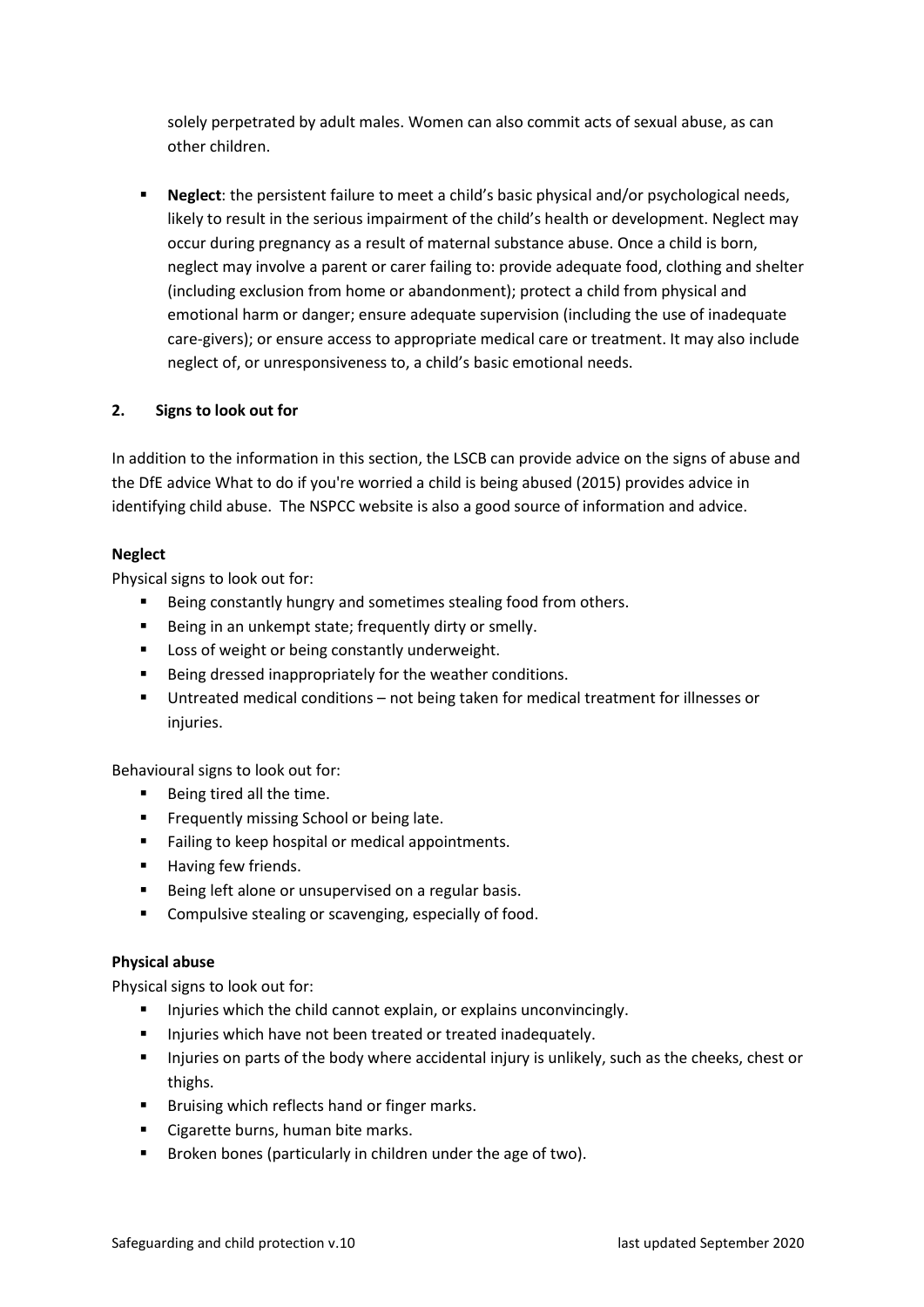■ Scalds, especially those with upward splash marks where hot water has been deliberately thrown over the child, or 'tide marks' – rings on the child's arms, legs or body where the child has been made to sit or stand in very hot water.

Behavioural signs to look out for:

- A child is reluctant to have his/her parents contacted.
- Aggressive behaviour or severe temper outbursts.
- A child who runs away or shows fear of going home.
- A child who flinches when approached or touched.
- Reluctance to get undressed for sporting or other activities where changing into other clothes is normal.
- Covering arms and legs even when hot.
- **•** Depression or moods which are out of character with the child's general behaviour.
- Unnaturally compliant behaviour towards parents or carers.

#### **Sexual abuse**

Physical signs to look out for:

- Pain, itching, bruising or bleeding in the genital or anal areas.
- Any sexually transmitted disease.
- Recurrent genital discharge or urinary tract infections without apparent cause.
- Stomach pains or discomfort when the child is walking or sitting down.

Behavioural signs to look out for:

- Sudden or unexplained changes in behaviour.
- An apparent fear of someone.
- Running away from home.
- Nightmares or bed-wetting.
- Self-harm, self-mutilation or attempts at suicide.
- Abuse of drugs or other substances.
- Eating problems such as anorexia or bulimia.
- Sexualised behaviour or knowledge in young children.
- Sexual drawings or language.
- Possession of unexplained amounts of money.
- The child taking a parental role at home and functioning beyond their age level.
- The child not being allowed to have friends (particularly in adolescence).
- Alluding to secrets which they cannot reveal.
- Telling other children or adults about the abuse.
- Reluctance to get undressed for sporting or other activities where changing into other clothes is normal.

#### **Emotional abuse**

Physical signs to look out for:

- A failure to grow or to thrive (particularly if the child thrives when away from home).
- Sudden speech disorders.
- Delayed development, either physical or emotional.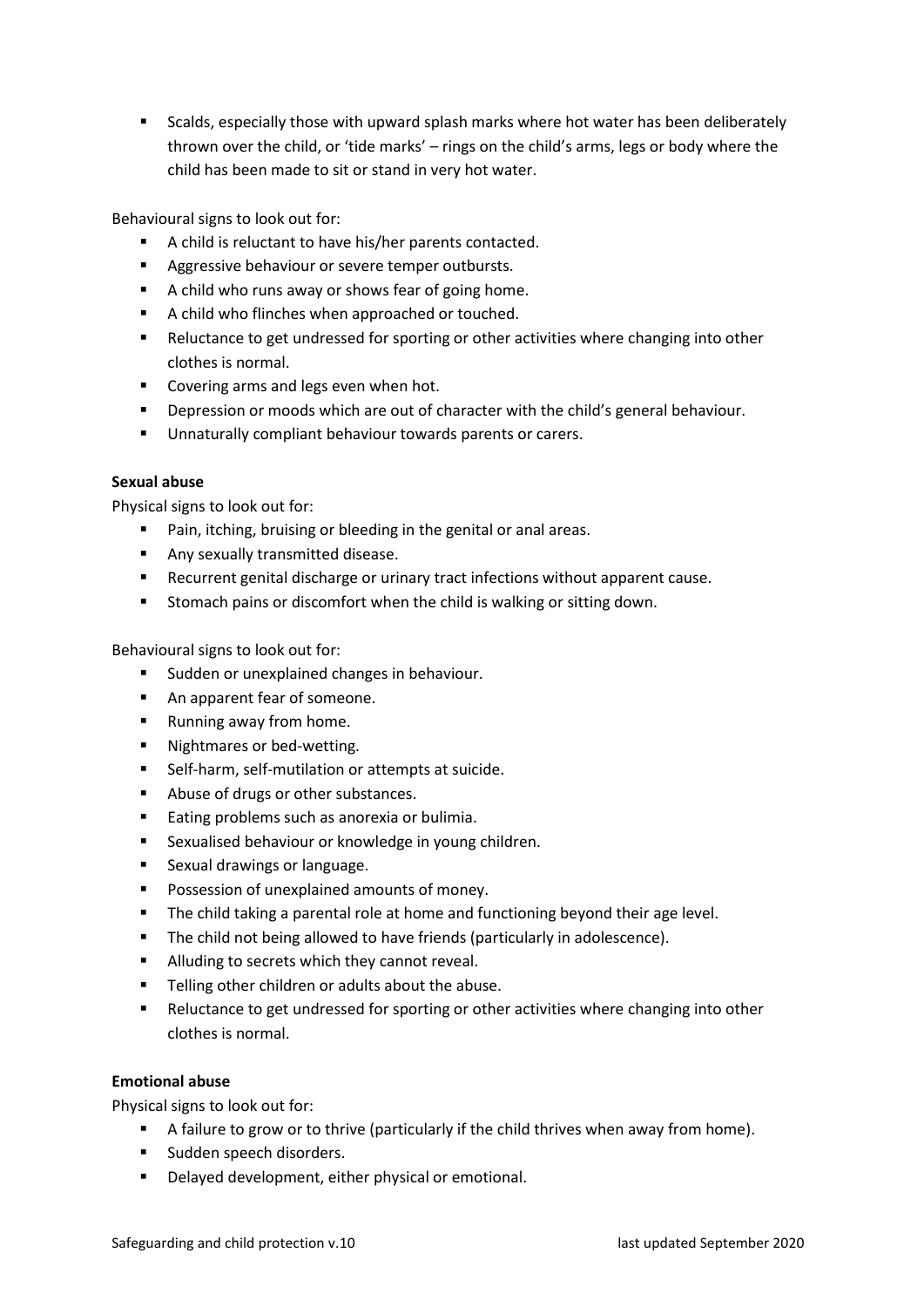Behavioural signs to look out for:

- Compulsive nervous behaviour such as hair twisting or rocking.
- An unwillingness or inability to play.
- An excessive fear of making mistakes.
- Self-harm or mutilation.
- Reluctance to have parents contacted.
- An excessive deference towards others, especially adults.
- An excessive lack of confidence.
- An excessive need for approval, attention and affection.
- An inability to cope with praise

#### **Children requiring mental health support**

The school has an important role to play in supporting the mental health and wellbeing of their pupils. Mental health problems can, in some cases, be an indicator that a child has suffered or is at risk of suffering abuse, neglect or exploitation.

#### **Bullying**

Our policy on bullying is set out in a separate document and acknowledges that to allow or condone bullying may lead to consideration under child protection procedures. This includes homophobic, disability, gender,race-related bullying, cyber bullying, inappropriate banter and sexting.

When dealing with abuse by one or more pupils against another pupil when there is "reasonable cause to suspect that a child is suffering, or likely to suffer, significant harm," the School will refer the abuse to The London Borough of Richmond upon Thames SPA or the local authority where the child is resident, if not the LBRUT.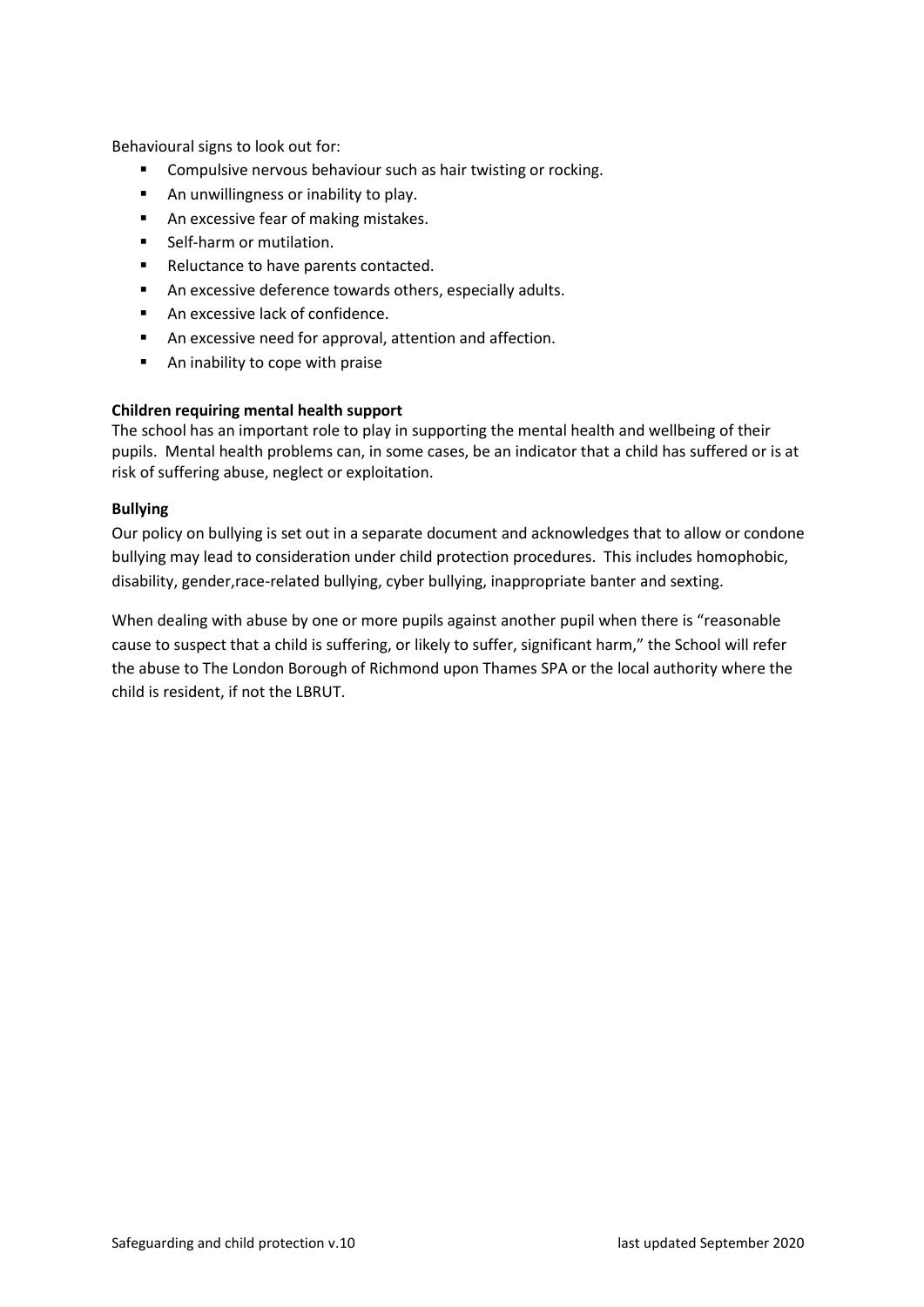<span id="page-30-0"></span>



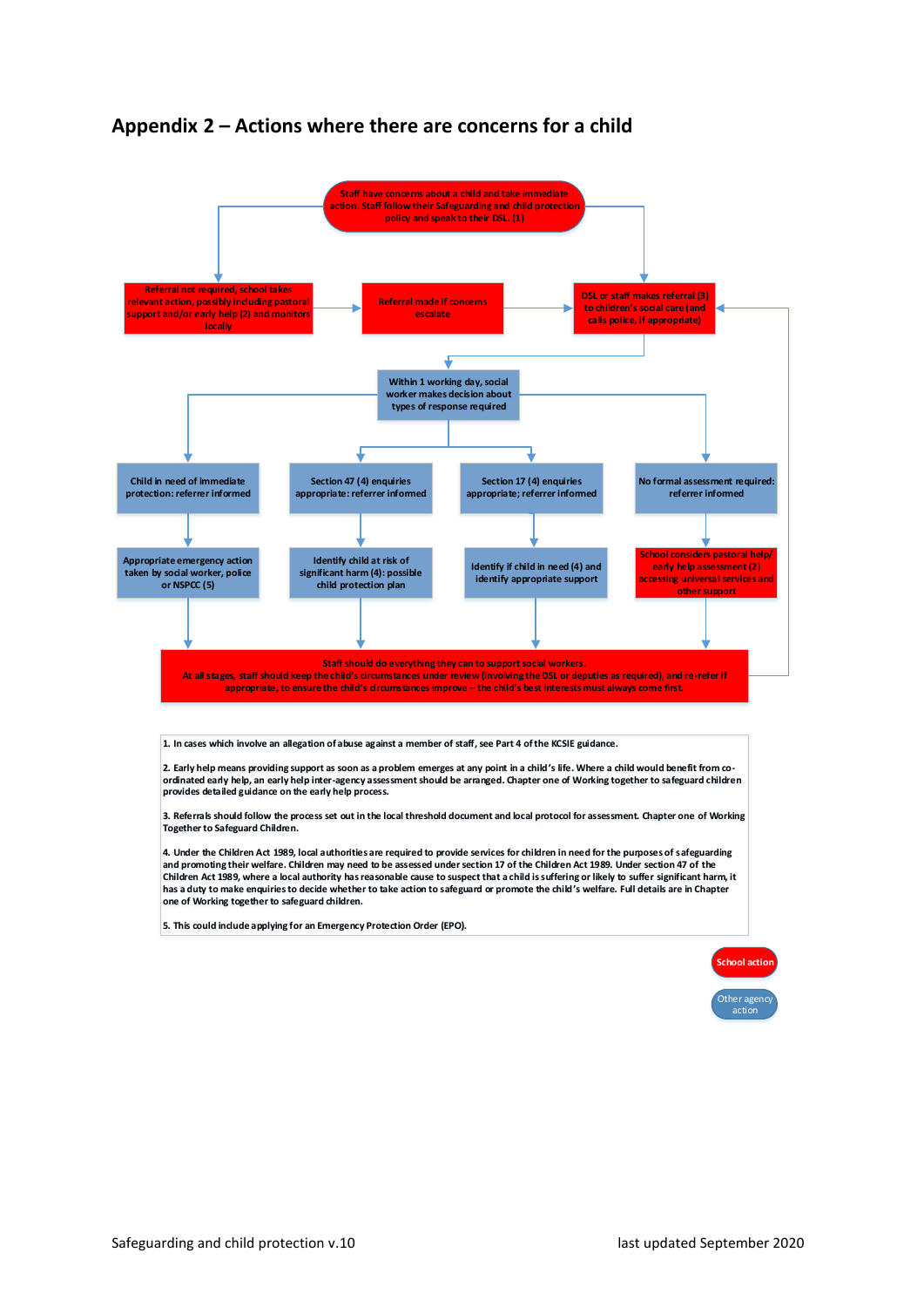# <span id="page-31-0"></span>**Appendix 3 - Further information on child sexual exploitation and female genital mutilation**

**Child sexual exploitation** (CSE) is a form of sexual abuse where children are sexually exploited for money, power or status. It occurs where an individual or group takes advantage of an imbalance of power to coerce, manipulate or deceive a child or young person under the age of 18 into sexual activity (a) in exchange for something the victim needs or wants, and/or (b) for the financial advantage or increased status of the perpetrator or facilitator. The victim may have been sexually exploited even if the sexual activity appears consensual. Child sexual exploitation doesn't always involve physical contact; it can also occur through the use of technology.. Some of the following signs may be indicators of sexual exploitation:

- Children who appear with unexplained gifts or new possessions;
- Children who associate with other young people involved in exploitation;
- Children who have older boyfriends or girlfriends;
- Children who suffer from sexually transmitted infections or become pregnant;
- Children who suffer from changes in emotional well-being;
- Children who misuse drugs and alcohol;
- Children who go missing for periods of time or regularly come home late; and
- Children who regularly miss School or education or don't take part in education.

**Female Genital Mutilation (FGM):** professionals in all agencies, and individuals and groups in relevant communities, need to be alert to the possibility of a girl being at risk of FGM, or already having suffered FGM. There is a range of potential indicators that a child or young person may be at risk of FGM, which individually may not indicate risk but if there are two or more indicators present this could signal a risk to the child or young person. Victims of FGM are likely to come from a community that is known to practise FGM. Professionals should note that girls at risk of FGM may not yet be aware of the practice or that it may be conducted on them, so sensitivity should always be shown when approaching the subject. Warning signs that FGM may be about to take place, or may have already taken place, can be found in the *[Multi-agency statutory](https://www.gov.uk/government/publications/multi-agency-statutory-guidance-on-female-genital-mutilation)  [guidance on female genital mutilation](https://www.gov.uk/government/publications/multi-agency-statutory-guidance-on-female-genital-mutilation) (April 2016)*. Staff should activate local safeguarding procedures, using existing national and local protocols for multi-agency liaison with police and children's social care. When mandatory reporting commenced in October 2015 these procedures remained when dealing with concerns regarding the potential for FGM to take place.

**Where a teacher discovers (either through disclosure by the victim or visual evidence) that an act of FGM appears to have been carried out on a girl who is under 18, there is a legal duty upon that individual for them to personally report it to the police. Those failing to report such cases will face disciplinary sanction.**  It will be rare for staff to see visual evidence and they should not be examining pupils. Unless the member of staff has a good reason not to, they should still consider and discuss any such case with the DSL and involve children's social care as appropriate. For advice on how to report cases of FGM please refer to the *[Mandatory](https://www.gov.uk/government/publications/mandatory-reporting-of-female-genital-mutilation-procedural-information)  [Reporting of Female Genital Mutilation](https://www.gov.uk/government/publications/mandatory-reporting-of-female-genital-mutilation-procedural-information) – procedural information* published by the Home Office. If the member of staff is unsure whether this reporting duty applies, they must refer the matter to the DSL in accordance with this policy. Further information can be found in the [Kingston and Richmond LSCB](http://kingstonandrichmondlscb.org.uk/media/upload/fck/file/Policies%20and%20Procedures/Richmond%20and%20Kingston%20LSCB%20FGM%20Policy%20Final%202016.pdf) *Female Genital Mutilation: [Prevention Guidelines \(February 2016\)](http://kingstonandrichmondlscb.org.uk/media/upload/fck/file/Policies%20and%20Procedures/Richmond%20and%20Kingston%20LSCB%20FGM%20Policy%20Final%202016.pdf)* and statutory guidance fromthe Home Office *Multi-agency statutory guidance on female genital mutilation (April 2016)*.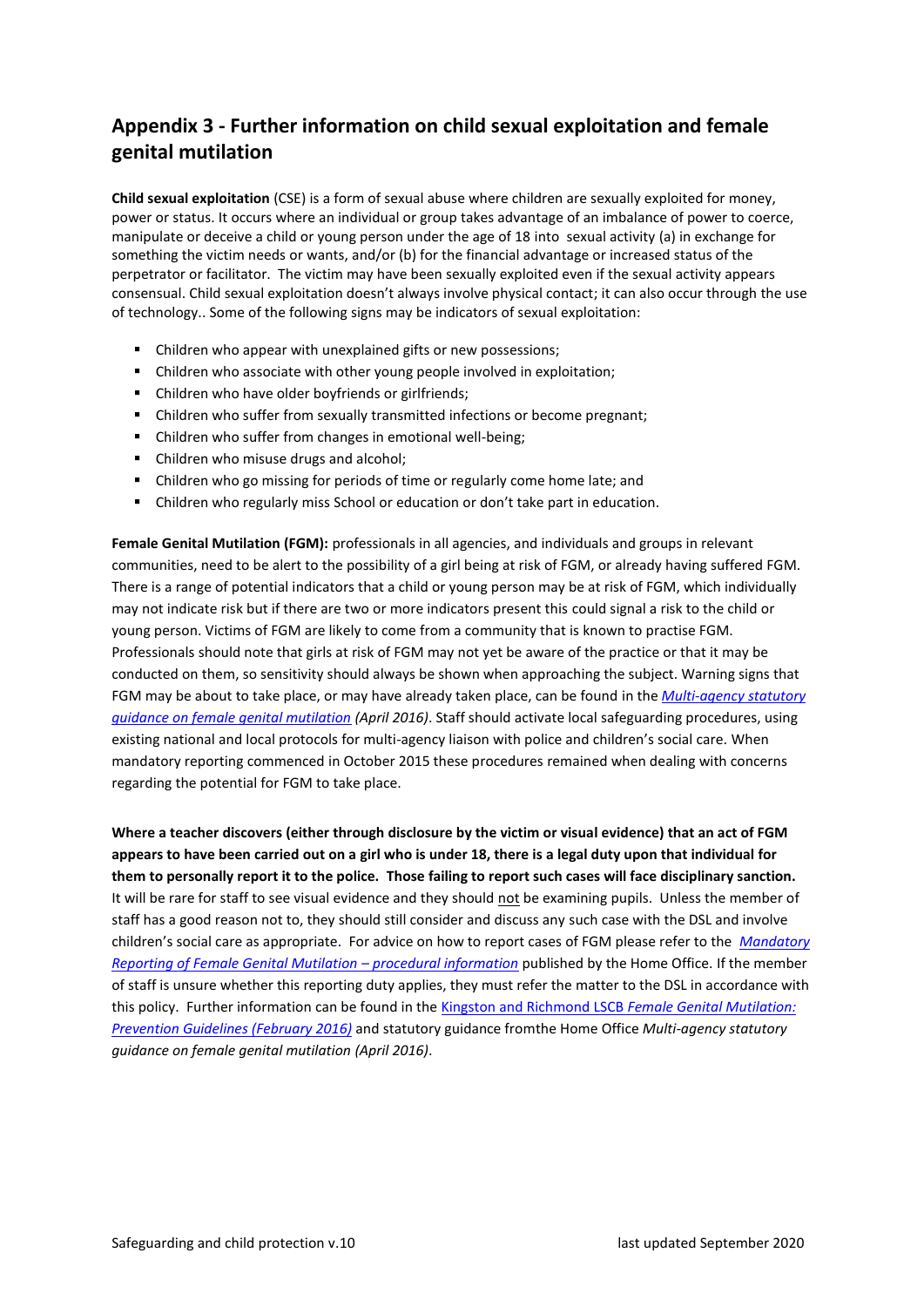# <span id="page-32-0"></span>**Appendix 4 - The Prevent Duty: preventing radicalisation and extremism**

From 1 July 2015 specified authorities, including all Schools, are subject to a duty under section 26 of the Counter-Terrorism and Security Act 2015 ("the CTSA 2015"), in the exercise of their functions, to have "due regard to the need to prevent people from being drawn into terrorism". This duty is known as the Prevent duty. It applies to a wide range of public-facing bodies. Schools must have regard to statutory guidance issued under section 29 of the CTSA 2015 ("the Prevent guidance"). Paragraphs 57-76 of the Prevent guidance are concerned specifically with Schools (but also cover childcare). The statutory Prevent guidance summarises the requirements on Schools in terms of four general themes: risk assessment, working in partnership, staff training and IT policies.

- **EXECT** Schools are expected to assess the risk of children being drawn into terrorism, including support for extremist ideas that are part of terrorist ideology. This means being able to demonstrate both a general understanding of the risks affecting children and young people in the area and a specific understanding of how to identify individual children who may be at risk of radicalisation and what to do to support them. Schools and colleges should have clear procedures in place for protecting children at risk of radicalisation. These procedures may be set out in existing safeguarding policies. It is not necessary for Schools and colleges to have distinct policies on implementing the Prevent duty.
- The Prevent duty builds on existing local partnership arrangements. For example, governing bodies and proprietors of all Schools should ensure that their safeguarding arrangements take into account the policies and procedures of Local Safeguarding Children Boards (LSCBs).
- The Prevent guidance refers to the importance of Prevent awareness training to equip staff to identify children at risk of being drawn into terrorism and to challenge extremist ideas. Individual Schools are best placed to assess the training needs of staff in the light of their assessment of the risk to pupils at the School of being drawn into terrorism. As a minimum, however, Schools should ensure that the designated safeguarding lead undertakes Prevent awareness training and is able to provide advice and support to other members of staff on protecting children from the risk of radicalisation.
- Schools must ensure that children are safe from terrorist and extremist material when accessing the internet in Schools. Schools should ensure that suitable filtering is in place. It is also important that Schools teach pupils about online safety more generally.

The Department for Education has also published advice for Schools on the Prevent duty. The advice is intended to complement the Prevent guidance and signposts other sources of advice and support. For non-emergency advice for staff and governors refer to **[counter](mailto:counter-extremism@education.gsi.gov.uk)[extremism@education.gsi.gov.uk](mailto:counter-extremism@education.gsi.gov.uk)** or telephone 020 7340 7264.

#### **The Channel Programme**

Channel is a programme which focuses on providing support at an early stage to people who are identified as being vulnerable to being drawn into terrorism. It provides a mechanism for Schools to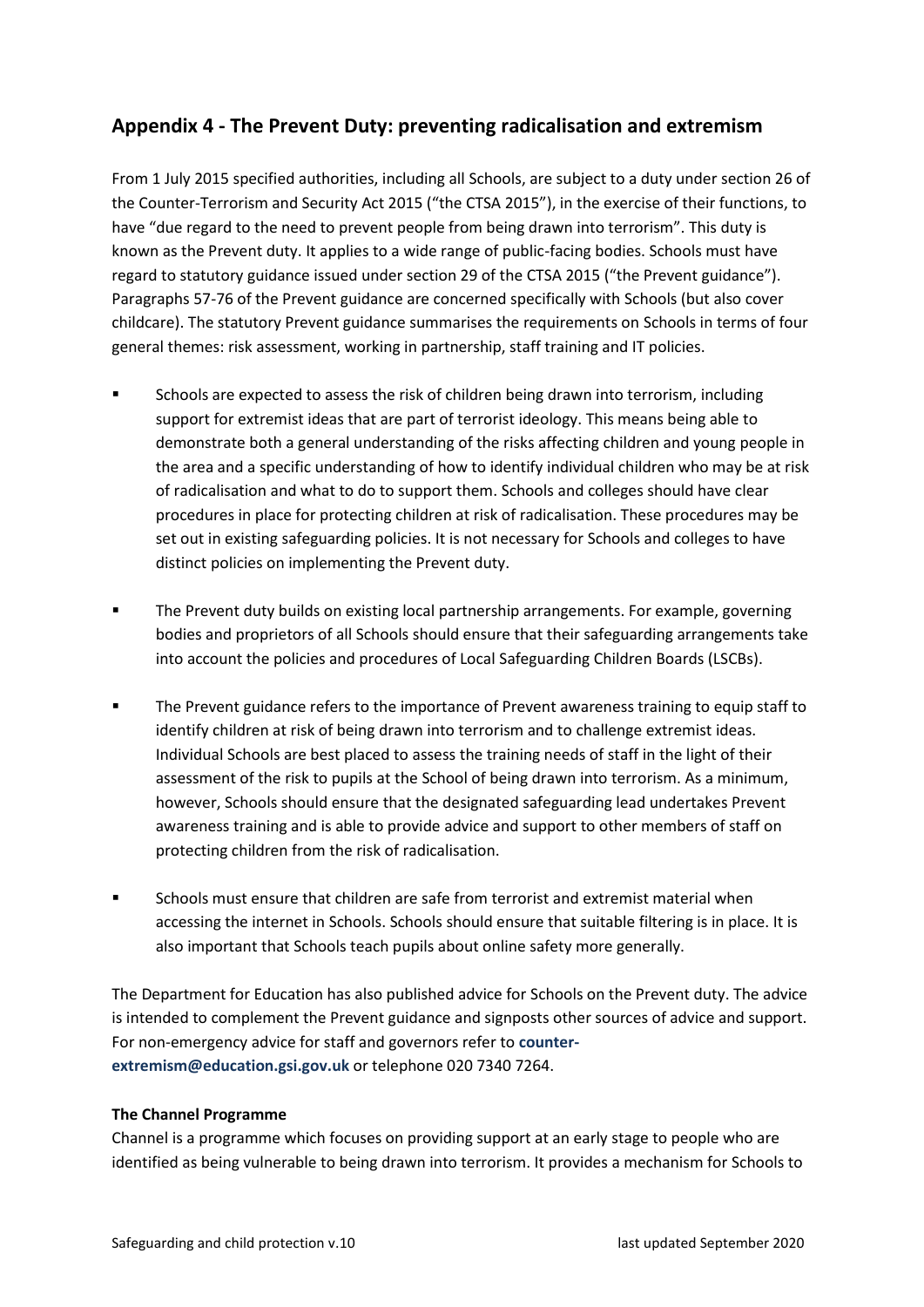make referrals if they are concerned that an individual might be vulnerable to radicalisation. An individual's engagement with the programme is entirely voluntary at all stages. Schools and colleges which are required to have regard to Keeping Children Safe in Education are listed in the CTSA 2015 as partners required to cooperate with local Channel panels. All staff will complete the on-line Channel General Awareness Training.

#### **Indicators: (this is not an exhaustive list and vulnerability may manifest itself in other ways)**

#### **Vulnerability**

- Identity Crisis Distance from cultural/ religious heritage and uncomfortable with their place in the society around them
- Personal Crisis Family tensions; sense of isolation; adolescence; low self esteem; disassociating from existing friendship group and becoming involved with a new and different group of friends;
- Personal Circumstances Migration; local community tensions; events affecting country or region of origin; alienation from UK values; having a sense of grievance that is triggered by personal experience of racism or discrimination or aspects of Government policy
- Unmet Aspirations Perceptions of injustice; feeling of failure; rejection of civic life
- Criminality Experiences of imprisonment; poor resettlement/ reintegration, involvement with criminal groups

#### **Access to extremism / extremist influences**

- Is there reason to believe that the child/young person associates with those known to be involved in extremism - either because they associate directly with known individuals or because they frequent key locations where these individuals are known to operate?
- Does the young person frequent, or is there evidence to suggest that they are accessing the internet for the purpose of extremist activity?
- Is there reason to believe that the child/young person has been or is likely to be involved with extremist/ military training camps/ locations?
- Does the young person sympathise with, or support illegal/illicit groups for example, propaganda distribution, fundraising and attendance at meetings?
- Does the young person support groups with links to extremist activity but not illegal/illicit for example, propaganda distribution, fundraising and attendance at meetings?

#### **Experiences, Behaviours and Influences**

- Is there evidence of extremist ideological, political or religious influence on the child/ young person from within or outside UK?
- Have international events in areas of conflict and civil unrest had a personal impact on the child/ young person resulting in a noticeable change in behaviour? It is important to recognise that many people may be emotionally affected by the plight of what is happening in areas of conflict.
- **■** Has there been a significant shift in the young person's behaviour or outward appearance that suggests a new social/political or religious influence?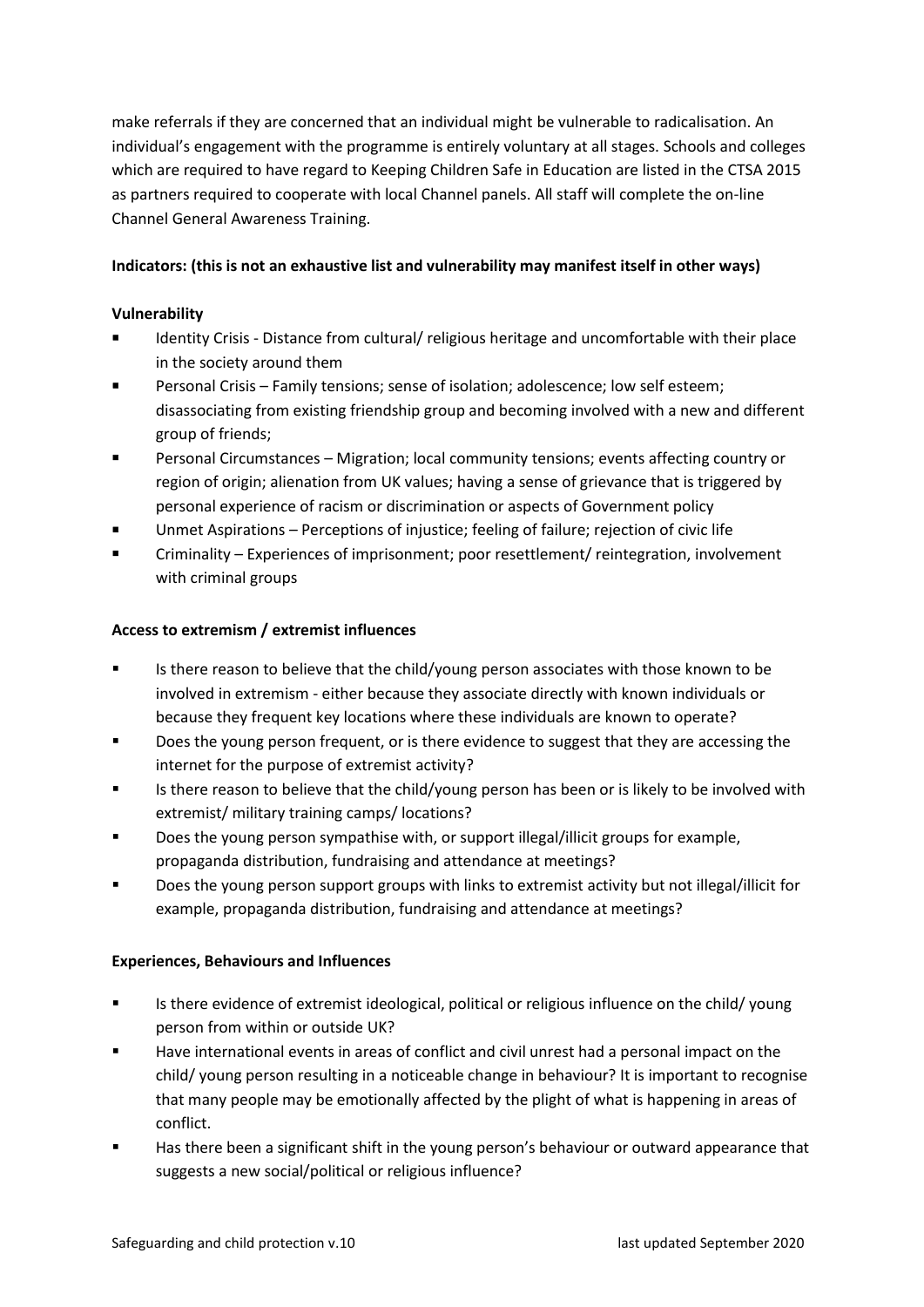- Has the young person come into conflict with family over religious beliefs/lifestyle/ dress choices?
- Does the young person vocally support terrorist attacks; either verbally or in their written work?
- Has the young person witnessed or been the perpetrator/ victim of racial or religious hate crime or sectarianism?

#### **Travel**

Is there a pattern of regular or extended travel within the UK or abroad, with other evidence to suggest this is for purposes of extremist training or activity or to locations known to be associated with extremism?

#### **Social Factors**

- Does the young person have experience of poverty, disadvantage, discrimination or social exclusion?
- Does the young person display a lack of affinity or understanding for others, or social isolation from peer groups?
- Does the young person have any learning difficulties/ mental health support needs?
- Is the young person a foreign national, refugee or awaiting a decision on their immigration/ national status?
- Does the young person have insecure, conflicted or absent family relationships?
- Has the young person experienced any trauma in their lives, particularly any trauma associated with war or sectarian conflict?
- Is there evidence that a significant adult or other in the young person's life has extremist view or sympathies?
- Is the child a looked after child?

#### **More critical risk factors could include:**

- Being in contact with extremist recruiters
- Articulating support for extremist causes or leaders
- Accessing extremist websites, especially those with a social networking element
- Possessing extremist literature
- Using extremist narratives and a global ideology to explain personal disadvantage
- Justifying the use of violence to solve societal issues
- Joining extremist organisations
- Significant changes to appearance and/or behaviour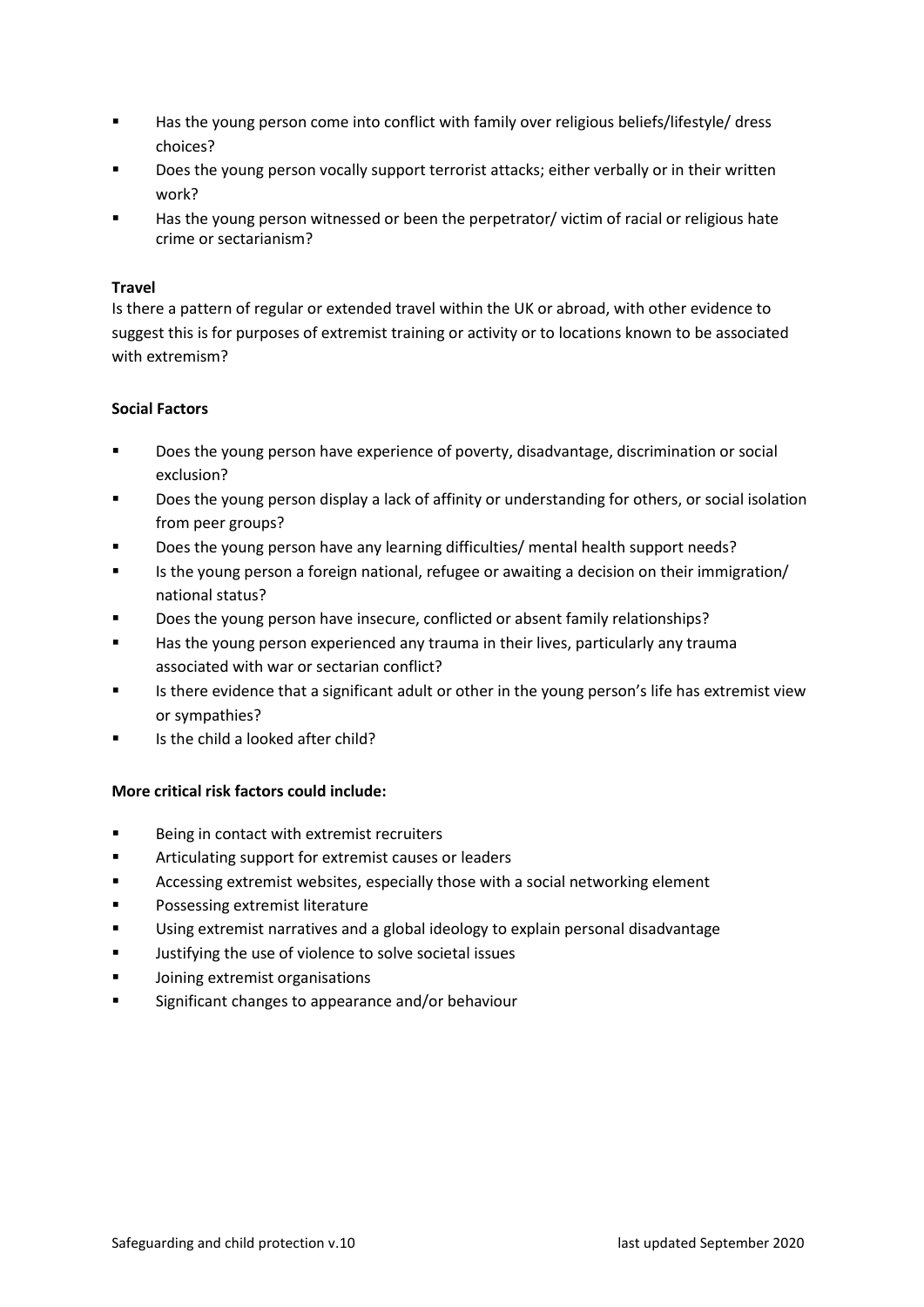# <span id="page-35-0"></span>**Appendix 5 - Key safeguarding contacts**

| Mr John Maguire<br>$\sim 100$                                    | DSL 020 8865 1252 jmaguire@newlandhouse.net   |  |  |  |
|------------------------------------------------------------------|-----------------------------------------------|--|--|--|
| Mrs Sophia Excell<br>$\sim 100$                                  | DSL 020 8865 1303 scexcell@newlandhouse.net   |  |  |  |
| Mrs Henrietta Cantouris -                                        | DSL 020 8865 1227 hcantouris@newlandhouse.net |  |  |  |
| Mr Howard Cook<br>$\frac{1}{2}$ and $\frac{1}{2}$                | DSG 020 8865 1222 ebell@newlandhouse.net      |  |  |  |
| Mrs Julia Higgins<br>$\sim 100$                                  | DSG 020 8865 1222 ebell@newlandhouse.net      |  |  |  |
| Shared Safeguarding email address: safeguarding@newlandhouse.net |                                               |  |  |  |

#### **In an emergency if you think a child is in immediate danger call 999**

**Full local procedures may be found on the following website: [www.richmond.gov.uk/local\\_safeguarding\\_children\\_board](http://www.richmond.gov.uk/local_safeguarding_children_board)**

#### **Local Safeguarding Children Board**

Richmond upon Thames LSCB Civic Centre, Ground Floor, 44 York Street Twickenham TW1 3BZ Tel: 020 **8831 6323** Email: [lscb-support@kingrichlscb.org.uk](mailto:lscb-support@kingrichlscb.org.uk)

# **Richmond Single Point of Access (SPA):020 8547 5008 020 8770 5000 out of hours/weekends [spa@richmond.gov.uk](mailto:spa@richmond.gov.uk)**

# **Local Authority Designated Officer (LADO): Alice Stott 020 8891 7370 mobile 07774 332675** [lado@richmond.gov.uk.cjsm.net](mailto:lado@richmond.gov.uk.cjsm.net)

LSCB Independent Chair Ian Thomas

LSCB Business Manager: 020 8891 7849 [natalie.allen@richmond.gov.uk](mailto:natalie.allen@richmond.gov.uk)

Principal Manager, Safeguarding Children and Family Support: Kieran Travers 020 8891 7961 [k.travers@richmond.gov.uk](mailto:k.travers@richmond.gov.uk)

Richmond upon Thames Children's Social Care: 020 8891 7971

Police Child Abuse Investigation Team (CAIT): 020 8247 6331

Child and Family Consultation Service: 020 8772 5661

NSPCC: 0808 800 5000

# **List of Initial Response Teams' Contact Details of Children's Services (Social Care) covering the catchment of our pupils outside London Borough Of Richmond upon Thames**.

**KRSCP Independent Scrutineer:** Chris Robson, [chrisrobson@kingrichlscb.org.uk](mailto:chrisrobson@kingrichlscb.org.uk) **KRSCP Manager:** Tracey Welding, [tracey.welding@kingrichlscb.org.uk](mailto:tracey.welding@kingrichlscb.org.uk) **KRSCP Professional Advisor:** Elisabeth Major, [elisabeth.major@kingrichlscb.org.uk](mailto:elisabeth.major@kingrichlscb.org.uk)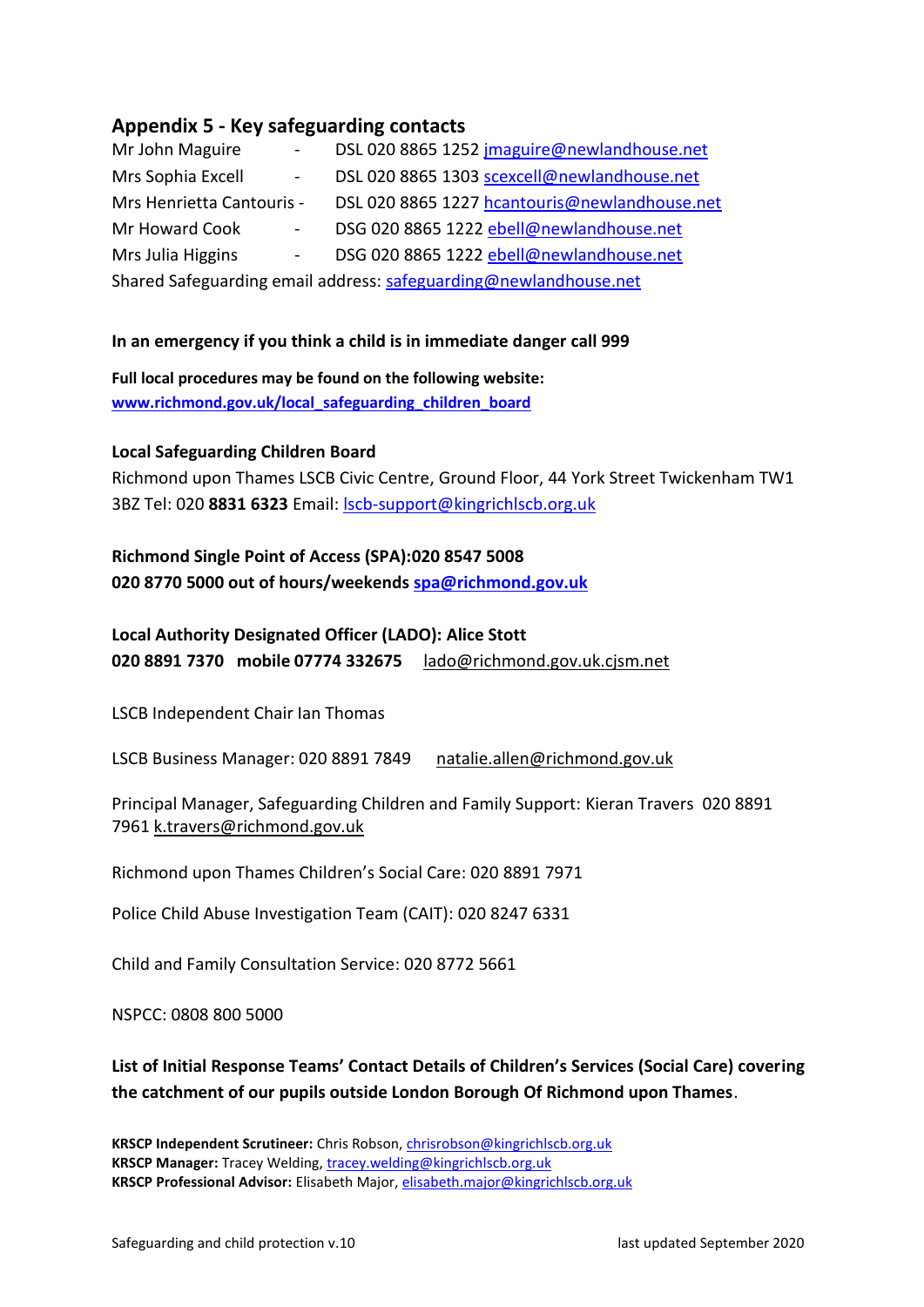**KRSCP Schools Co-ordinator:** Lucy MacArthur, lucy.macarthur@kingrichlscb.org.uk **KRSCP Learning and Development Manager:** Daksha Mistry, [daksha.mistry@kingrichlscb.org.uk](mailto:daksha.mistry@kingrichlscb.org.uk) **KRSCP Co-ordinator and Child Death Review**: Sarah Bennett, [sarah.bennett@kingrichlscb.org.uk](mailto:sarah.bennett@kingrichlscb.org.uk) **KRSCP Business Support Officer:** Jay Wylie-Board, [jay.wylie-board@kingrichlscb.org.uk](mailto:jay.wylie-board@kingrichlscb.org.uk)

Chiswick/Hounslow 020 8583 3400 Elmbridge/Weybridge 0300 200 1006 Kingston 020 8547 5888.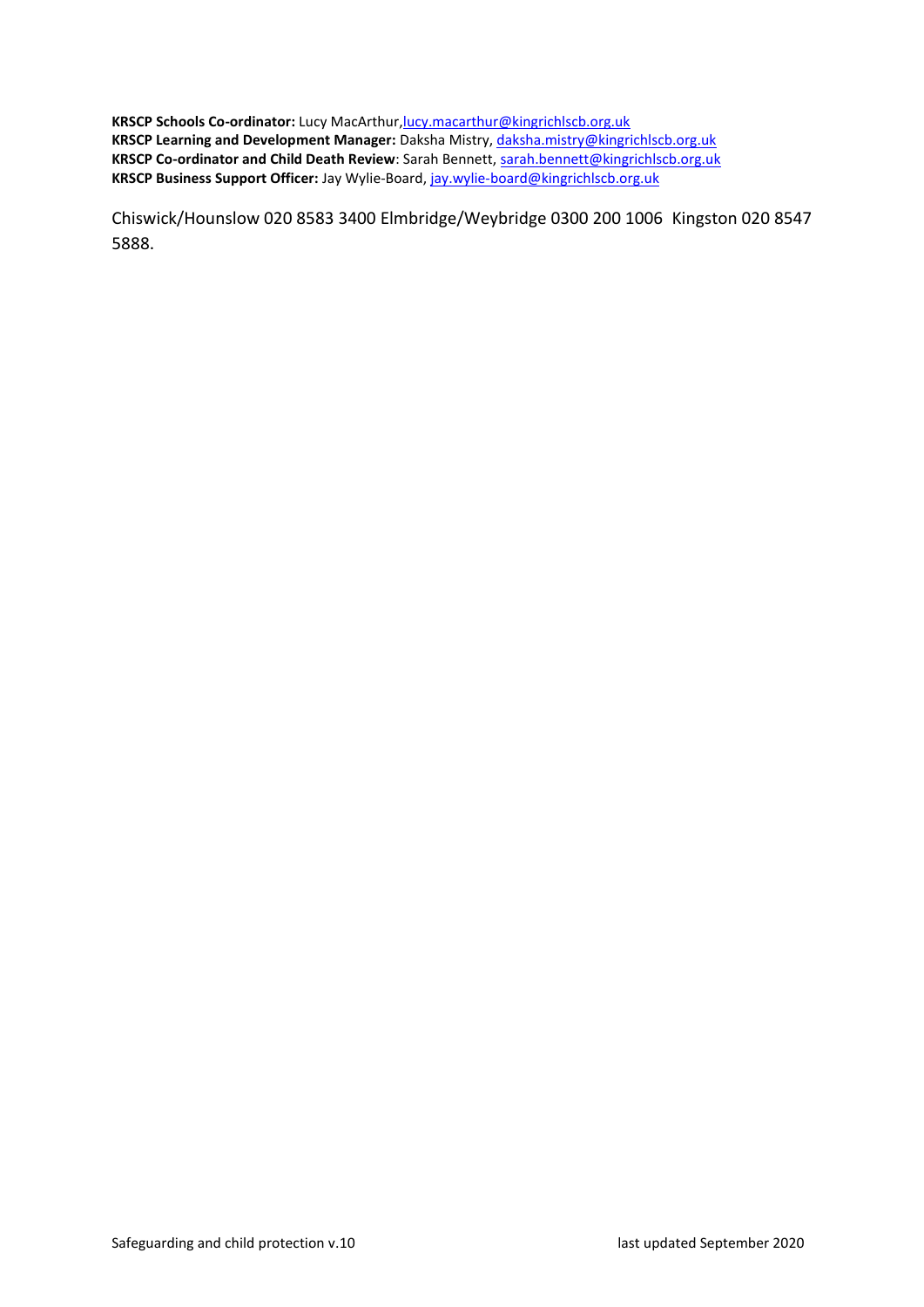# <span id="page-37-0"></span>**Appendix 6 - Confirmation of Receipt of Safeguarding and child protection policy**

Staff name: **Contained the School and School and School and School and School and School and School and School and School and School and School and School and School and School and School and School and School and School a** 

# **Role:\_\_\_\_\_\_\_\_\_\_\_\_\_\_\_\_\_\_\_\_\_\_\_\_\_\_\_\_\_\_\_\_\_\_\_\_\_\_\_\_\_\_\_\_\_\_\_\_\_\_\_\_\_ \_\_\_\_\_\_\_\_\_\_\_\_\_\_\_\_\_\_\_\_\_\_\_\_**

- ➢ School's *Safeguarding and Child Protection Policy,* including the procedure for reporting concerns about a child. (Reviewed and updated September 2020).
- ➢ *Appendix to safeguarding policy: Safeguarding and pastoral provision during the COVID-19 school site closure measures* (Published May 2020)
- ➢ Part one and Annex A of *Keeping Children safe in Education* (September 2020).
- ➢ *Code of Conduct Policy* (reviewed and updated September 2020).
- ➢ *Digital Strategy Policy*. (reviewed and updated September 2020).
- ➢ *Behaviour and Sanctions Policy*. (reviewed and updated September 2020).

I confirm that I have been made aware of my duty to safeguard and promote children's welfare as follows:

- $\triangleright$  Place the safety and welfare of children above all other considerations.
- $\triangleright$  Treat all members of the School community, including children, parents, colleagues and governors with consideration and respect.
- $\triangleright$  Adhere to the principles and procedures contained in our Safeguarding Policy and in teaching and learning policies.
- $\triangleright$  Treat each child as an individual and make adjustments to meet individual need.
- $\triangleright$  Demonstrate a clear understanding of and commitment to non-discriminatory practice.
- $\triangleright$  Recognise the power imbalances between children and staff, and different levels of seniority of staff and ensure that power and authority are never misused.
- ➢ Understand that School staff are in a position of trust and that sexual relationships with School pupils constitutes an offence.
- $\triangleright$  Be alert to and report appropriately, any behaviour that may indicate that a child is at risk of significant harm.
- $\triangleright$  Encourage all children to reach their full potential.
- $\triangleright$  Never condone inappropriate behaviour by children or staff.
- $\triangleright$  Take responsibility for their own continuing professional development.
- $\triangleright$  Refrain from any action that would bring the School into disrepute.
- $\triangleright$  Value themselves and seek appropriate support for any issue that may have an adverse effect on their professional practice.

# **Further information on staff code of conduct can be found in the Staff Handbook and Code of Conduct policy.**

Staff Signature :\_\_\_\_\_\_\_\_\_\_\_\_\_\_\_\_\_\_\_\_\_\_\_\_\_\_\_\_\_\_\_\_\_\_\_\_\_ Date : \_\_\_\_\_\_\_\_\_\_\_\_\_\_\_\_\_\_\_\_\_\_\_

Please sign and return this form to the HR and Compliance Manager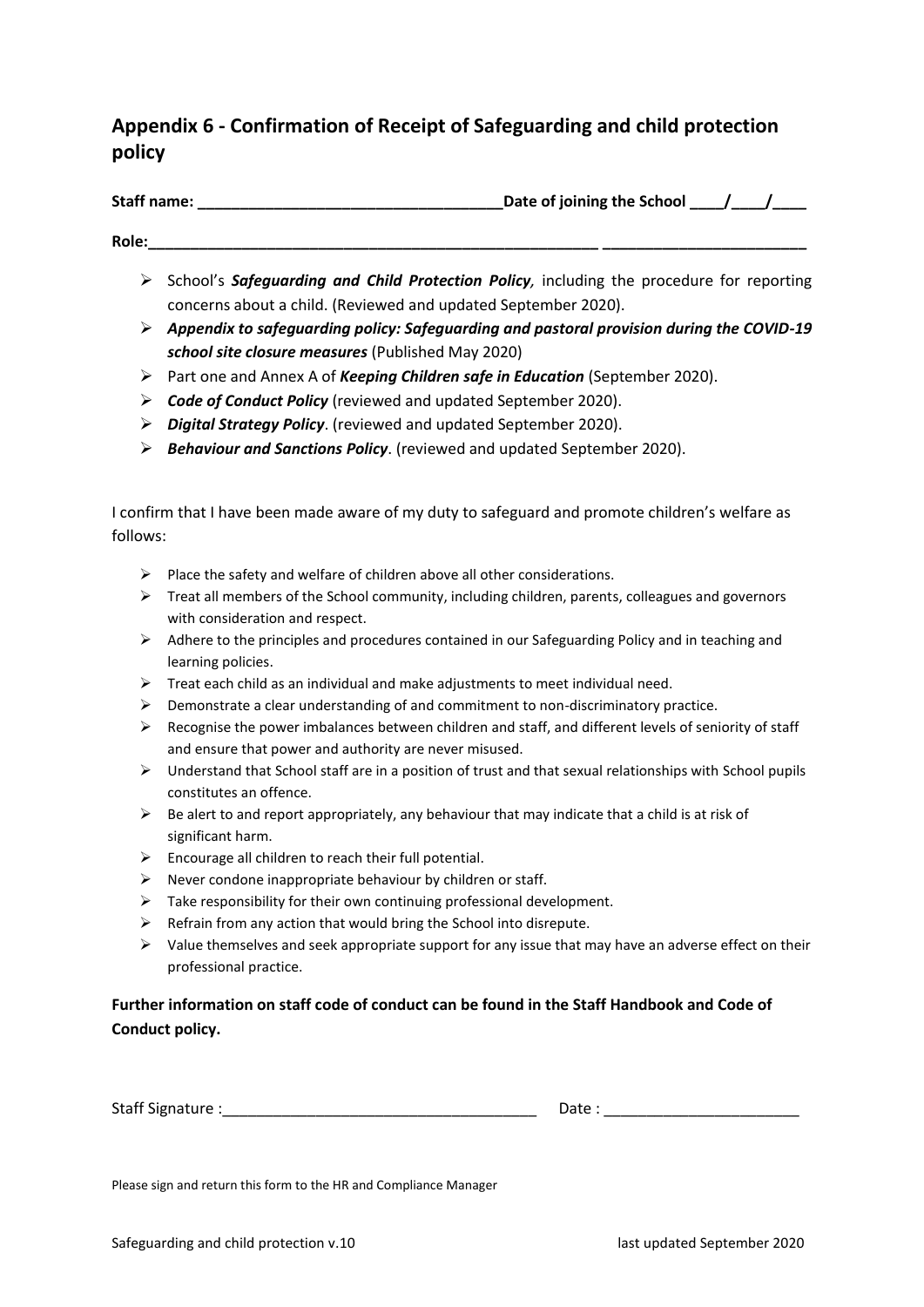| Pupil's Name:                                                                                                      |        | $D.O.B.$ :                                                               |  |  |
|--------------------------------------------------------------------------------------------------------------------|--------|--------------------------------------------------------------------------|--|--|
| Date:                                                                                                              |        |                                                                          |  |  |
| Name:                                                                                                              |        | Signature:                                                               |  |  |
| Position in School:                                                                                                |        |                                                                          |  |  |
| Note the reasons for recording the incident:                                                                       |        |                                                                          |  |  |
|                                                                                                                    |        |                                                                          |  |  |
| Record the following<br>factually:                                                                                 | Who?   |                                                                          |  |  |
|                                                                                                                    | What?  |                                                                          |  |  |
|                                                                                                                    | Where? |                                                                          |  |  |
|                                                                                                                    | When?  |                                                                          |  |  |
|                                                                                                                    |        | Offer and opinion where relevant (how and why this might have happened): |  |  |
|                                                                                                                    |        |                                                                          |  |  |
|                                                                                                                    |        |                                                                          |  |  |
|                                                                                                                    |        |                                                                          |  |  |
| Substantiate the opinion. Note any action taken, including names of anyone to whom your<br>information was passed: |        |                                                                          |  |  |
|                                                                                                                    |        |                                                                          |  |  |
|                                                                                                                    |        |                                                                          |  |  |
|                                                                                                                    |        |                                                                          |  |  |
|                                                                                                                    |        |                                                                          |  |  |
|                                                                                                                    |        |                                                                          |  |  |

# <span id="page-38-0"></span>**Appendix 7 - Log of a concern about a child's safety and welfare**

 $\overline{\phantom{a}}$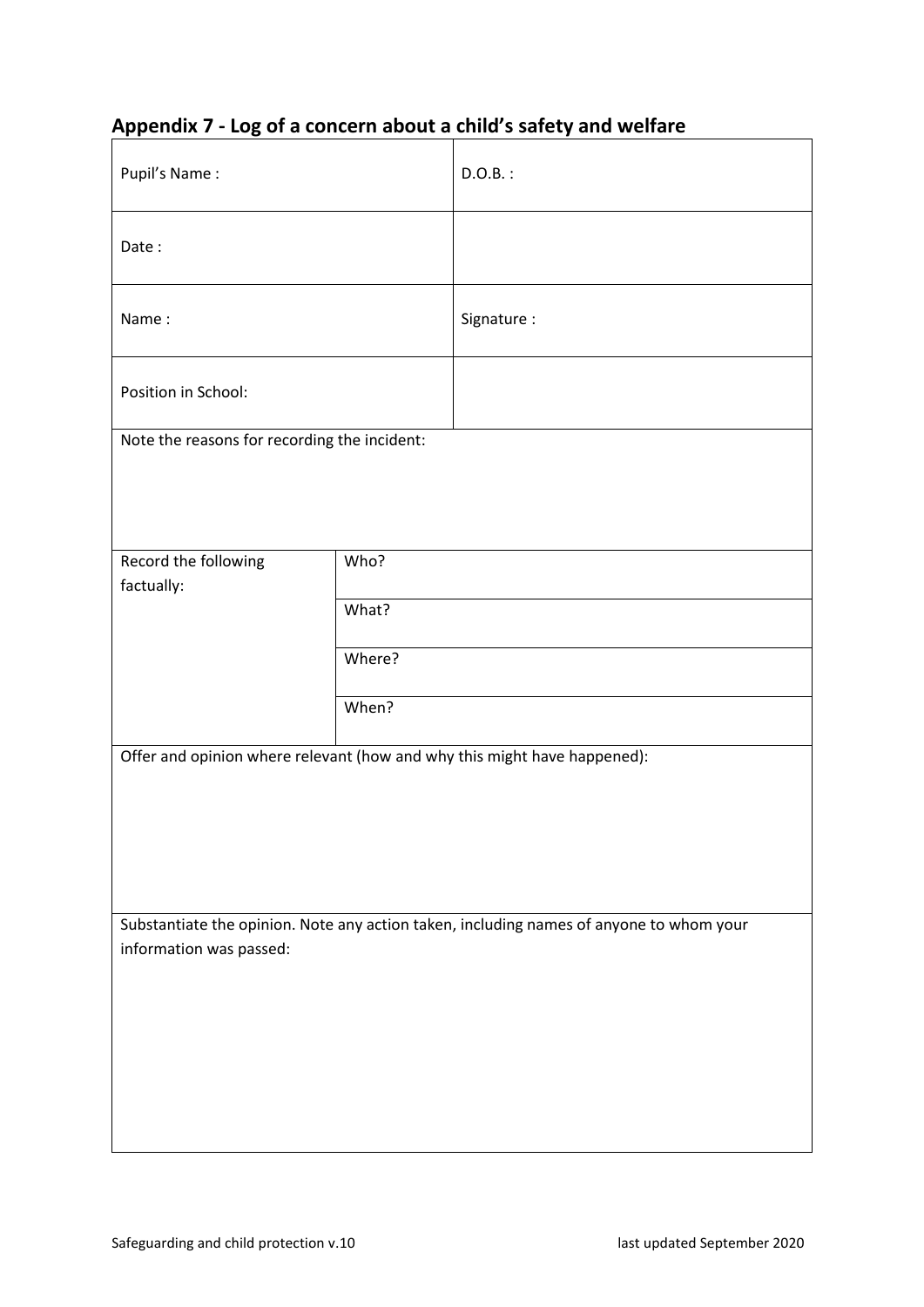# <span id="page-39-0"></span>**Appendix 8 - The Designated Safeguarding Governor (DSG)**

- 1. The main role of the Designated Safeguarding Governor on behalf of the Governing Body (which retains overall responsibility) is to act as the School's senior board level lead to take leadership responsibility for the School's safeguarding arrangements, which he/she will do by discharging the following functions:
	- Champion the promotion of well-being, safeguarding and child protection issues at the highest level within the School.
	- Encourage other members of the Governing Body to develop their understanding of the Governing Body's responsibilities with regard to well-being, safeguarding and child protection and support them in the performance of these duties.
	- Ensure that the Governing Body puts in place a suitable child protection and safeguarding policy and associated procedures which have proper regard to prevailing regulations, guidance, standards and advice.
	- Be familiar with the Local Safeguarding Children Board (LSCB) guidance and procedures relating to safeguarding and child protection and associated issues, including local protocols for assessment and the LSCB's threshold document, contributing to inter-agency working.
	- Contribute to ensuring any deficiencies in the School's safeguarding practices brought to governors' attention from any source are investigated and addressed
	- Meet regularly with the School's DSL in order to monitor the effectiveness of the School's Safeguarding and child protection policy and the implementation of these across the School. It is recommended that this is at least a termly meeting.
	- Ensure that the Governing Body receives a report on the implementation of the School's Safeguarding and child protection policy to support the full Governing Body's review of safeguarding in the School at least annually (or earlier if needed in response to changes to the law, policy or statutory guidance or as appropriate in response to specific incidents) in accordance with all statutory guidance (and guidelines adopted by the Governing Body).
	- **E** Ensure that the Governing Body is made aware of any proven incident or allegation (anonymised where appropriate) which has implications for the School's Safeguarding and child protection policy.
	- Ensure that the DSL is part of the School's SLT, and has sufficient time and resources at his/her disposal to carry out his/her duties effectively.
	- Ensure that the DSL (and Deputy DSL, if appointed) receive appropriate training to provide them with the knowledge and skills required to carry out the role at least every two years, and that their knowledge and skills are appropriately refreshed at regular intervals, as required, but at least annually, to allow them to understand and keep up with any developments relevant to their role.
	- Ensure that arrangements are in place for the inclusion of child protection training on the School's procedures in an induction programme for all people working in the School, no matter for how long, nor the status of that individual.
	- Ensure that the School makes opportunities available to staff to feed into and shape the School's approach to safeguarding and safeguarding policies.
	- Ensure safer recruitment procedures are in place and implemented with appropriate checks undertaken on all new staff and volunteers.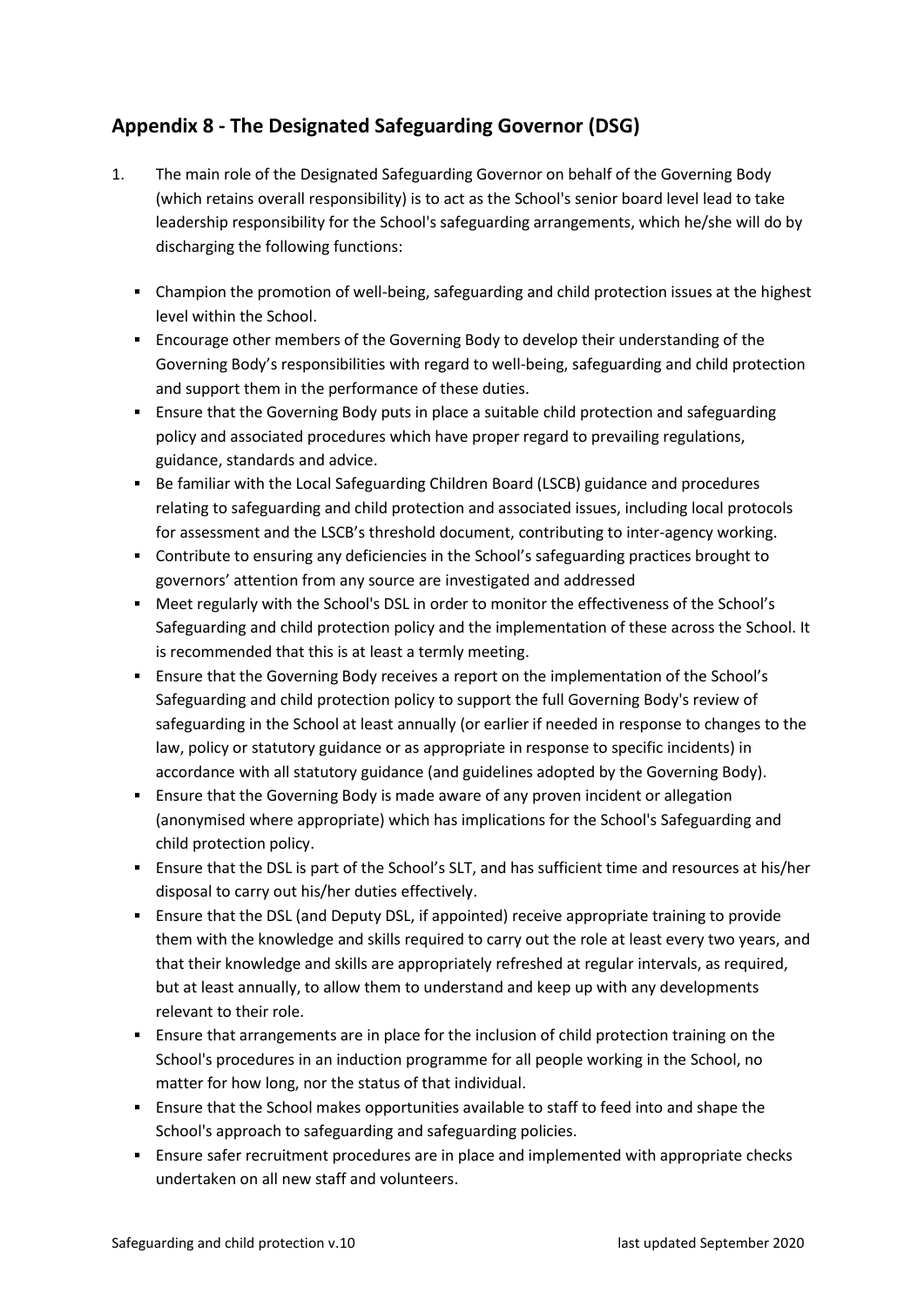- Review the School's Single Central Register on at least a termly basis, after undertaking sufficient training to be able to interrogate the register and identify potential deficiencies. It is recommended that at least one review per year is on an unannounced basis.
- Be aware of how safeguarding and child protection issues, including guidance on adjusting behaviours to reduce risks, the safer use of electronic devices, social media and the internet and advice on who to turn to for help, are properly addressed through the curriculum and schemes of work.
- Ensure that appropriate IT filters and monitoring systems are in place to prevent children from accessing harmful or inappropriate material.
- **E** Ensure that staff have the necessary knowledge and understanding to keep looked after children safe, with identified staff tasked to promote the educational achievement of looked after children.
- **E** Ensure that the Governing Body carries out regular risk assessments of factors particular to the School which have a bearing on the profile of particular well-being and safeguarding issues, such as (without limitation) historical concerns, looked after children, mental health, body image, self-harm, children missing education, radicalisation, pupils performing a caring role at home, children with special educational needs or learning difficulties, those for whom English is an additional language, child sexual exploitation, female genital mutilation and cyberbullying
- Both provide to, and seek from, the Local Authority and other relevant agencies information about how the Governing Body's duties in respect of safeguarding and child protection have been discharged, where appropriate or requested.
- 2. The identity of and contact details for the DSG, together with an outline of his/her duties, will be publicised widely within the School community to ensure that pupils, parents, staff and Governors understand the purpose and importance of the role.
- 3. To the extent that the role and duties of the DSG conflict with those assumed by others within the School, including the Chair of Governors, the Governing Body will take all necessary action to resolve those conflicts so as to achieve clarity about respective roles and duties. This may include amendments to the Safeguarding and child protection policy, the School's constitutional documents and/or other governance arrangements applicable to the School.
- 4. Each of the DSG and the Chair of the Governing Body will undertake appropriate training in accordance with the LSCB's recommendations to fulfil the respective role and duties.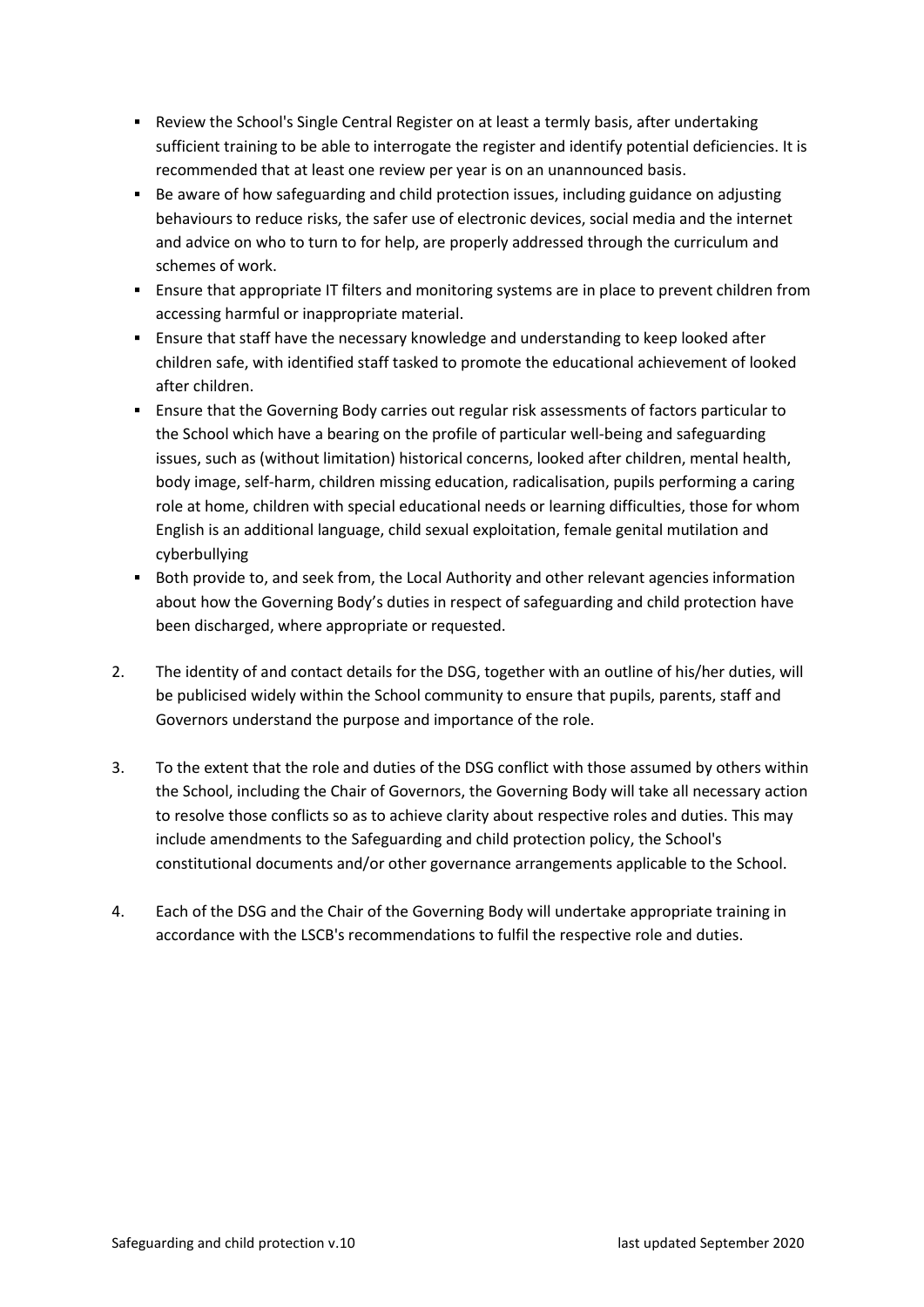# <span id="page-41-0"></span>**Appendix 9 – The role of the Designated Safeguarding Lead (DSL)**

#### **Summary of the role**

- To take lead responsibility for all child protection matters arising at the School and to support all other staff in dealing with any child protection concerns that arise.
- To have the status and authority within the School to carry out the duties of the post including committing resources, and where appropriate, supporting and directing other staff to safeguard and promote the welfare of children.
- Promoting and safeguarding the welfare of children and young persons for who you are responsible and with whom you come into contact.

#### **Main duties and responsibilities**

#### *Managing referrals*

- To take lead responsibility for:
	- $\triangleright$  referring all cases of suspected abuse of any pupil at the School to children's social care;
	- $\triangleright$  supporting staff who make referrals to the local authority children's social care;
	- $\triangleright$  referring cases to the Channel programme where there is a radicalisation concern as required;
	- $\triangleright$  supporting staff who make referrals to the Channel programme;
	- ➢ making referrals to the Disclosure and Barring Service (DBS) where a member of staff is dismissed or resigns in circumstances where there has been actual harm, or risk of harm, to a child;
	- $\triangleright$  making referrals to the police where a crime may have been committed which involves a child.

#### *Working with others*

- To act as a point of contact with safeguarding partners.
- Meet at least once per term with the Designated Safeguarding Governors.
- To liaise with the Head in respect of police investigations or investigations under section 47 of the Children Act 1989 which involve the School.
- To liaise with the Head or case manager and the LADO on child protection matters which concern a staff member.
- To liaise with staff on matters of safety and safeguarding (including online and digital safety) and when deciding whether to make a referral by liaising with the relevant agencies.; and
- To act as a source of support, advice and expertise to all staff.

#### *Raising awareness*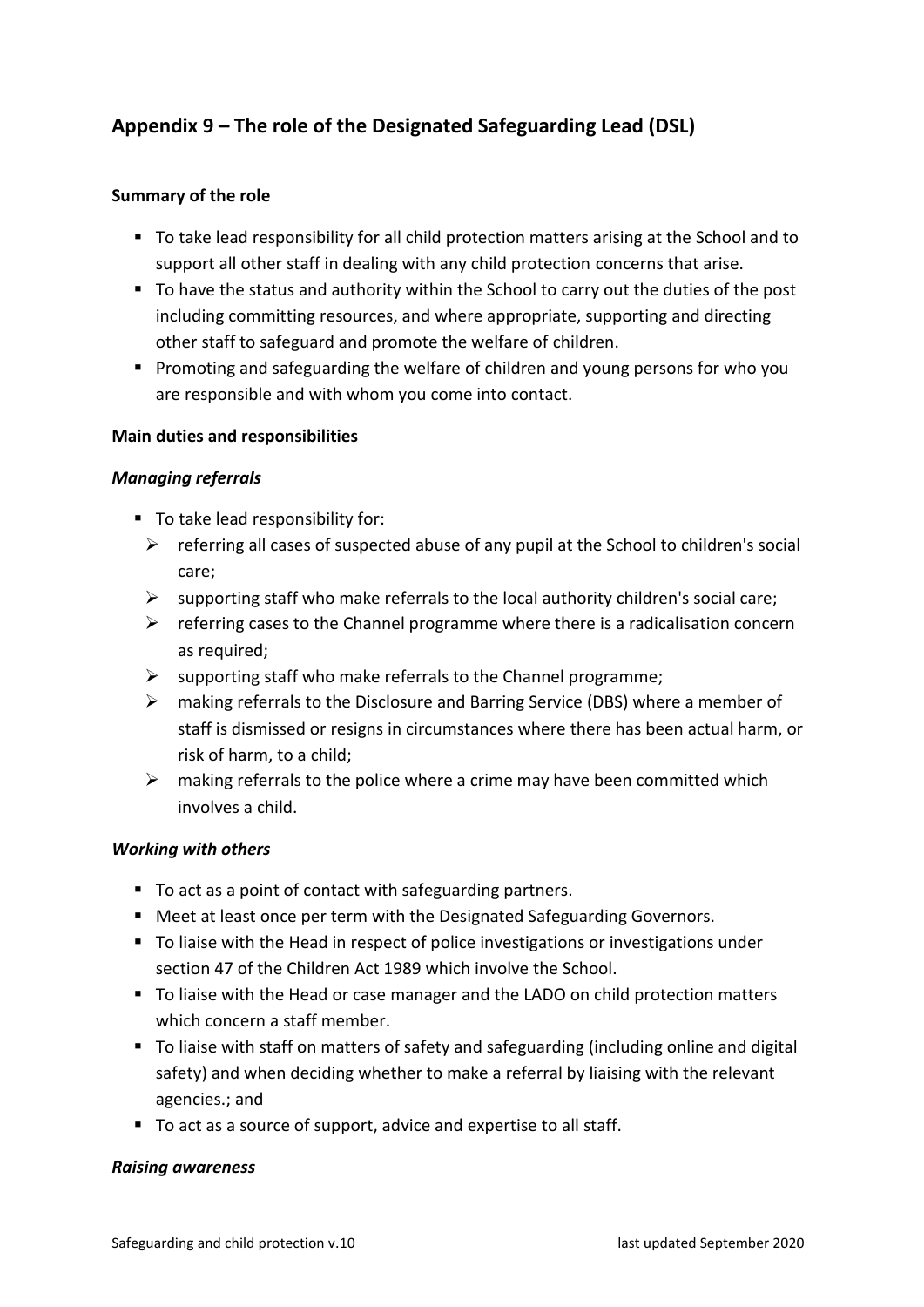- Ensure the School's child protection policies are known, understood and used appropriately.
- Ensure the School's child protection policy, is reviewed at least annually, and the procedures and implementation are updated and reviewed regularly, and to do so in conjunction with the governing body.
- Ensure the child protection policy is available publicly.
- Ensure that parents are aware that referrals about suspected abuse or neglect may be made to children's social care and the School's role in this.
- Maintain links with the safeguarding partners to ensure staff are aware of training opportunities and the local policies on safeguarding.

# *Preventing radicalisation*

In accordance with the Prevent Duty Guidance for England and Wales and Channel Duty Guidance: Protecting vulnerable people from being drawn into terrorism (2015) (**Prevent Duty**) the DSL has the following responsibilities:

- acting as the first point of contact for parents, pupils, teaching and support staff and external agencies in all matters relating to the Prevent Duty;
- co-ordinating Prevent Duty procedures in the School;
- undergoing appropriate training on the Prevent Duty such as the Home Office "Workshop to Raise Awareness of Prevent"(**WRAP**) training;
- undergoing appropriate training on the Channel programme;
- assessing the training needs of all School staff in relation to the Prevent Duty and implementing and maintaining an ongoing training programme for staff including induction training for all newly appointed staff and volunteers, and keeping records of such training;
- monitoring the keeping, confidentiality and storage of records in relation to the Prevent Duty; and
- liaising with local Prevent co-ordinators, the police and local authorities and through existing multi-agency forums, including referrals to the Channel Police Practitioner and / or the police where indicated.

# *Child protection file*

- Where children leave the school or college the designated safeguarding lead should ensure their child protection file is transferred to the new school or college as soon as possible and separately from the main pupil file, ensuring secure transit and confirmation of receipt.
- In addition to providing the child protection file, to consider whether it is appropriate to share any information with the new school or college in advance of a child leaving.

# *Availability*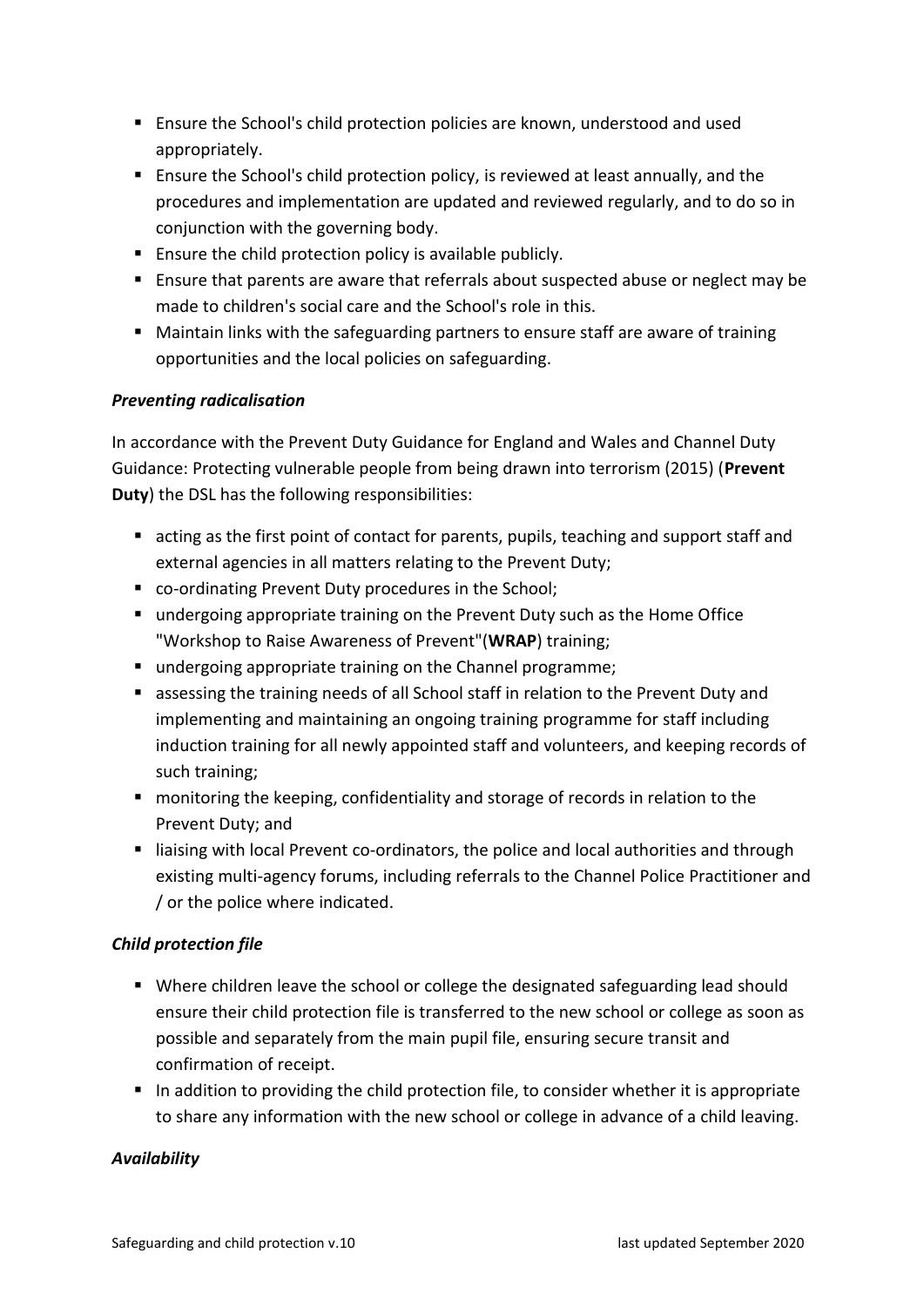- To always be available in term time during school hours for staff to discuss any safeguarding concerns.
- In conjunction with the Head and / or Governing Body to make adequate and appropriate cover arrangements for out of hours / out of term activities.

#### *Line management duties and responsibilities*

The Designated Safeguarding Lead will have line management responsibility for the Deputy Designated Safeguarding Lead.

# *Training*

- The Designated Safeguarding Lead should receive appropriate child protection training every two years.
- The Designated Safeguarding Lead should undertake Prevent awareness training.
- The knowledge and skills of the Designated Safeguarding Lead should be refreshed at regular intervals to allow them to understand and keep up to date with developments to their role so that they can:
	- $\triangleright$  understand the assessment process for providing early help and intervention, including local criteria for action and local authority children's social care referral arrangements;
	- $\triangleright$  have a working knowledge of how local authorities conduct a child protection case conference and a child protection review conference and be able to attend and contribute to these effectively when required to do so;
	- $\triangleright$  ensure each member of staff has access to and understands the School's child protection policy and procedures, especially new and part time staff, volunteers, contractors and governors;
	- $\triangleright$  be alert to the specific needs of children in need, those with special educational needs and young carers;
	- $\triangleright$  understand relevant data protection legislation and regulations, especially the Data Protection Act 2018 and the General Data Protection Regulation.
	- $\triangleright$  understand the importance of information sharing, both within the school and college, and with the three safeguarding partners, other agencies, organisations and practitioners;
	- $\triangleright$  be able to keep detailed, accurate, secure written records of concerns and referrals;
	- $\triangleright$  understand and support the school or college with regards to the requirements of the Prevent duty and are able to provide advice and support to staff on protecting children from the risk of radicalisation;
	- $\triangleright$  are able to understand the unique risks associated with online safety and be confident that they have the relevant knowledge and up to date capability required to keep children safe whilst they are online at School;